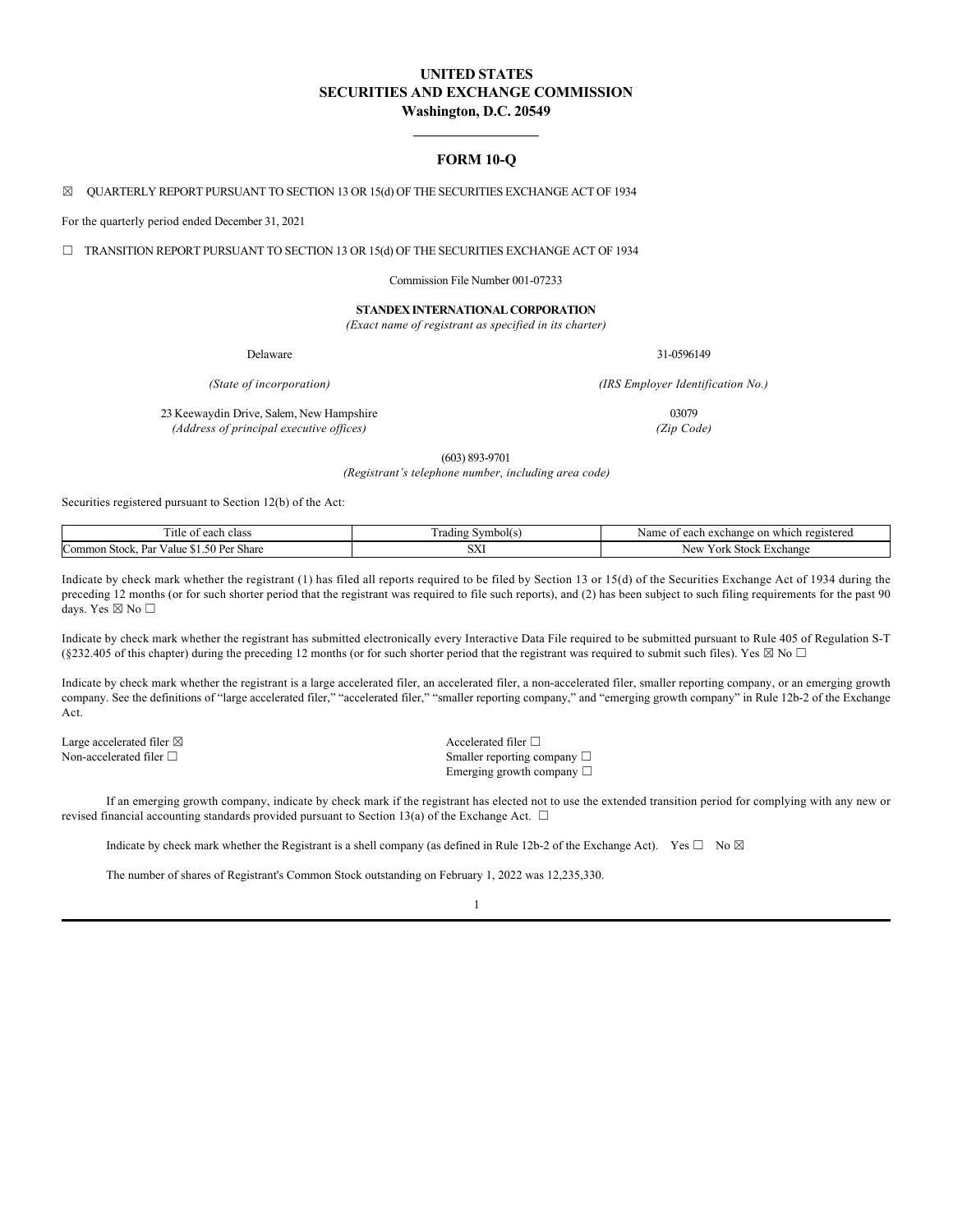# **STANDEX INTERNATIONAL CORPORATION**

# **INDEX**

|         |                                                                                                                                               | Page No.        |
|---------|-----------------------------------------------------------------------------------------------------------------------------------------------|-----------------|
|         | <b>PART I. FINANCIAL INFORMATION:</b>                                                                                                         |                 |
|         |                                                                                                                                               |                 |
| Item 1. |                                                                                                                                               |                 |
|         | Condensed Consolidated Balance Sheets as of December 31, 2021 and June 30, 2021 (unaudited)                                                   | $\overline{3}$  |
|         |                                                                                                                                               |                 |
|         | Condensed Consolidated Statements of Operations for the three and six months ended December 31, 2021 and 2020 (unaudited)                     | $\overline{4}$  |
|         | Condensed Consolidated Statements of Comprehensive Income (Loss) for the three and six months ended December 31, 2021 and 2020<br>(unaudited) | 5               |
|         |                                                                                                                                               |                 |
|         | Condensed Consolidated Statements of Stockholders' Equity for the three and six months ended December 31, 2021 and 2020 (unaudited)           | 6               |
|         | Condensed Consolidated Statements of Cash Flows for the six months ended December 31, 2021 and 2020 (unaudited)                               | $8\overline{8}$ |
|         |                                                                                                                                               |                 |
|         | Notes to Unaudited Condensed Consolidated Financial Statements                                                                                | $\overline{9}$  |
| Item 2. | Management's Discussion and Analysis of Financial Condition and Results of Operations                                                         | 24              |
| Item 3. | Quantitative and Qualitative Disclosures about Market Risk                                                                                    | 35              |
|         |                                                                                                                                               |                 |
| Item 4. | Controls and Procedures                                                                                                                       | 36              |
|         |                                                                                                                                               |                 |
|         | <b>PART II. OTHER INFORMATION:</b>                                                                                                            |                 |
| Item 2. | Unregistered Sales of Equity Securities and Use of Proceeds                                                                                   | 37              |
|         |                                                                                                                                               |                 |
| Item 6. | Exhibits                                                                                                                                      | 38              |
|         | 2                                                                                                                                             |                 |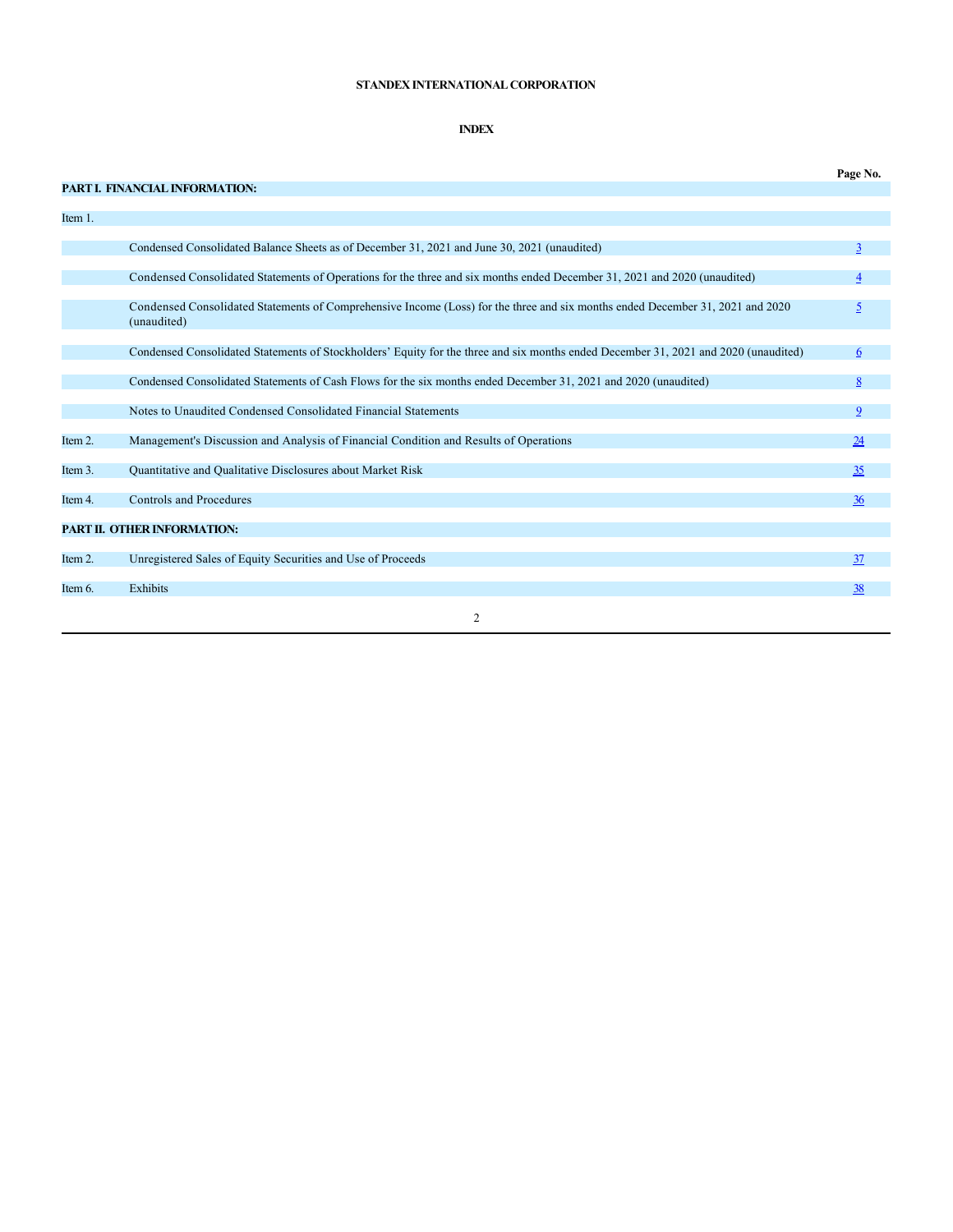# **STANDEX INTERNATIONAL CORPORATION Unaudited Condensed Consolidated Balance Sheets**

|                                                                                                                      |             | December 31, |               | <b>June 30,</b> |
|----------------------------------------------------------------------------------------------------------------------|-------------|--------------|---------------|-----------------|
| (In thousands, except per share data)                                                                                |             | 2021         |               | 2021            |
| <b>ASSETS</b>                                                                                                        |             |              |               |                 |
| <b>Current Assets:</b>                                                                                               |             |              |               |                 |
| Cash and cash equivalents                                                                                            | $\mathbf S$ | 147,155      | <sup>S</sup>  | 136,367         |
| Accounts receivable, less allowance for credit losses of \$2,034 and \$1,588 at December 31, 2021 and June 30, 2021, |             |              |               |                 |
| respectively                                                                                                         |             | 107,107      |               | 109.883         |
| Inventories                                                                                                          |             | 102,223      |               | 91,862          |
| Prepaid expenses and other current assets                                                                            |             | 28,869       |               | 23,504          |
| Income taxes receivable                                                                                              |             | 12,025       |               | 12,750          |
| Total current assets                                                                                                 |             | 397,379      |               | 374,366         |
| Property, plant, and equipment, net                                                                                  |             | 129,242      |               | 133,373         |
| Intangible assets, net                                                                                               |             | 92,852       |               | 98,929          |
| Goodwill                                                                                                             |             | 273,760      |               | 278,054         |
| Deferred tax asset                                                                                                   |             | 7,851        |               | 9,566           |
| Operating lease right-of-use asset                                                                                   |             | 37,819       |               | 37,276          |
| Other non-current assets                                                                                             |             | 31,667       |               | 30,659          |
| Total non-current assets                                                                                             |             | 573,191      |               | 587,857         |
| Total assets                                                                                                         | \$          | 970,570      |               | 962,223         |
|                                                                                                                      |             |              |               |                 |
| <b>LIABILITIES AND STOCKHOLDERS' EQUITY</b>                                                                          |             |              |               |                 |
| <b>Current Liabilities:</b>                                                                                          |             |              |               |                 |
| Accounts payable                                                                                                     | S           | 75,254       | <sup>\$</sup> | 74,756          |
| <b>Accrued liabilities</b>                                                                                           |             | 53,941       |               | 61,717          |
| Income taxes payable                                                                                                 |             | 8,815        |               | 7,236           |
| <b>Total current liabilities</b>                                                                                     |             | 138,010      |               | 143,709         |
| Long-term debt                                                                                                       |             | 199,660      |               | 199,490         |
| Operating lease long-term liabilities                                                                                |             | 30.114       |               | 29,041          |
| Accrued pension and other non-current liabilities                                                                    |             | 79,336       |               | 83,558          |
| Total non-current liabilities                                                                                        |             | 309,110      |               | 312,089         |
| Contingencies (Note 15)                                                                                              |             |              |               |                 |
|                                                                                                                      |             |              |               |                 |
| Stockholders' equity:                                                                                                |             |              |               |                 |
| Common stock, par value \$1.50 per share, 60,000,000 shares authorized, 27,984,278 shares issued, 12,036,180 and     |             |              |               |                 |
| 12,044,405 shares outstanding at December 31, 2021 and June 30, 2021                                                 |             | 41,976       |               | 41,976          |
| Additional paid-in capital                                                                                           |             | 84,560       |               | 80,788          |
| Retained earnings                                                                                                    |             | 877,158      |               | 852,489         |
| Accumulated other comprehensive loss                                                                                 |             | (120,010)    |               | (116, 140)      |
| Treasury shares: 15,948,098 and 15,939,873 shares at December 31, 2021 and June 30, 2021                             |             | (360, 234)   |               | (352, 688)      |
| Total stockholders' equity                                                                                           |             | 523,450      |               | 506,425         |
| Total liabilities and stockholders' equity                                                                           | \$          | 970,570      |               | 962,223         |
|                                                                                                                      |             |              |               |                 |

See notes to unaudited condensed consolidated financial statements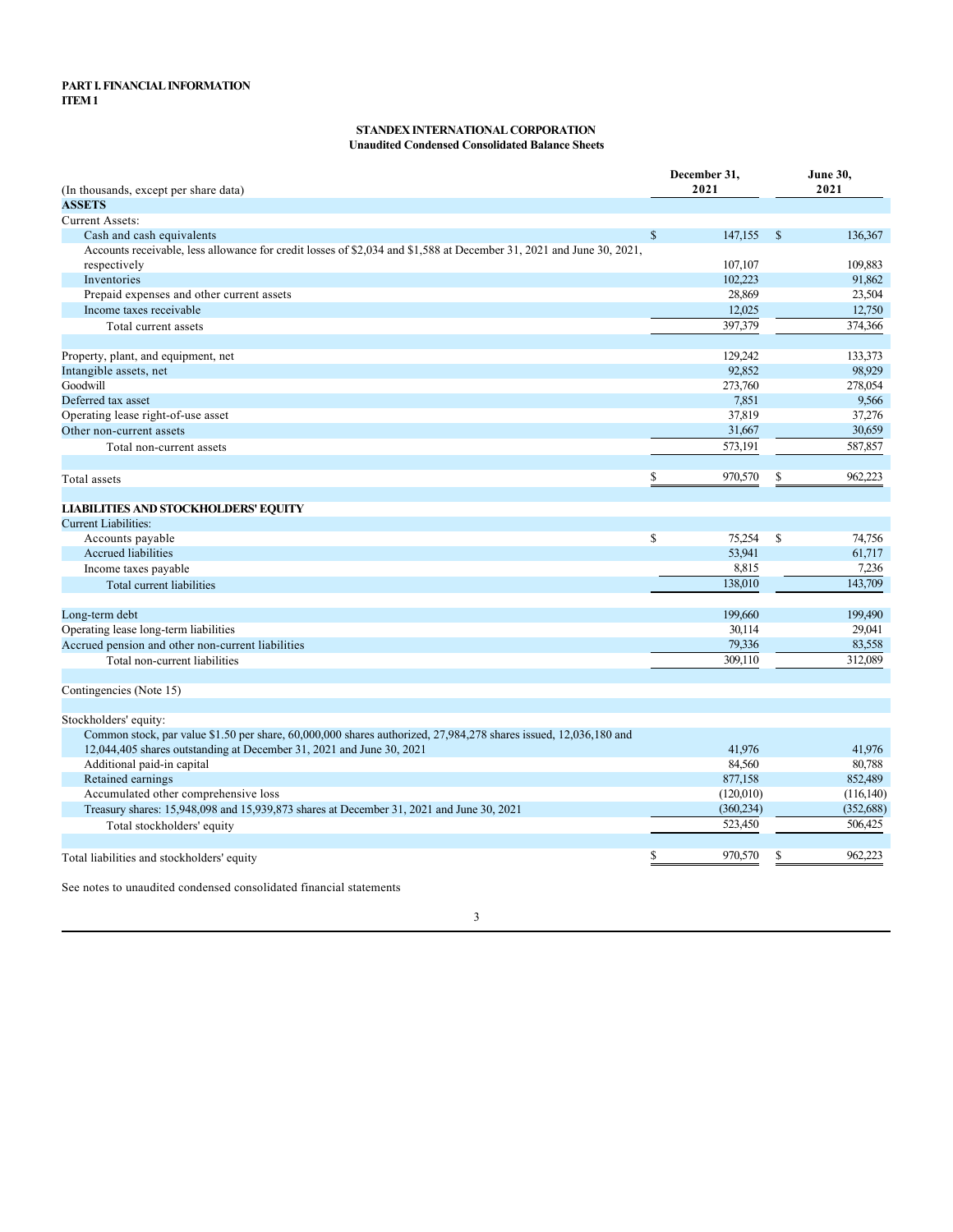## **STANDEX INTERNATIONAL CORPORATION Unaudited Condensed Consolidated Statements of Operations**

|                                                        |              | <b>Three Months Ended</b> |              |         | <b>Six Months Ended</b> |              |               |         |  |
|--------------------------------------------------------|--------------|---------------------------|--------------|---------|-------------------------|--------------|---------------|---------|--|
|                                                        |              | December 31,              |              |         |                         | December 31, |               |         |  |
| (In thousands, except per share data)                  |              | 2021                      |              | 2020    |                         | 2021         |               | 2020    |  |
| Net sales                                              | $\mathbf{s}$ | 185,709                   | $\mathbb{S}$ | 156,283 | $\mathbb{S}$            | 361,319      | $\mathsf{\$}$ | 307,569 |  |
| Cost of sales                                          |              | 116,937                   |              | 98,267  |                         | 226,310      |               | 194,816 |  |
| Gross profit                                           |              | 68,772                    |              | 58,016  |                         | 135,009      |               | 112,753 |  |
| Selling, general, and administrative expenses          |              | 43,531                    |              | 40,199  |                         | 86,283       |               | 79,069  |  |
| Restructuring costs                                    |              | 843                       |              | 509     |                         | 1,283        |               | 1,996   |  |
| Acquisition related costs                              |              | 925                       |              | 570     |                         | 1,142        |               | 596     |  |
| Other operating (income) expense, net                  |              | 1,700                     |              |         |                         | 1,700        |               |         |  |
| Total operating expenses                               |              | 46,999                    |              | 41,278  |                         | 90,408       |               | 81,661  |  |
| Income from operations                                 |              | 21,773                    |              | 16,738  |                         | 44,601       |               | 31,092  |  |
| Interest expense                                       |              | 1,526                     |              | 1,601   |                         | 3,246        |               | 3,086   |  |
| Other non-operating (income) expense, net              |              | 288                       |              | (60)    |                         | 311          |               | (231)   |  |
| Income from continuing operations before income taxes  |              | 19,959                    |              | 15,197  |                         | 41,044       |               | 28,237  |  |
| Provision for income taxes                             |              | 4,929                     |              | 3,189   |                         | 10,193       |               | 5,885   |  |
| Income from continuing operations                      |              | 15,030                    |              | 12,008  |                         | 30,851       |               | 22,352  |  |
| Income (loss) from discontinued operations, net of tax |              | (46)                      |              | (631)   |                         | (49)         |               | (1,258) |  |
| Net income                                             | \$           | 14,984                    | S            | 11,377  | \$                      | 30,802       | \$            | 21,094  |  |
| Basic earnings (loss) per share:                       |              |                           |              |         |                         |              |               |         |  |
| Continuing operations                                  | $\mathbb{S}$ | 1.25                      | \$           | 0.98    | $\mathsf{\$}$           | 2.56         | \$            | 1.83    |  |
| Discontinued operations                                |              |                           |              | (0.05)  |                         |              |               | (0.10)  |  |
| Total                                                  | \$           | 1.25                      | $\mathbb{S}$ | 0.93    | $\$$                    | 2.56         | \$            | 1.73    |  |
| Diluted earnings (loss) per share:                     |              |                           |              |         |                         |              |               |         |  |
| Continuing operations                                  | $\mathbb{S}$ | 1.24                      | $\mathbb{S}$ | 0.98    | $\mathsf{\$}$           | 2.54         | \$            | 1.82    |  |
| Discontinued operations                                |              |                           |              | (0.05)  |                         |              |               | (0.10)  |  |
| Total                                                  | \$           | 1.24                      | $\mathbb{S}$ | 0.93    | $\mathsf{\$}$           | 2.54         | \$            | 1.72    |  |
| Weighted average number of shares:                     |              |                           |              |         |                         |              |               |         |  |
| Basic                                                  |              | 12,033                    |              | 12,195  |                         | 12,028       |               | 12,213  |  |
| Diluted                                                |              | 12,138                    |              | 12,270  |                         | 12,144       |               | 12,277  |  |
|                                                        |              |                           |              |         |                         |              |               |         |  |

See notes to unaudited condensed consolidated financial statements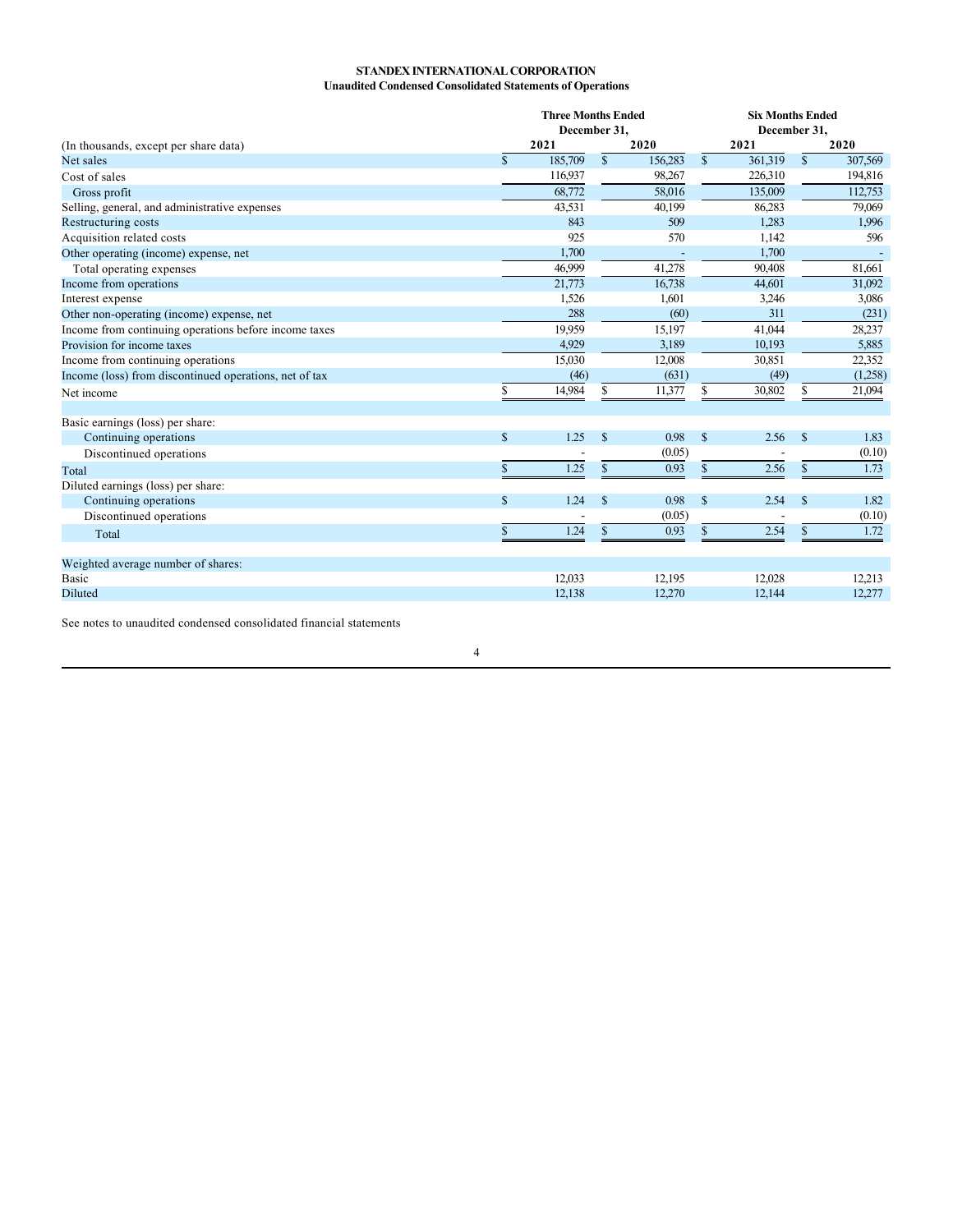## **STANDEX INTERNATIONAL CORPORATION Unaudited Condensed Consolidated Statements of Comprehensive Income (Loss)**

|                                                                              | <b>Three Months Ended</b><br>December 31. |         |   |        | <b>Six Months Ended</b><br>December 31. |         |   |        |
|------------------------------------------------------------------------------|-------------------------------------------|---------|---|--------|-----------------------------------------|---------|---|--------|
| (In thousands)                                                               |                                           | 2021    |   | 2020   |                                         | 2021    |   | 2020   |
| Net income                                                                   |                                           | 14,984  |   | 11,377 |                                         | 30,802  |   | 21,094 |
| Other comprehensive income (loss):                                           |                                           |         |   |        |                                         |         |   |        |
| Defined benefit pension plans:                                               |                                           |         |   |        |                                         |         |   |        |
| Actuarial gains (losses) and other changes in unrecognized costs, net of tax |                                           | 16      | S | (204)  | - \$                                    | 101     | S | (373)  |
| Amortization of unrecognized costs, net of tax                               |                                           | 1,105   |   | 1,269  |                                         | 2,217   |   | 2,535  |
| Derivative instruments:                                                      |                                           |         |   |        |                                         |         |   |        |
| Change in unrealized gains (losses), net of tax                              |                                           | 1,451   |   | 361    |                                         | 1,609   |   | (97)   |
| Amortization of unrealized gains (losses) into interest expense, net of tax  |                                           | 593     |   | 394    |                                         | 1,528   |   | 844    |
| Foreign currency translation gains (losses), net of tax                      |                                           | (6,909) |   | 11,082 |                                         | (9,325) |   | 20,601 |
| Other comprehensive income (loss), net of tax                                |                                           | (3,744) |   | 12.902 |                                         | (3,870) |   | 23,510 |
| Comprehensive income                                                         |                                           | 11,240  |   | 24.279 |                                         | 26,932  |   | 44,604 |

See notes to unaudited condensed consolidated financial statements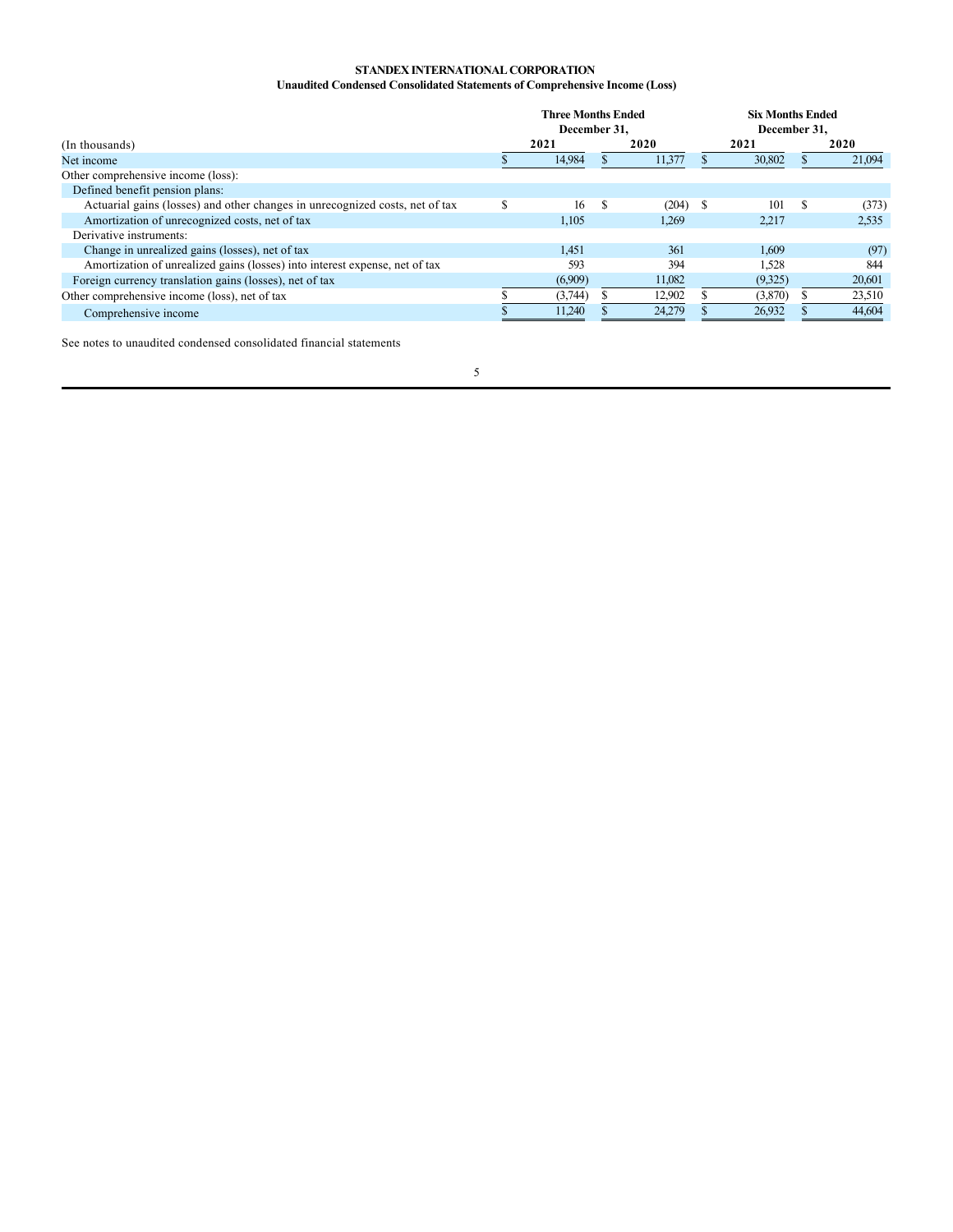# **STANDEX INTERNATIONAL CORPORATION AND SUBSIDIARIES Unaudited Consolidated Statements of Stockholders' Equity**

|                                                            |                          |                              |                          | Accumulated                      |                          |                          |                        |
|------------------------------------------------------------|--------------------------|------------------------------|--------------------------|----------------------------------|--------------------------|--------------------------|------------------------|
| For the six month period ended<br><b>December 31, 2021</b> | Common                   | <b>Additional</b><br>Paid-in | <b>Retained</b>          | Other<br>Comprehensive<br>Income | <b>Treasury Stock</b>    |                          | Total<br>Stockholders' |
| (in thousands, except as specified)                        | Stock                    | Capital                      | Earnings                 | (Loss)                           | <b>Shares</b>            | Amount                   | <b>Equity</b>          |
| <b>Balance, June 30, 2021</b>                              | 41,976                   | 80,788                       | 852,489                  | (116,140)                        | 15,940                   | $(352,688)$ \$           | 506,425                |
| Stock issued under incentive compensation plans            |                          |                              |                          |                                  |                          |                          |                        |
| and employee purchase plans                                |                          | (853)                        |                          |                                  | (89)                     | 2,000                    | 1,147                  |
| Stock-based compensation                                   |                          | 4,625                        | $\overline{\phantom{0}}$ | ۰                                | -                        |                          | 4.625                  |
| Treasury stock acquired                                    | -                        | $\overline{\phantom{a}}$     | $\overline{\phantom{a}}$ | ۰                                | 97                       | (9, 546)                 | (9,546)                |
| Comprehensive income:                                      |                          |                              |                          |                                  |                          |                          |                        |
| Net income                                                 | $\overline{\phantom{a}}$ | $\overline{\phantom{a}}$     | 30,802                   | $\overline{\phantom{0}}$         |                          | $\overline{\phantom{a}}$ | 30,802                 |
| Foreign currency translation adjustment                    |                          | $\overline{\phantom{0}}$     |                          | (9,325)                          | $\overline{\phantom{0}}$ | $\overline{\phantom{0}}$ | (9,325)                |
| Pension, net of tax of \$0.8 million                       |                          | $\overline{\phantom{a}}$     |                          | 2,318                            |                          | $\overline{\phantom{a}}$ | 2,318                  |
| Change in fair value of derivatives, net of tax of         |                          |                              |                          |                                  |                          |                          |                        |
| \$0.7 million                                              |                          | $\overline{\phantom{0}}$     |                          | 3,137                            |                          | $\sim$                   | 3,137                  |
| Dividends declared (\$0.50 per share)                      | $\overline{\phantom{a}}$ | $\overline{\phantom{0}}$     | (6, 133)                 |                                  | -                        | $\overline{\phantom{a}}$ | (6,133)                |
| <b>Balance, December 31, 2021</b>                          | 41,976                   | 84,560                       | 877,158                  | (120,010)                        | 15,948                   | (360, 234)               | 523,450                |

## **For the six month period ended December 31,**

**2020**

| (in thousands, except as specified)                |        |                          |                          |                          |        |                          |          |
|----------------------------------------------------|--------|--------------------------|--------------------------|--------------------------|--------|--------------------------|----------|
| <b>Balance, June 30, 2020</b>                      | 41,976 | 72,752                   | 827,656                  | (147, 659)               | 15,748 | $(333,093)$ \$           | 461,632  |
| Stock issued under incentive compensation plans    |        |                          |                          |                          |        |                          |          |
| and employee purchase plans                        |        | (492)                    |                          |                          | (69)   | 1,463                    | 971      |
| Stock-based compensation                           |        | 4,288                    | $\overline{\phantom{0}}$ | -                        |        | $\overline{\phantom{0}}$ | 4,288    |
| Treasury stock acquired                            |        | ٠                        |                          | -                        | 124    | (7, 593)                 | (7, 593) |
| Comprehensive income:                              |        |                          |                          |                          |        |                          |          |
| Net income                                         |        | ٠                        | 21,094                   |                          |        | $\overline{\phantom{a}}$ | 21,094   |
| Foreign currency translation adjustment            |        | $\overline{\phantom{0}}$ |                          | 20,601                   |        | $\overline{\phantom{a}}$ | 20,601   |
| Pension, net of tax of \$0.7 million               |        | -                        |                          | 2,162                    |        | $\overline{\phantom{a}}$ | 2,162    |
| Change in fair value of derivatives, net of tax of |        |                          |                          |                          |        |                          |          |
| \$0.2 million                                      |        | $\overline{\phantom{0}}$ |                          | 747                      |        | $\overline{\phantom{a}}$ | 747      |
| Dividends declared (\$0.46 per share)              | -      | $\overline{\phantom{a}}$ | (5,712)                  | $\overline{\phantom{a}}$ | -      | $\overline{\phantom{a}}$ | (5,712)  |
| <b>Balance, December 31, 2020</b>                  | 41,976 | 76,548                   | 843,038                  | (124, 149)               | 15,803 | (339,223)                | 498,190  |
|                                                    |        |                          |                          |                          |        |                          |          |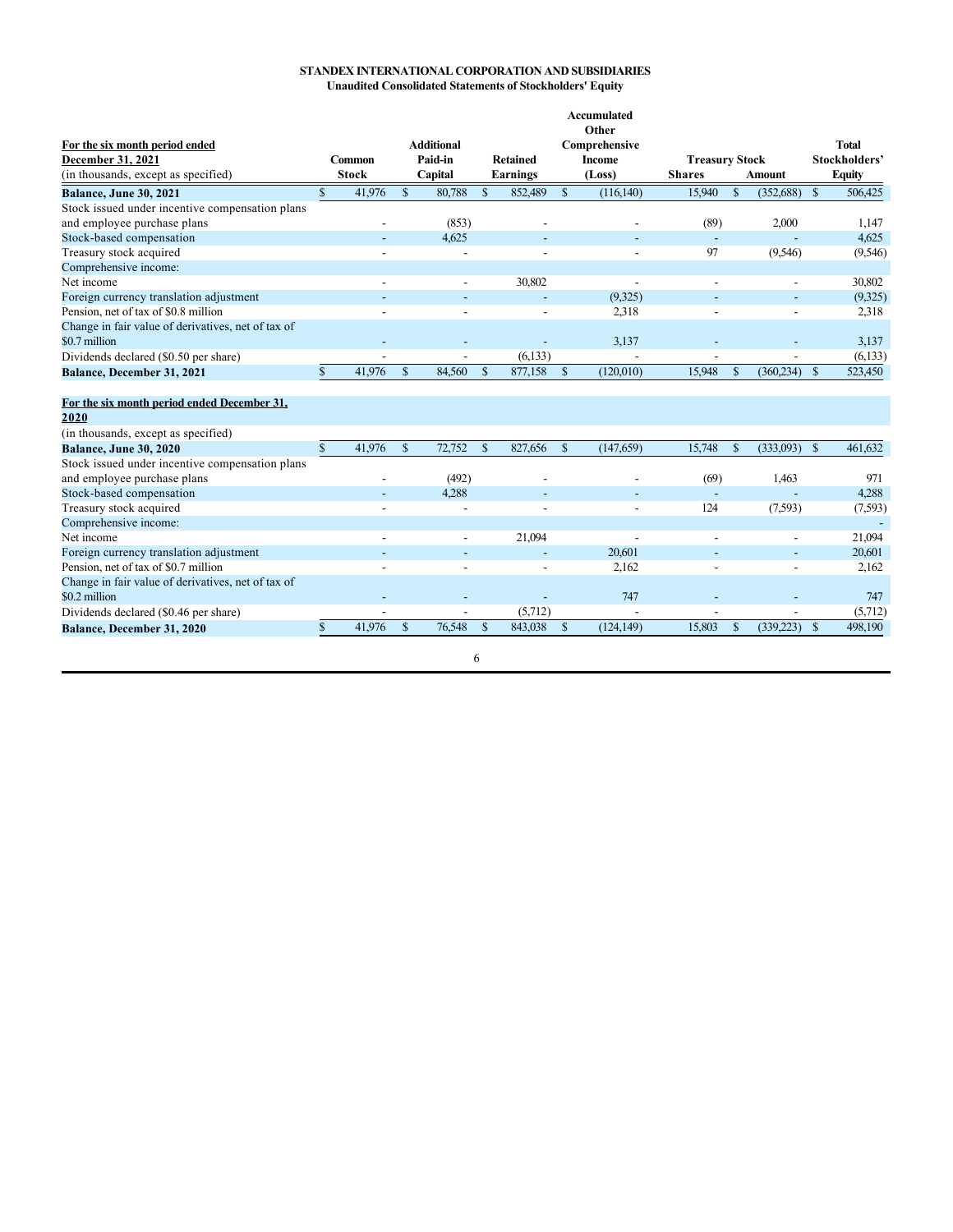## **STANDEX INTERNATIONAL CORPORATION AND SUBSIDIARIES Unaudited Consolidated Statements of Stockholders' Equity**

| For the three month period ended                                 |                          |             | <b>Additional</b>        |              |                          |               | Accumulated<br>Other<br>Comprehensive |                          |                          |               | <b>Total</b>  |
|------------------------------------------------------------------|--------------------------|-------------|--------------------------|--------------|--------------------------|---------------|---------------------------------------|--------------------------|--------------------------|---------------|---------------|
| December 31, 2021                                                | Common                   |             | Paid-in                  |              | <b>Retained</b>          |               | <b>Income</b>                         | <b>Treasury Stock</b>    |                          | Stockholders' |               |
| (in thousands, except as specified)                              | <b>Stock</b>             |             | Capital                  |              | Earnings                 |               | (Loss)                                | <b>Shares</b>            | Amount                   |               | <b>Equity</b> |
| Balance, September 30, 2021                                      | \$<br>41.976             | \$          | 82,065                   | S.           | 865,355                  | <sup>S</sup>  | (116,266)                             | 15,957                   | \$ (360, 400)            | \$            | 512,730       |
| Stock issued under incentive compensation plans and              |                          |             |                          |              |                          |               |                                       |                          |                          |               |               |
| employee purchase plans                                          |                          |             | (41)                     |              |                          |               |                                       | (9)                      | 212                      |               | 171           |
| Stock-based compensation                                         | $\overline{\phantom{a}}$ |             | 2,536                    |              |                          |               |                                       | $\blacksquare$           | $\overline{\phantom{a}}$ |               | 2,536         |
| Treasury stock acquired                                          |                          |             |                          |              |                          |               |                                       | $\overline{a}$           | (46)                     |               | (46)          |
| Comprehensive income:                                            |                          |             |                          |              |                          |               |                                       |                          |                          |               |               |
| Net income                                                       |                          |             |                          |              | 14,984                   |               |                                       |                          |                          |               | 14,984        |
| Foreign currency translation adjustment                          |                          |             |                          |              |                          |               | (6,909)                               |                          |                          |               | (6,909)       |
| Pension, net of tax of \$0.4 million                             |                          |             |                          |              |                          |               | 1.121                                 |                          |                          |               | 1,121         |
| Change in fair value of derivatives, net of tax of \$0.6 million |                          |             |                          |              | $\blacksquare$           |               | 2.044                                 |                          |                          |               | 2,044         |
| Dividends declared (\$0.26 per share)                            |                          |             |                          |              | (3,181)                  |               |                                       | $\overline{a}$           |                          |               | (3,181)       |
| Balance, December 31, 2021                                       | \$<br>41.976             | $\mathbf S$ | 84,560                   | $\mathbf S$  | 877,158                  | <sup>\$</sup> | (120,010)                             | 15,948                   | \$ (360,234)             | <sup>\$</sup> | 523,450       |
| For the three month period ended December 31, 2020               |                          |             |                          |              |                          |               |                                       |                          |                          |               |               |
| (in thousands, except as specified)                              |                          |             |                          |              |                          |               |                                       |                          |                          |               |               |
| Balance, September 30, 2020                                      | 41,976                   | \$          | 74,035                   | $\mathbf{s}$ | 834,645                  | <sup>\$</sup> | (137,051)                             | 15,780                   | \$ (337,037)             | $\mathbf{s}$  | 476,568       |
| Stock issued under incentive compensation plans and              |                          |             |                          |              |                          |               |                                       |                          |                          |               |               |
| employee purchase plans                                          |                          |             | (20)                     |              |                          |               |                                       | (14)                     | 297                      |               | 277           |
| Stock-based compensation                                         | $\blacksquare$           |             | 2.533                    |              |                          |               |                                       | $\overline{\phantom{a}}$ | $\overline{a}$           |               | 2.533         |
| Treasury stock acquired                                          |                          |             |                          |              |                          |               |                                       | 37                       | (2,483)                  |               | (2,483)       |
| Comprehensive income:                                            |                          |             |                          |              |                          |               |                                       |                          |                          |               |               |
| Net income                                                       |                          |             |                          |              | 11,377                   |               |                                       |                          |                          |               | 11,377        |
| Foreign currency translation adjustment                          |                          |             |                          |              | ÷                        |               | 11.082                                |                          |                          |               | 11.082        |
| Pension, net of tax of \$0.3 million                             |                          |             |                          |              | $\overline{\phantom{a}}$ |               | 1.064                                 |                          |                          |               | 1,064         |
| Change in fair value of derivatives, net of tax of \$0.1 million | $\overline{\phantom{a}}$ |             | $\overline{\phantom{a}}$ |              | $\blacksquare$           |               | 756                                   | $\overline{\phantom{a}}$ | ٠                        |               | 756           |
| Dividends declared (\$0.24 per share)                            |                          |             | L,                       |              | (2,984)                  |               |                                       | L,                       | $\overline{a}$           |               | (2,984)       |
| Balance, December 31, 2020                                       | \$<br>41,976             | \$          | 76,548                   |              | 843,038                  | S             | (124, 149)                            | 15,803                   | \$ (339,223)             | $\mathbb{S}$  | 498,190       |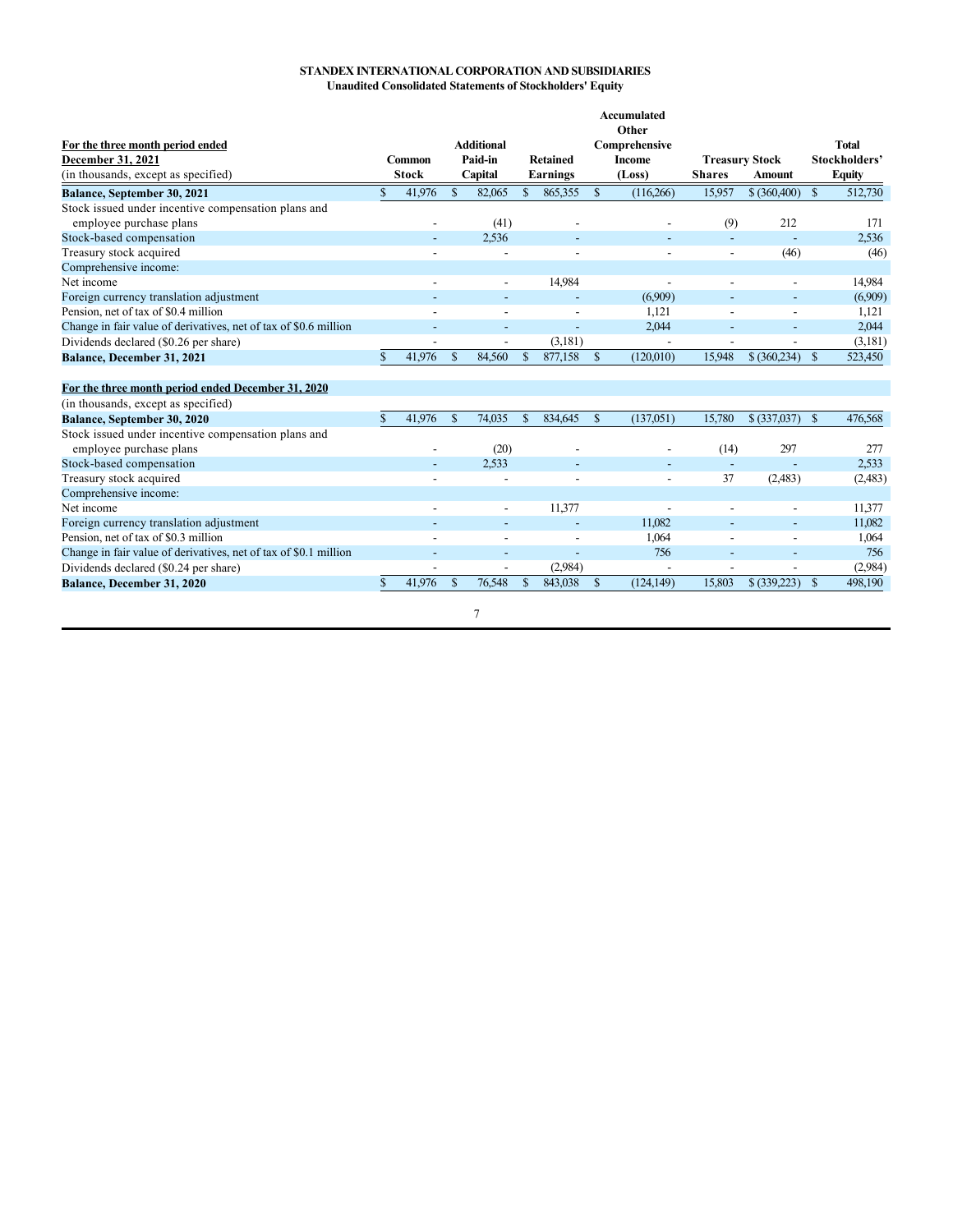#### **STANDEX INTERNATIONAL CORPORATION Unaudited Condensed Consolidated Statements of Cash Flows**

|                                                                                             |          | <b>Six Months Ended</b><br>December 31. |                     |                |  |  |  |  |
|---------------------------------------------------------------------------------------------|----------|-----------------------------------------|---------------------|----------------|--|--|--|--|
| (In thousands)                                                                              |          | 2021                                    |                     | 2020           |  |  |  |  |
| <b>Cash flows from operating activities</b>                                                 |          |                                         |                     |                |  |  |  |  |
| Net income                                                                                  | S        | 30,802                                  | <sup>\$</sup>       | 21,094         |  |  |  |  |
| Income (loss) from discontinued operations                                                  |          | (49)                                    |                     | (1,258)        |  |  |  |  |
| Income from continuing operations                                                           |          | 30.851                                  |                     | 22,352         |  |  |  |  |
| Adjustments to reconcile net income to net cash provided by (used in) operating activities: |          |                                         |                     |                |  |  |  |  |
| Depreciation and amortization                                                               |          | 15,222                                  |                     | 16,521         |  |  |  |  |
| Stock-based compensation                                                                    |          | 4,625                                   |                     | 4,288          |  |  |  |  |
| Non-cash portion of restructuring charge                                                    |          | 337                                     |                     | (492)          |  |  |  |  |
| Contributions to defined benefit plans                                                      |          | (104)                                   |                     | (4,880)        |  |  |  |  |
| Changes in operating assets and liabilities, net                                            |          | (14,232)                                |                     | (6,281)        |  |  |  |  |
| Net cash provided by operating activities - continuing operations                           |          | 36,699                                  |                     | 31,508         |  |  |  |  |
| Net cash provided by (used in) operating activities - discontinued operations               |          | (364)                                   |                     | 2,254          |  |  |  |  |
| Net cash provided by operating activities                                                   |          | 36,335                                  |                     | 33,762         |  |  |  |  |
| <b>Cash flows from investing activities</b>                                                 |          |                                         |                     |                |  |  |  |  |
| Expenditures for property, plant, and equipment                                             |          | (9,721)                                 |                     | (10, 145)      |  |  |  |  |
| Expenditures for acquisitions, net of cash acquired                                         |          |                                         |                     | (27, 398)      |  |  |  |  |
| Other investing activity                                                                    |          | 1,646                                   |                     | 275            |  |  |  |  |
| Net cash provided by (used in) investing activities                                         |          | (8,075)                                 |                     | (37,268)       |  |  |  |  |
| <b>Cash flows from financing activities</b>                                                 |          |                                         |                     |                |  |  |  |  |
| Proceeds from borrowings                                                                    |          |                                         |                     | 17,000         |  |  |  |  |
| Payments of debt                                                                            |          |                                         |                     | (17,000)       |  |  |  |  |
| Contingent consideration payment                                                            |          | (1,167)                                 |                     |                |  |  |  |  |
| Activity under share-based payment plans                                                    |          | 1,147                                   |                     | 971            |  |  |  |  |
| Purchases of treasury stock                                                                 |          | (9,546)                                 |                     | (7, 593)       |  |  |  |  |
| Cash dividends paid                                                                         |          | (6,019)                                 |                     | (5,624)        |  |  |  |  |
| Net cash provided by (used in) financing activities                                         |          | (15,585)                                |                     | (12,246)       |  |  |  |  |
| Effect of exchange rate changes on cash and cash equivalents                                |          | (1,887)                                 |                     | 6.053          |  |  |  |  |
| Net change in cash and cash equivalents                                                     |          | 10,788                                  |                     | (9,699)        |  |  |  |  |
| Cash and cash equivalents at beginning of year                                              |          | 136,367                                 |                     | 118,809        |  |  |  |  |
| Cash and cash equivalents at end of period                                                  | \$       | 147,155                                 | \$                  | 109,110        |  |  |  |  |
|                                                                                             |          |                                         |                     |                |  |  |  |  |
| <b>Supplemental Disclosure of Cash Flow Information:</b>                                    |          |                                         |                     |                |  |  |  |  |
| Cash paid during the year for:<br>Interest                                                  |          |                                         |                     |                |  |  |  |  |
|                                                                                             | \$<br>\$ | 2,561<br>7.944                          | \$<br><sup>\$</sup> | 2,527<br>8,363 |  |  |  |  |
| Income taxes, net of refunds                                                                |          |                                         |                     |                |  |  |  |  |

See notes to unaudited condensed consolidated financial statements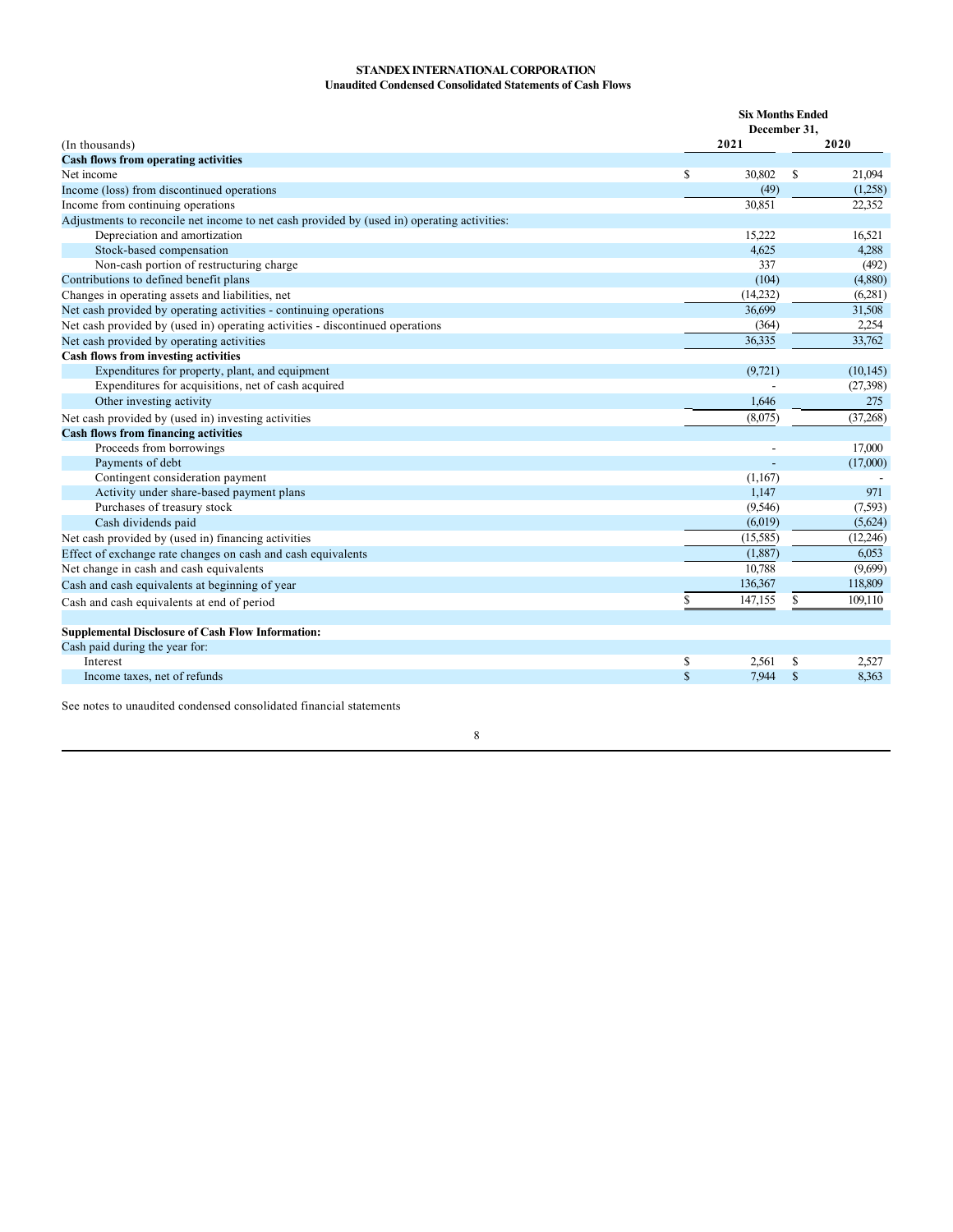## **STANDEX INTERNATIONAL CORPORATION Notes to Unaudited Condensed Consolidated Financial Statements**

#### **1) Management Statement**

In the opinion of management, the accompanying unaudited condensed consolidated financial statements contain all adjustments necessary to present fairly the results of operations for the three and six months ended December 31, 2021 and 2020, the cash flows for the six months ended December 31, 2021 and 2020 and the financial position of Standex International Corporation ("Standex", the "Company", "we", "us", or "our"), at December 31, 2021. The interim results are not necessarily indicative of results for a full year. The following unaudited condensed consolidated financial statements have been prepared pursuant to the rules and regulations of the Securities and Exchange Commission. Certain information and note disclosures normally included in annual financial statements prepared in accordance with generally accepted accounting principles have been condensed or omitted pursuant to those rules and regulations, although the Company believes that the disclosures made are adequate to make the information not misleading. The unaudited condensed consolidated financial statements and notes do not contain information which would substantially duplicate the disclosures contained in the audited annual consolidated financial statements and notes for the year ended June 30, 2021. The condensed consolidated balance sheet at June 30, 2021 was derived from audited financial statements, but does not include all disclosures required by accounting principles generally accepted in the United States of America. The financial statements contained herein should be read in conjunction with the Annual Report on Form 10-K and in particular the audited consolidated financial statements for the year ended June 30, 2021. Unless otherwise noted, references to years are to the Company's fiscal years. Currently our fiscal year end is June 30. For further clarity, our fiscal year 2022 includes the twelve-month period from July 1, 2021 to June 30, 2022.

The estimates and assumptions used in the preparation of the consolidated financial statements have considered the implications on the Company as a result of the COVID-19 pandemic and its related economic impacts. As a result of the COVID-19 pandemic, there is heightened volatility and uncertainty around supply chain performance, labor availability, and customer demand. However, the magnitude of such impact on the Company's business and its duration is uncertain. The Company is not aware of any specific event or circumstance that would require an update to its estimates or adjustments to the carrying value of its assets and liabilities as of December 31, 2021 and the issuance date of the Quarterly Report on Form 10-Q.

The Company considers events or transactions that occur after the balance sheet date but before the financial statements are issued to provide additional evidence relative to certain estimates or to identify matters that require additional disclosure. The Company evaluated subsequent events through the date and time its unaudited condensed consolidated financial statements were issued.

## *RECENTLY ISSUED ACCOUNTING PRONOUNCEMENTS*

There were no recently issued accounting pronouncements which are expected to have a material impact on the consolidated financial statements.

#### **2) Acquisitions**

The Company's recent acquisitions are strategically significant to the future growth prospects of the Company. At the time of the acquisition and December 31, 2021, the Company evaluated the significance of each acquisition on a standalone basis and in aggregate, considering both qualitative and quantitative factors.

During the first quarter of fiscal year 2021, the Company acquired Renco Electronics ("Renco"), a designer and manufacturer of customized standard magnetics components and products including transformers, inductors, chokes and coils for power and RF applications. Renco's end markets and customer base in areas such as consumer and industrial applications are highly complementary to our existing business with the potential to further expand key account relationships and capitalize on cross selling opportunities between the two companies. Renco operates one manufacturing facility in Florida and is supported by contract manufacturers in Asia. Renco's results are reported within our Electronics segment.

The Company paid \$27.4 million in cash for all of the issued and outstanding equity interests of Renco Electronics. The purchase price was allocated to the net tangible and identifiable intangible assets acquired and liabilities assumed based on a valuation of their fair values on the closing date. Goodwill recorded from this transaction is attributable to Renco's significant engineering and technical expertise in end markets supported by strong engineer-to-engineer relationships. In addition, Renco's end markets and customer base in areas such as consumer and industrial are highly complementary to the Company's existing business.

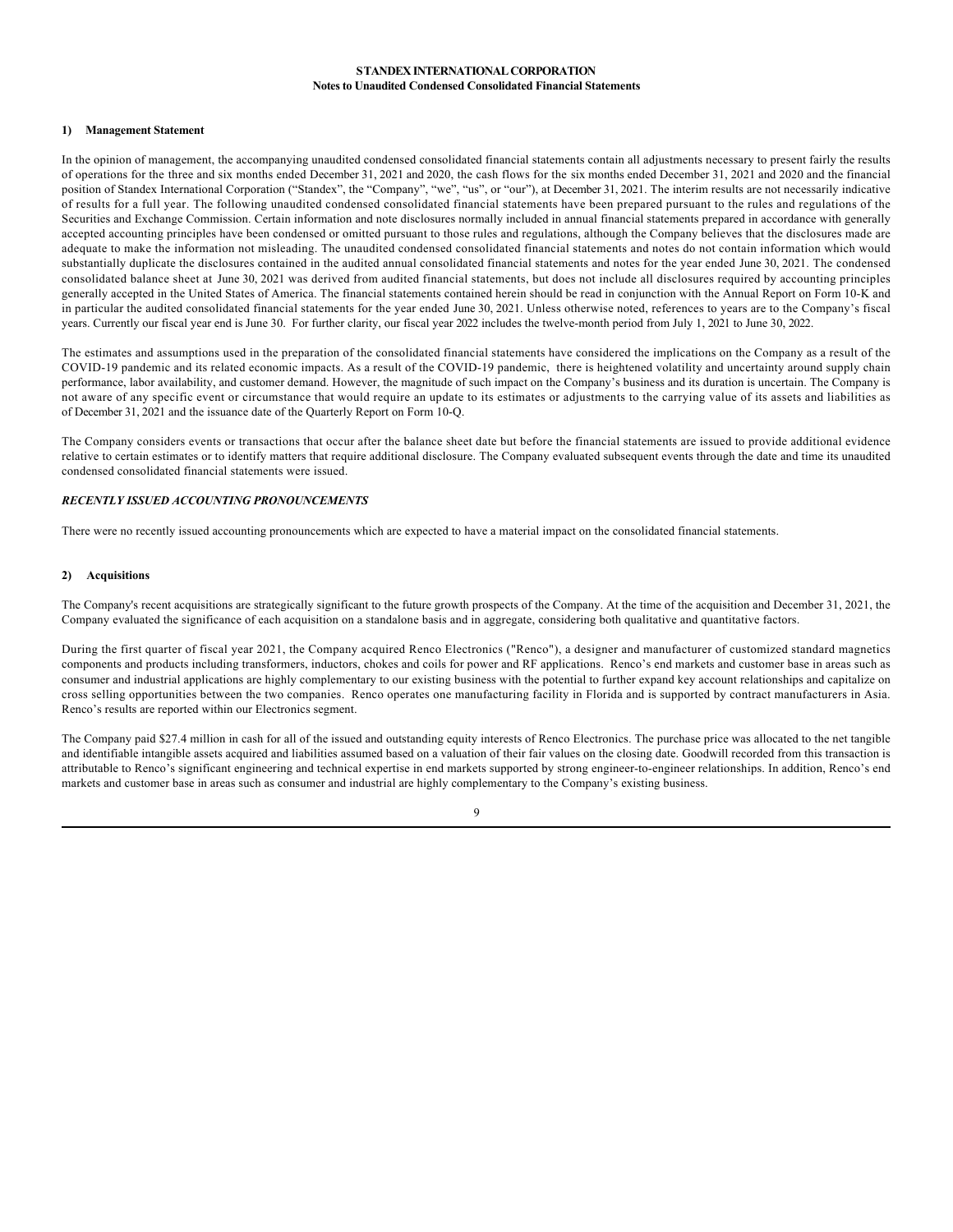Intangible assets of \$10.4 million consist primarily of \$3.6 million for indefinite lived tradenames, and \$6.8 million of customer relationships to be amortized over 12 years. The goodwill of \$14.0 million created by the transaction is deductible for income tax purposes. The accounting for business combinations requires estimates and judgments regarding expectations for future cash flows of the acquired business, and the allocations of those cash flows to identifiable tangible and intangible assets, in determining the assets acquired and liabilities assumed. The fair values assigned to tangible and intangible assets acquired and liabilities assumed, including contingent consideration, are based on management's best estimates and assumptions, as well as other information compiled by management, including valuations that utilize customary valuation procedures and techniques.

The components of the fair value of the Renco Electronics acquisition, including the final allocation of the purchase price are as follows (in thousands):

|                                                       |    | <b>Final Allocation</b> |
|-------------------------------------------------------|----|-------------------------|
| Fair value of business combination:                   |    |                         |
| Cash payments                                         | \$ | 29,613                  |
| Less, cash acquired                                   |    | (2,207)                 |
| Fair value of contingent consideration                |    | 3,000                   |
| Total                                                 |    | 30,406                  |
|                                                       |    | <b>Final Allocation</b> |
| Identifiable assets acquired and liabilities assumed: |    |                         |
| Other acquired assets                                 | \$ | 4,522                   |
| Inventories                                           |    | 5,446                   |
| Property, plant, & equipment                          |    | 410                     |
| Identifiable intangible assets                        |    | 10,400                  |
| Goodwill                                              |    | 13,991                  |
| Debt assumed                                          |    | (712)                   |
| Liabilities assumed                                   |    | (3,651)                 |
| Total                                                 |    | 30,406                  |

#### *Acquisition Related Costs*

Acquisition related costs include costs related to acquired businesses and other pending acquisitions. These costs consist of (i) deferred compensation arrangements and (ii) acquisition related professional service fees and expenses, including financial advisory, legal, accounting, and other outside services incurred in connection with acquisition activities, and regulatory matters related to acquired entities. These costs do not include purchase accounting expenses, which we define as acquired backlog and the step-up of inventory to fair value, or the amortization of the acquired intangible assets.

Acquisition related costs for the three months ended December 31, 2021, and 2020 were \$0.9 million and \$0.6 million, respectively. Acquisition related costs for the six months ended December 31, 2021, and 2020 were \$1.1 million and \$0.6 million, respectively.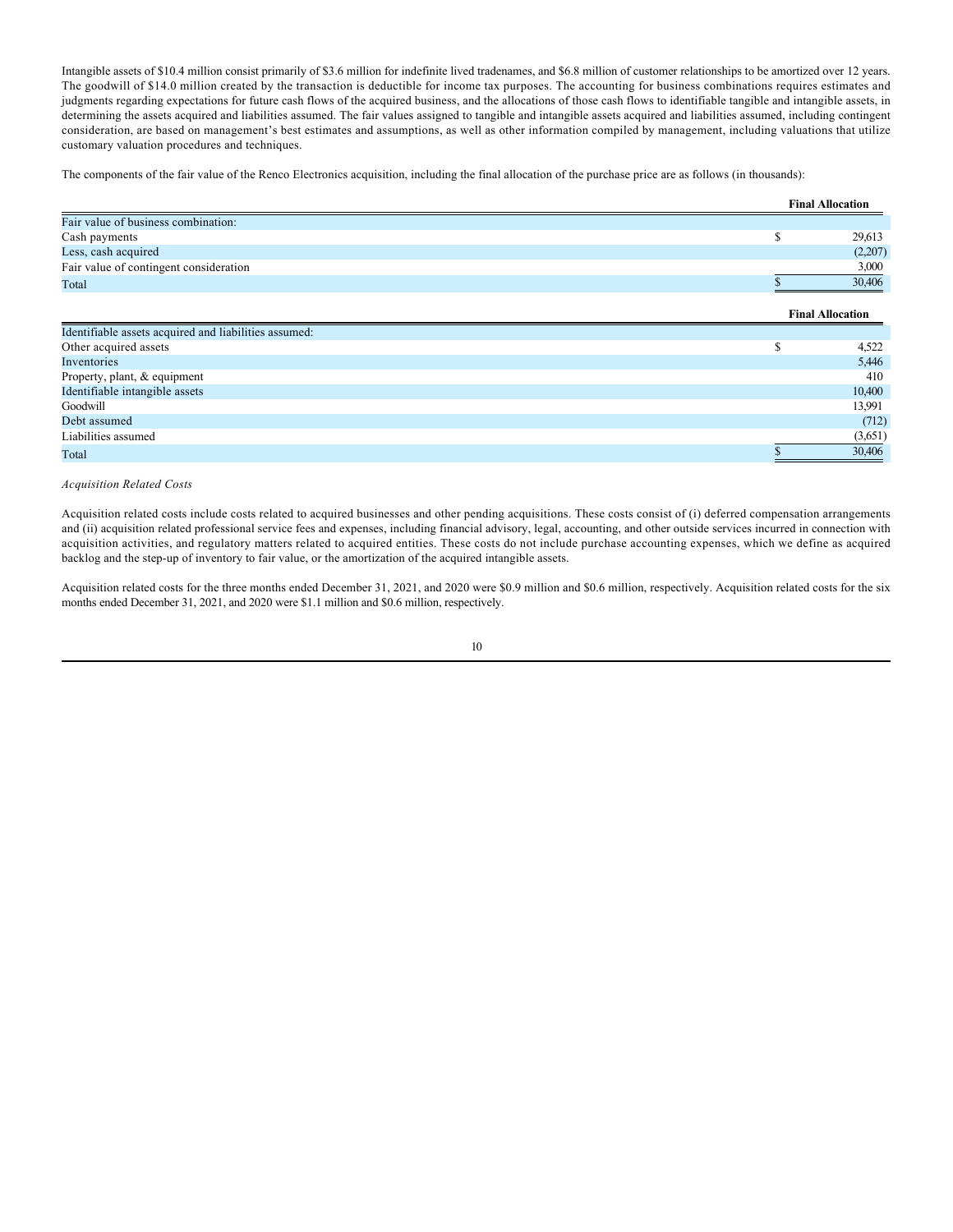## **3) Revenue From Contracts With Customers**

Most of the Company's contracts have a single performance obligation which represents the product or service being sold to the customer. Some contracts include multiple performance obligations such as a product and the related installation and/or extended warranty. Additionally, most of the Company's contracts offer assurance type warranties in connection with the sale of a product to customers. Assurance type warranties provide a customer with assurance that the product complies with agreed-upon specifications. Assurance type warranties do not represent a separate performance obligation.

In general, the Company recognizes revenue at the point in time control transfers to its customer based on predetermined shipping terms. Revenue is recognized over time under certain long-term contracts within the Engineering Technologies and Engraving groups for highly customized customer products that have no alternative use and in which the contract specifies the Company has a right to payment for its costs, plus a reasonable margin. For products manufactured over time, the transfer of control is measured pro rata, based upon current estimates of costs to complete such contracts. Losses on contracts are fully recognized in the period in which the losses become determinable. Revisions in profit estimates are reflected on a cumulative basis in the period in which the basis for such revision becomes known.

#### *Disaggregation of Revenue from Contracts with Customers*

The following table presents revenue disaggregated by product line and segment (in thousands):

|                                  |    | <b>Three Months Ended</b> |                          |  |  |  |  |  |  |  |
|----------------------------------|----|---------------------------|--------------------------|--|--|--|--|--|--|--|
| Revenue by Product Line          |    | December 31, 2021         | <b>December 31, 2020</b> |  |  |  |  |  |  |  |
|                                  |    |                           |                          |  |  |  |  |  |  |  |
| Electronics                      | \$ | 76,626                    | <sup>\$</sup><br>60,156  |  |  |  |  |  |  |  |
|                                  |    |                           |                          |  |  |  |  |  |  |  |
| <b>Engraving Services</b>        |    | 34,321                    | 34,976                   |  |  |  |  |  |  |  |
| <b>Engraving Products</b>        |    | 2,323                     | 2,974                    |  |  |  |  |  |  |  |
| <b>Total Engraving</b>           |    | 36,644                    | 37,950                   |  |  |  |  |  |  |  |
|                                  |    |                           |                          |  |  |  |  |  |  |  |
| Scientific                       |    | 24,636                    | 17,893                   |  |  |  |  |  |  |  |
|                                  |    |                           |                          |  |  |  |  |  |  |  |
| <b>Engineering Technologies</b>  |    | 18,095                    | 17,507                   |  |  |  |  |  |  |  |
|                                  |    |                           |                          |  |  |  |  |  |  |  |
| Hydraulics Cylinders and Systems |    | 13,248                    | 10,623                   |  |  |  |  |  |  |  |
| Merchandising & Display          |    | 8,422                     | 6,041                    |  |  |  |  |  |  |  |
| Pumps                            |    | 8,038                     | 6,113                    |  |  |  |  |  |  |  |
| <b>Total Specialty Solutions</b> |    | 29,708                    | 22,777                   |  |  |  |  |  |  |  |
|                                  |    |                           |                          |  |  |  |  |  |  |  |
| Total revenue by product line    |    | 185,709                   | 156,283                  |  |  |  |  |  |  |  |
|                                  |    |                           |                          |  |  |  |  |  |  |  |
|                                  | 11 |                           |                          |  |  |  |  |  |  |  |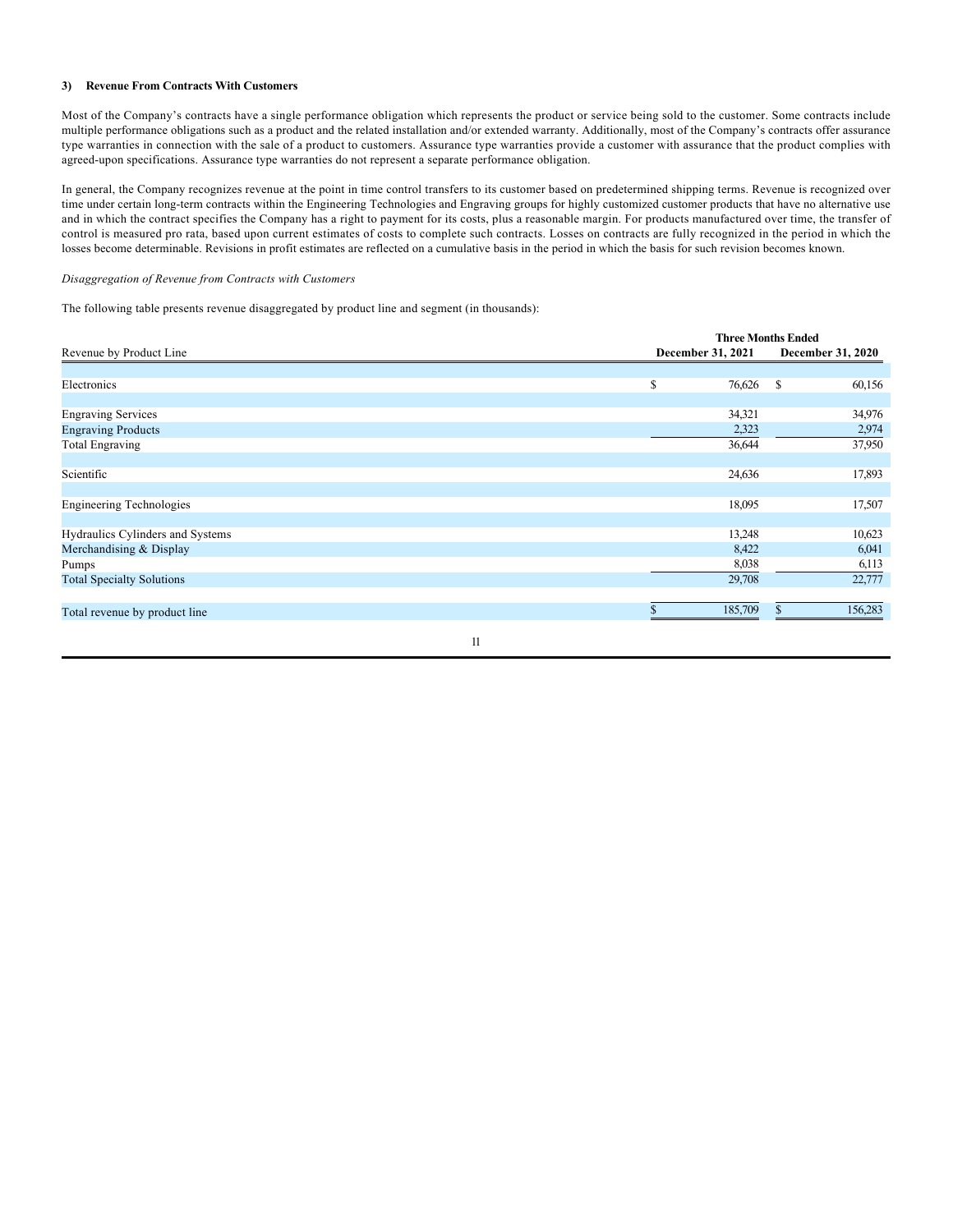The following table presents revenue disaggregated by product line and segment (in thousands):

|                                  | <b>Six Months Ended</b> |                          |  |  |  |  |  |  |
|----------------------------------|-------------------------|--------------------------|--|--|--|--|--|--|
| Revenue by Product Line          | December 31, 2021       | December 31, 2020        |  |  |  |  |  |  |
|                                  |                         |                          |  |  |  |  |  |  |
| Electronics                      | \$<br>152,462           | <sup>\$</sup><br>115,427 |  |  |  |  |  |  |
|                                  |                         |                          |  |  |  |  |  |  |
| <b>Engraving Services</b>        | 67,238                  | 69,296                   |  |  |  |  |  |  |
| <b>Engraving Products</b>        | 4,576                   | 5,055                    |  |  |  |  |  |  |
| <b>Total Engraving</b>           | 71,814                  | 74,351                   |  |  |  |  |  |  |
|                                  |                         |                          |  |  |  |  |  |  |
| Scientific                       | 46,165                  | 34,556                   |  |  |  |  |  |  |
|                                  |                         |                          |  |  |  |  |  |  |
| <b>Engineering Technologies</b>  | 35,668                  | 35,140                   |  |  |  |  |  |  |
|                                  |                         |                          |  |  |  |  |  |  |
| Hydraulics Cylinders and Systems | 23,901                  | 22,954                   |  |  |  |  |  |  |
| Merchandising & Display          | 15,110                  | 13,239                   |  |  |  |  |  |  |
| Pumps                            | 16,199                  | 11,902                   |  |  |  |  |  |  |
| <b>Total Specialty Solutions</b> | 55,210                  | 48,095                   |  |  |  |  |  |  |
|                                  |                         |                          |  |  |  |  |  |  |
| Total revenue by product line    | 361,319                 | 307,569                  |  |  |  |  |  |  |

The following table presents revenue from continuing operations disaggregated by geography based on company's locations (in thousands):

|                      | <b>Three Months</b><br><b>Ended</b> |   | <b>Three Months</b><br><b>Ended</b> |              | <b>Six Months</b><br><b>Ended</b> | <b>Six Months</b><br><b>Ended</b> |
|----------------------|-------------------------------------|---|-------------------------------------|--------------|-----------------------------------|-----------------------------------|
| Net sales            | December 31.<br>2021                |   | December 31,<br>2020                |              | December 31,<br>2021              | December 31,<br>2020              |
| <b>United States</b> | 105,597                             | S | 91,392                              | <sup>S</sup> | 204,581                           | \$<br>183,506                     |
| Asia Pacific         | 42.145                              |   | 30,610                              |              | 79.401                            | 57,474                            |
| EMEA(1)              | 34,877                              |   | 30,364                              |              | 70,878                            | 59,182                            |
| Other Americas       | 3,090                               |   | 3,917                               |              | 6,459                             | 7,407                             |
| Total                | 185,709                             |   | 156,283                             |              | 361,319                           | 307,569                           |

(1) EMEA consists primarily of Europe, Middle East and S. Africa.

The following table presents revenue from continuing operations disaggregated by timing of recognition (in thousands) for the three months ended:

|                                                      | <b>Three Months Ended</b> |   |                   |
|------------------------------------------------------|---------------------------|---|-------------------|
| <b>Timing of Revenue Recognition</b>                 | December 31, 2021         |   | December 31, 2020 |
| Products and services transferred at a point in time | 175,616                   |   | 147,167           |
| Products transferred over time                       | 10.093                    |   | 9,116             |
| Net sales                                            | 185,709                   |   | 156,283           |
|                                                      |                           |   |                   |
|                                                      | <b>Six Months Ended</b>   |   |                   |
| <b>Timing of Revenue Recognition</b>                 | <b>December 31, 2021</b>  |   | December 31, 2020 |
| Products and services transferred at a point in time | 340,039                   | Ж | 290,638           |
| Products transferred over time                       | 21,280                    |   | 16,931            |
| <b>Net Sales</b>                                     | 361,319                   |   | 307,569           |
|                                                      |                           |   |                   |
| 12                                                   |                           |   |                   |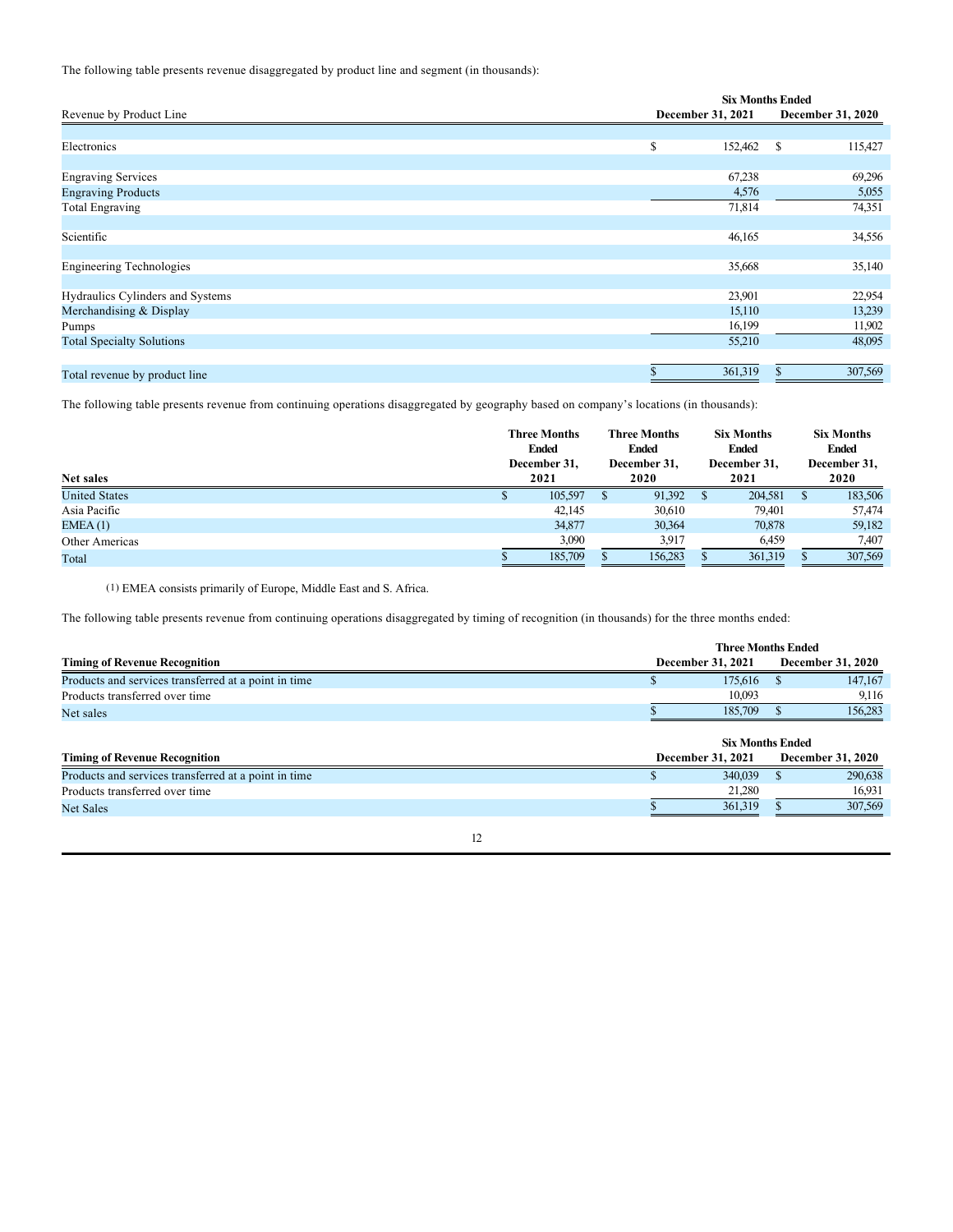## *Contract Balances*

Contract assets represent sales recognized in excess of billings related to work completed but not yet shipped for which revenue is recognized over time. Contract assets are recorded as prepaid expenses and other current assets. Contract liabilities are customer deposits for which revenue has not been recognized. Current contract liabilities are recorded as accrued liabilities.

The timing of revenue recognition, invoicing and cash collections results in billed receivables, contract assets and contract liabilities on the consolidated balance sheets. When consideration is received from a customer prior to transferring goods or services to the customer under the terms of a contract, a contract liability is recorded. Contract liabilities are recognized as revenue after control of the goods and services are transferred to the customer and all revenue recognition criteria have been met.

The following table provides information about contract assets and liability balances (in thousands):

|                                           | <b>Balance</b> at<br><b>Beginning of</b><br>Period |                       | <b>Additions</b> |            | Amount<br>Recognized |               | <b>Balance at End</b><br>of Period |
|-------------------------------------------|----------------------------------------------------|-----------------------|------------------|------------|----------------------|---------------|------------------------------------|
| Six months ended December 31, 2021        |                                                    |                       |                  |            |                      |               |                                    |
| Contract assets:                          |                                                    |                       |                  |            |                      |               |                                    |
| Prepaid expenses and other current assets | \$                                                 | 15,013<br>S           | 19,034           | - \$       | 14,678               | <sup>\$</sup> | 19,369                             |
| Contract liabilities:                     |                                                    |                       |                  |            |                      |               |                                    |
| Customer deposits                         |                                                    | 471                   | 6,472            |            | 6,691                |               | 252                                |
|                                           |                                                    |                       |                  |            |                      |               |                                    |
|                                           | <b>Balance at</b><br><b>Beginning of</b><br>Period |                       | <b>Additions</b> |            | Amount<br>Recognized |               | <b>Balance at End</b><br>of Period |
| Six months ended December 31, 2020        |                                                    |                       |                  |            |                      |               |                                    |
| Contract assets:                          |                                                    |                       |                  |            |                      |               |                                    |
| Prepaid expenses and other current assets | \$                                                 | 9,140<br><sup>S</sup> | 13,774           | $^{\circ}$ | 13,305               | <sup>\$</sup> | 9,609                              |
| Contract liabilities:                     |                                                    |                       |                  |            |                      |               |                                    |

We recognized the following revenue which was included in the contract liability beginning balances (in thousands):

|                                                                                   |                    | <b>December 31, 2021</b> |  |                  |  |
|-----------------------------------------------------------------------------------|--------------------|--------------------------|--|------------------|--|
| Revenue recognized in the period from:                                            | Three months ended |                          |  | Six months ended |  |
| Amounts included in the contract liability balance at the beginning of the period |                    | 252                      |  | 471              |  |
|                                                                                   |                    | <b>December 31, 2020</b> |  |                  |  |
| Revenue recognized in the period from:                                            | Three months ended |                          |  | Six months ended |  |
| Amounts included in the contract liability balance at the beginning of the period |                    | 1.418                    |  | 2.298            |  |

#### **4) Fair Value Measurements**

The financial instruments shown below are presented at fair value. Fair value is defined as the price that would be received to sell an asset or paid to transfer a liability in an orderly transaction between market participants at the measurement date. Where available, fair value is based on observable market prices or parameters or derived from such prices or parameters. Where observable prices or inputs are not available, valuation models may be applied.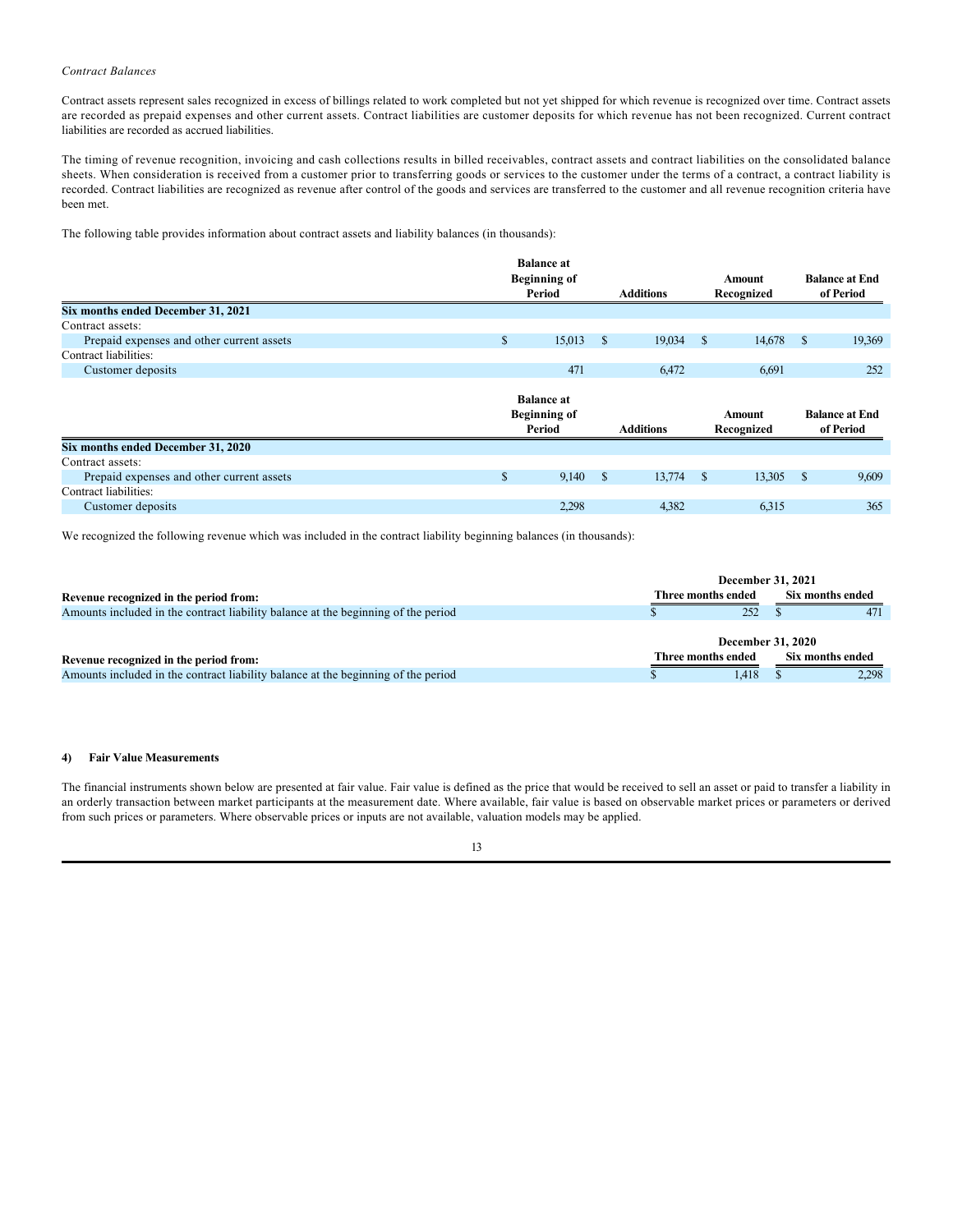Assets and liabilities recorded at fair value in the consolidated balance sheet are categorized based upon the level of judgment associated with the inputs used to measure their fair values. Hierarchical levels directly related to the amount of subjectivity associated with the inputs to fair valuation of these assets and liabilities and the methodologies used in valuation are as follows:

Level 1 – Quoted prices (unadjusted) in active markets for identical assets and liabilities. The Company's deferred compensation plan assets consist of shares in various mutual funds (investments are participant-directed) which invest in a broad portfolio of debt and equity securities. These assets are valued based on publicly quoted market prices for the funds' shares as of the balance sheet dates.

Level 2 – Inputs, other than quoted prices in an active market, that are observable either directly or indirectly through correlation with market data. For foreign exchange forward contracts and interest rate swaps, the Company values the instruments based on the market price of instruments with similar terms, which are based on spot and forward rates as of the balance sheet dates. The Company has considered the creditworthiness of counterparties in valuing all assets and liabilities.

Level 3 – Unobservable inputs based upon the Company's best estimate of what market participants would use in pricing the asset or liability.

There were no transfers of assets or liabilities between any levels of the fair value measurement hierarchy at December 31, 2021 and June 30, 2021. The Company's policy is to recognize transfers between levels as of the date they occur.

Cash and cash equivalents, accounts receivable, accounts payable, and debt are carried at cost, which approximates fair value.

The fair values of financial instruments were as follows (in thousands):

| December 31, 2021 |              |  |         |    |                |  |                |
|-------------------|--------------|--|---------|----|----------------|--|----------------|
|                   | <b>Total</b> |  | Level 1 |    | Level 2        |  | <b>Level 3</b> |
|                   |              |  |         |    |                |  |                |
|                   | 3,809        |  | 3,809   | -S | $\overline{a}$ |  |                |
|                   | 9            |  |         |    | 9              |  |                |
|                   | 1,006        |  |         |    | 1,006          |  |                |
|                   |              |  |         |    |                |  |                |
|                   |              |  |         |    |                |  |                |
|                   | 40           |  |         |    | 40             |  |                |
|                   | 1,057        |  |         |    | 1,057          |  |                |
|                   | 2,167        |  |         |    |                |  | 2,167          |
|                   |              |  | - \$    |    |                |  | - \$           |

|                                                    | June 30, 2021 |       |  |                |  |                          |  |         |  |
|----------------------------------------------------|---------------|-------|--|----------------|--|--------------------------|--|---------|--|
|                                                    |               | Total |  | <b>Level 1</b> |  | <b>Level 2</b>           |  | Level 3 |  |
| Assets                                             |               |       |  |                |  |                          |  |         |  |
| Marketable securities - deferred compensation plan |               | 2,988 |  | 2,988          |  | $\overline{\phantom{a}}$ |  |         |  |
| Foreign exchange contracts                         |               | 255   |  |                |  | 255                      |  |         |  |
|                                                    |               |       |  |                |  |                          |  |         |  |
| Liabilities                                        |               |       |  |                |  |                          |  |         |  |
| Foreign exchange contracts                         |               | 1.222 |  | $\sim$         |  | 1.222                    |  |         |  |
| Interest rate swaps                                |               | 3,096 |  |                |  | 3,096                    |  |         |  |
| Contingent acquisition payments (a)                |               | 3,333 |  |                |  |                          |  | 3,333   |  |

(a) The fair value of contingent consideration arrangements is determined based on the Company's evaluation as to the probability and amount of any contingent consideration that has been earned to date.

The financial liabilities based upon Level 3 inputs include contingent consideration arrangements relating to the acquisitions of Renco Electronics and GS Engineering. The Company is contractually obligated to pay contingent consideration payments to the Sellers of these businesses based on the achievement of certain criteria.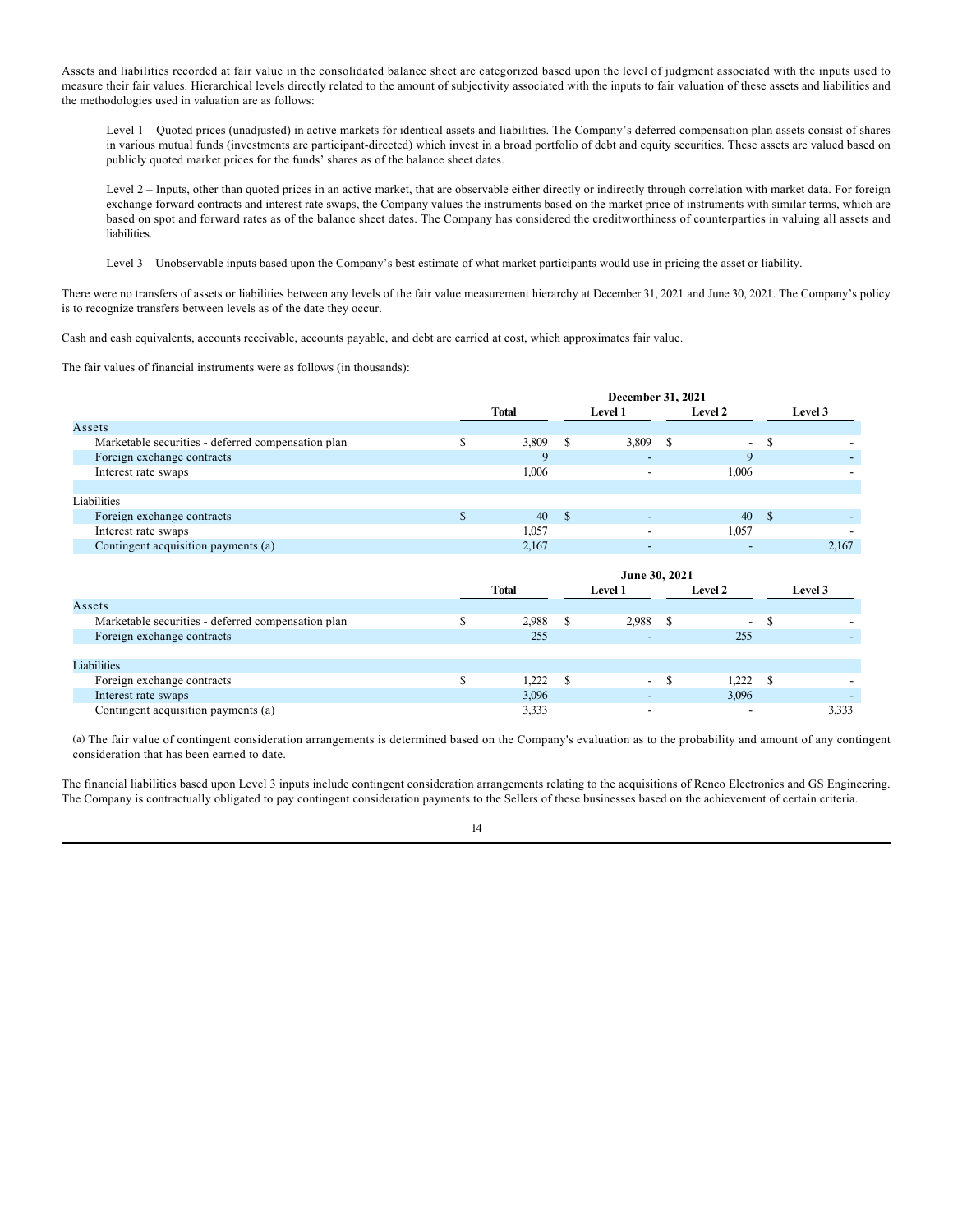The Company is contractually obligated to pay contingent consideration to the sellers of GS Engineering in the event that certain revenue and gross margin targets are achieved during the five years following acquisition. The targets set in the GS Engineering stock purchase agreement were not met for the first or second year, which concluded in the fourth quarter of fiscal years 2020 and 2021, respectively. As of December 31, 2021, the Company could be required to pay up to \$12.8 million for contingent consideration arrangements if the revenue and gross margin targets are met in fiscal years 2022 through 2024.

The Company is also obligated to pay contingent consideration to the sellers of Renco Electronics in the event that certain earnings targets are achieved during the three years following acquisition. Contingent acquisition payments are scheduled to be paid in periods through fiscal year 2024. During the first quarter of fiscal year 2022, the Company paid \$1.2 million to the sellers as Renco exceeded the earnings targets during the first year of the measurement period. As of December 31, 2021, the Company could be required to pay up to an additional \$2.2 million for contingent consideration arrangements if the earnings targets are met.

The Company has determined the fair value of the liabilities for the contingent consideration based on a probability-weighted discounted cash flow analysis. This fair value measurement is based on significant inputs not observable in the market and thus represents a Level 3 measurement within the fair value hierarchy. The fair value of the contingent consideration liability associated with future payments was based on several factors, the most significant of which are the financial performance of the acquired businesses and the risk-adjusted discount rate for the fair value measurement.

The Company will update its assumptions each reporting period based on new developments and record such amounts at fair value based on the revised assumptions until the agreements expire.

#### **5) Inventories**

Inventories from continuing operations are comprised of the following (in thousands):

|                 | December 31, 2021 |         | June 30, 2021 |
|-----------------|-------------------|---------|---------------|
| Raw materials   |                   | 50.246  | 47,000        |
| Work in process |                   | 24.121  | 22,539        |
| Finished goods  |                   | 27,856  | 22,323        |
| Total           |                   | 102.223 | 91.862        |

Distribution costs associated with the sale of inventory, which are recorded as a component of selling, general and administrative expenses in the accompanying unaudited condensed consolidated statements of operations were \$4.9 million and \$2.9 million for the three months ended December 31, 2021 and 2020, respectively. Distribution costs were \$8.6 million and \$5.4 million for the six months ended December 31, 2021 and 2020, respectively.

**Translation**

#### **6) Goodwill**

Changes to goodwill by segment during the period were as follows (in thousands):

|         |               | Adjustment |             | December 31, 2021 |
|---------|---------------|------------|-------------|-------------------|
| 144,832 |               |            |             | 141,212           |
| 77,378  |               | (443)      |             | 76,935            |
| 15,454  |               |            |             | 15,454            |
| 37,085  |               | (231)      |             | 36,854            |
| 3,305   |               |            |             | 3,305             |
| 278,054 |               | (4,294)    |             | 273,760           |
|         | June 30, 2021 |            | 1 ransiauon | $(3,620)$ \$      |

## **7) Warranty Reserves**

The expected cost associated with warranty obligations on our products is recorded as a component of cost of sales when the revenue is recognized. The Company's estimate of warranty cost is based on contract terms and historical warranty loss experience that is periodically adjusted for recent actual experience. Since warranty estimates are forecasts based on the best available information, claims costs may differ from amounts provided. Adjustments to initial obligations for warranties are made as changes in the obligations become reasonably estimable.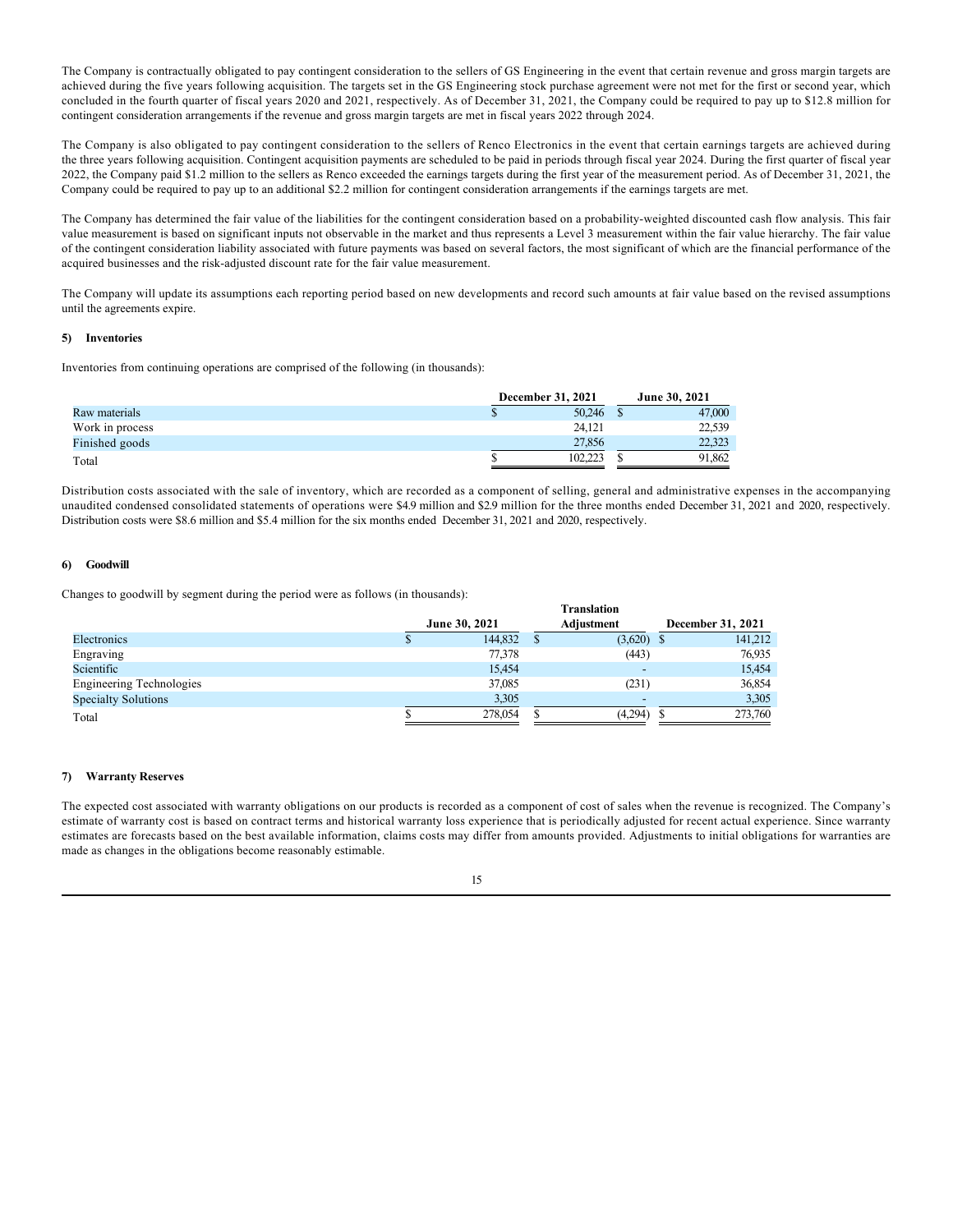The changes in warranty reserves from continuing operations, which are recorded as a component of accrued liabilities were as follows (in thousands):

|                                | December 31, 2021 | June 30, 2021 |
|--------------------------------|-------------------|---------------|
| Balance at beginning of year   | 2,086             | 1,781         |
| Acquisitions and other charges | (62)              | 68            |
| Warranty expense               | 326               | 2,007         |
| Warranty claims                | (582)             | (1,770)       |
| Balance at end of period       | l.768             | 2,086         |

## **8) Debt**

Long-term debt is comprised of the following (in thousands):

|                        | <b>December 31, 2021</b> | June 30, 2021 |
|------------------------|--------------------------|---------------|
| Bank credit agreements | 200,000                  | 200,000       |
| Total funded debt      | 200,000                  | 200,000       |
| Issuance cost          | (340)                    | (510)         |
| Total long-term debt   | 199.660                  | 199.490       |

#### *Bank Credit Agreements*

During the second quarter of fiscal year 2019, the Company entered into a five-year Amended and Restated Credit Agreement ("Credit Facility", or "facility"). The facility has a borrowing limit of \$500 million, which can be increased by an amount of up to \$250 million, in accordance with specified conditions contained in the agreement. The facility also includes a \$10 million sublimit for swing line loans and a \$35 million sublimit for letters of credit.

At December 31, 2021, the Company had standby letters of credit outstanding, primarily for insurance purposes, of \$6.1 million and had the ability to borrow \$281.2 million under the facility. Funds borrowed under the facility may be used for the repayment of debt, working capital, capital expenditures, acquisitions (so long as certain conditions, including a specified funded debt to EBITDA leverage ratio is maintained), and other general corporate purposes. The facility contains customary representations, warranties and restrictive covenants, as well as specific financial covenants which the Company was compliant with as of December 31, 2021. At December 31, 2021, the carrying value of the current borrowings approximate fair value.

## **9) Accrued Liabilities**

Accrued liabilities consist of the following (in thousands):

|                                   | <b>December 31, 2021</b> | June 30, 2021 |
|-----------------------------------|--------------------------|---------------|
| Payroll and employee benefits     | 23,321                   | 32,550        |
| Workers' compensation             | 2,193                    | 2,118         |
| Warranty reserves                 | 1,768                    | 2,086         |
| Fair value of derivatives         | 1,097                    | 4,318         |
| Operating lease current liability | 7,456                    | 7,933         |
| Other                             | 18.106                   | 12,712        |
| Total                             | 53.941                   | 61,717        |

#### **10) Derivative Financial Instruments**

The Company is exposed to market risks from changes in interest rates, commodity prices and changes in foreign currency rates. The Company selectively uses derivative financial instruments in order to manage certain of these risks. Information about the Company's derivative financial instruments is as follows: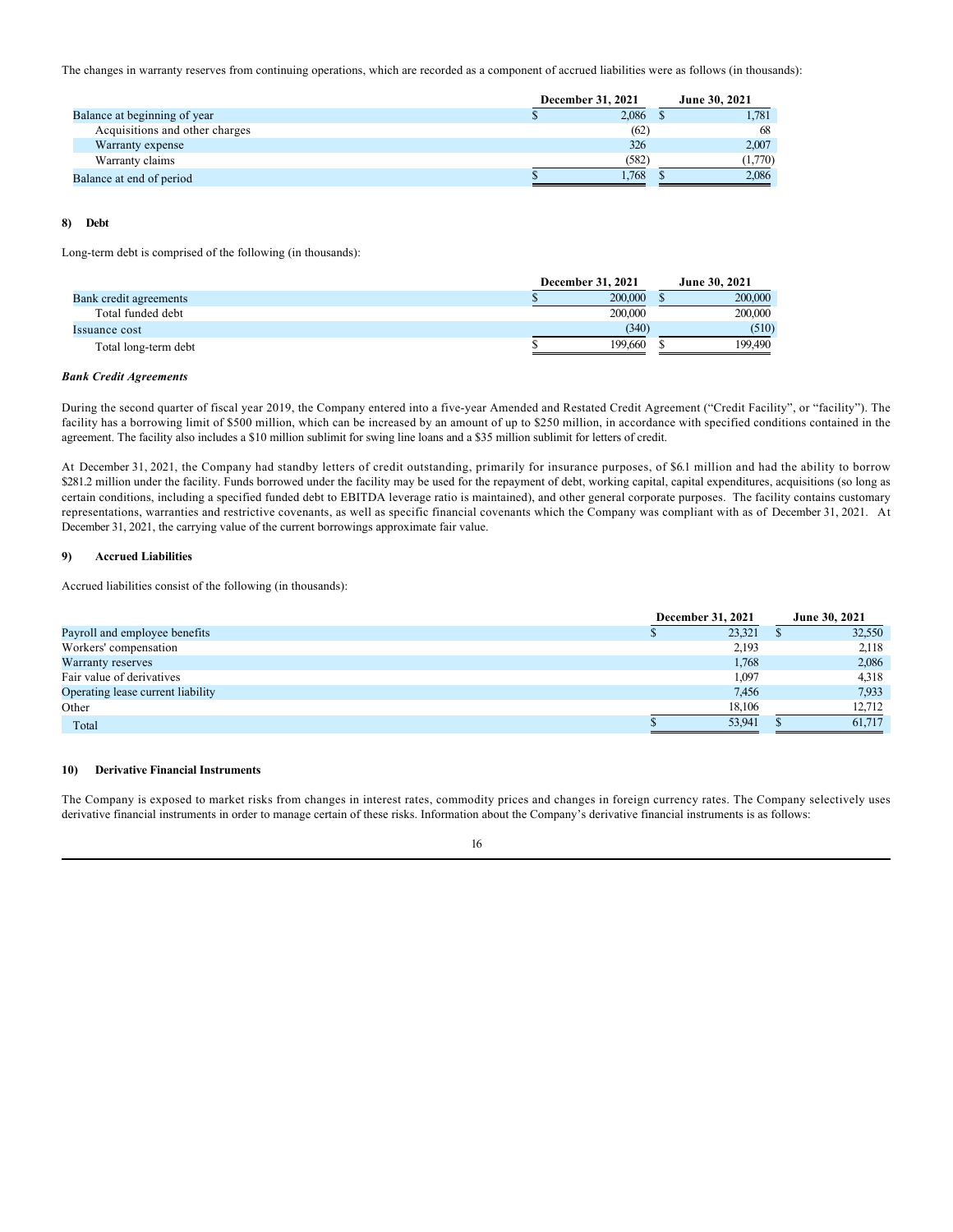## *Interest Rate Swaps*

From time to time as dictated by market opportunities, the Company enters into interest rate swap agreements designed to manage exposure to interest rates on the Company's variable rate indebtedness. The Company recognizes all derivatives on its balance sheet at fair value. The Company has designated its interest rate swap agreements, including those that may be forward-dated, as cash flow hedges, and changes in the fair value of the swaps are recognized in other comprehensive income until the hedged items are recognized in earnings. Hedge ineffectiveness, if any, associated with the swaps will be reported by the Company in interest expense.

The Company's effective swap agreements convert the base borrowing rate on \$200 million of debt due under our revolving credit agreement from a variable rate equal to 1 month LIBOR to a weighted average fixed rate of 1.27% at December 31, 2021. The fair value of the swaps, recognized in accrued liabilities and in other comprehensive income, is as follows (in thousands, except percentages):

|                       | <b>Notional</b> | <b>Fixed Interest</b> |                 |    | December 31, |               |
|-----------------------|-----------------|-----------------------|-----------------|----|--------------|---------------|
| <b>Effective Date</b> | Amount          | Rate                  | <b>Maturity</b> |    | 2021         | June 30, 2021 |
| May 24, 2017          | 25,000          | 1.88%                 | April 24, 2022  | ۰D | $(146)$ \$   | (374)         |
| August 6, 2018        | 25,000          | 2.83%                 | August 6, 2023  |    | (911)        | (1,401)       |
| March 23, 2020        | 100,000         | 0.91%                 | March 23, 2025  |    | 641          | (907)         |
| April 24, 2020        | 25,000          | 0.88%                 | April 24, 2025  |    | 200          | (192)         |
| May 24, 2020          | 25,000          | 0.91%                 | March 24, 2025  |    | 165          | (222)         |
|                       |                 |                       |                 |    | (51)         | (3,096)       |

The Company reported no losses for the three and six months ended December 31, 2021, as a result of hedge ineffectiveness. Future changes in these swap arrangements, including termination of the agreements, may result in a reclassification of any gain or loss reported in accumulated other comprehensive income (loss) into earnings as an adjustment to interest expense. Accumulated other comprehensive income (loss) related to these instruments is being amortized into interest expense concurrent with the hedged exposure.

#### *Foreign Exchange Contracts*

Forward foreign currency exchange contracts are used to limit the impact of currency fluctuations on certain anticipated foreign cash flows, such as collections from customers and loan payments between subsidiaries. The Company enters into such contracts for hedging purposes only. The Company has designated certain of these currency contracts as hedges, and changes in the fair value of these contracts are recognized in other comprehensive income until the hedged items are recognized in earnings. Hedge ineffectiveness, if any, associated with these contracts will be reported in net income. At December 31, 2021 and June 30, 2021, the Company had outstanding forward contracts related to hedges of intercompany loans with net unrealized losses of less than \$0.1 million and losses of \$1.0 million, respectively, which approximate the unrealized gains and losses on the related loans. The contracts have maturity dates ranging from fiscal year 2022 to 2024, which correspond to the related intercompany loans.

The notional amounts of the Company's forward contracts, by currency, are as follows (in thousands):

| Currency   | <b>December 31, 2021</b> | June 30, 2021 |
|------------|--------------------------|---------------|
| <b>USD</b> | -                        | 987           |
| <b>EUR</b> | 5,750                    | 5.750         |
| SGD        | 6,800                    | 21,836        |
| CAD        | 20,600                   | 20,600        |

The table below presents the fair value of derivative financial instruments as well as their classification on the balance sheet (in thousands):

|                                                 |                                             | <b>Asset Derivatives</b> |       |                                             |  |                   |  |  |  |  |  |
|-------------------------------------------------|---------------------------------------------|--------------------------|-------|---------------------------------------------|--|-------------------|--|--|--|--|--|
|                                                 | December 31, 2021                           |                          |       | June 30, 2021                               |  |                   |  |  |  |  |  |
| Derivative designated<br>as hedging instruments | <b>Balance</b><br><b>Sheet</b><br>Line Item | <b>Fair Value</b>        |       | <b>Balance</b><br><b>Sheet</b><br>Line Item |  | <b>Fair Value</b> |  |  |  |  |  |
|                                                 | Prepaid expenses and other                  |                          |       |                                             |  |                   |  |  |  |  |  |
| Interest rate swaps                             | current assets                              |                          | 1,006 |                                             |  |                   |  |  |  |  |  |
|                                                 | Prepaid expenses and other                  |                          |       | Prepaid expenses and other                  |  |                   |  |  |  |  |  |
| Foreign exchange contracts                      | current assets                              |                          | Q     | current assets                              |  | 255               |  |  |  |  |  |
|                                                 |                                             |                          | 1,015 |                                             |  | 255               |  |  |  |  |  |
|                                                 |                                             |                          |       |                                             |  |                   |  |  |  |  |  |
|                                                 |                                             |                          |       |                                             |  |                   |  |  |  |  |  |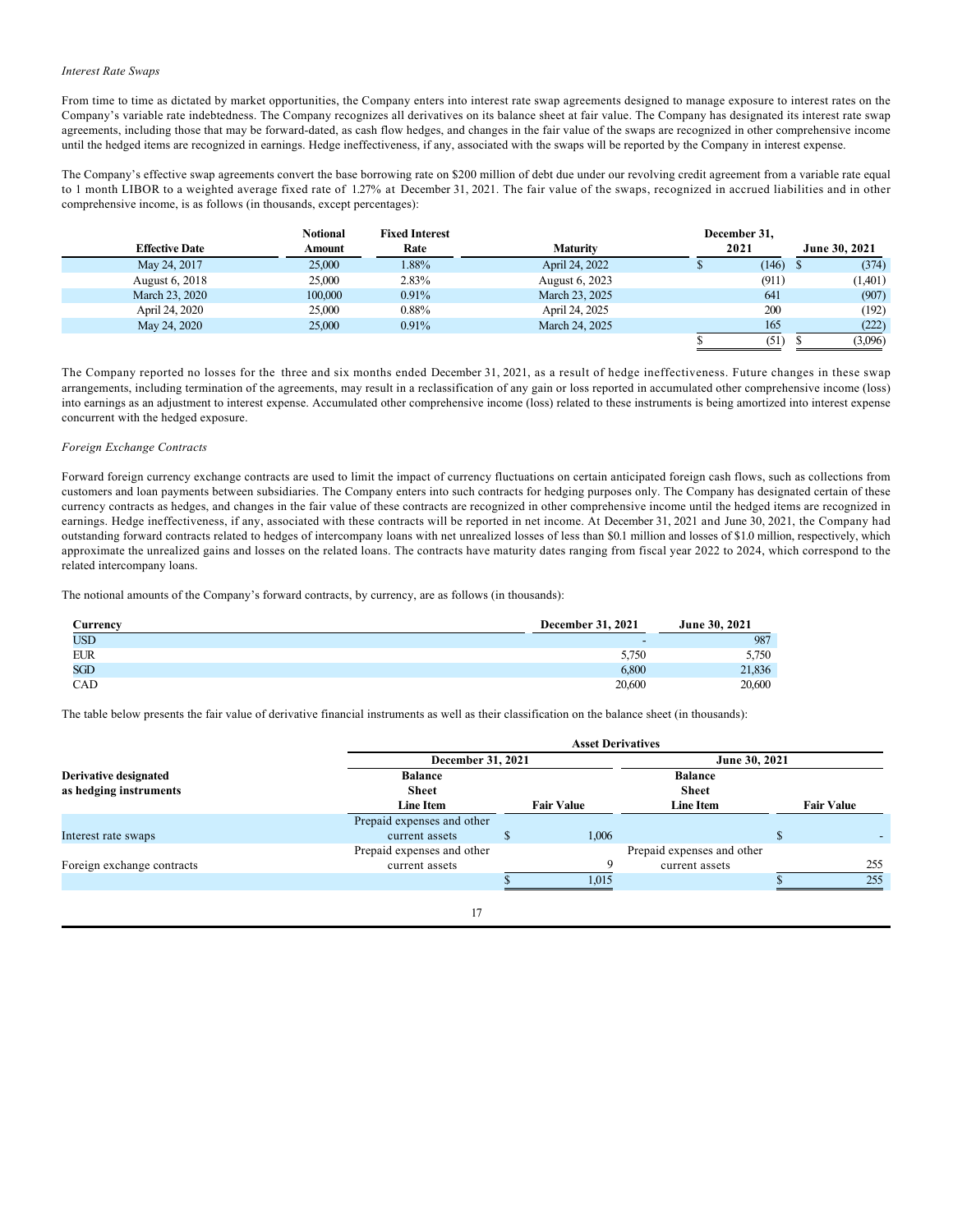|                                                        | <b>Liability Derivatives</b>   |  |                   |                                |  |                   |  |  |  |  |
|--------------------------------------------------------|--------------------------------|--|-------------------|--------------------------------|--|-------------------|--|--|--|--|
|                                                        | December 31, 2021              |  |                   | June 30, 2021                  |  |                   |  |  |  |  |
| <b>Derivative designated</b><br>as hedging instruments | <b>Balance</b><br><b>Sheet</b> |  |                   | <b>Balance</b><br><b>Sheet</b> |  |                   |  |  |  |  |
|                                                        | Line Item                      |  | <b>Fair Value</b> | <b>Line Item</b>               |  | <b>Fair Value</b> |  |  |  |  |
| Interest rate swaps                                    | Accrued liabilities            |  | 1,057             | Accrued liabilities            |  | 3,096             |  |  |  |  |
| Foreign exchange contracts                             | Accrued liabilities            |  | 40                | Accrued liabilities            |  | 1,222             |  |  |  |  |
|                                                        |                                |  | 1,097             |                                |  | 4,318             |  |  |  |  |

The table below presents the amount of gain (loss) recognized in comprehensive income on our derivative financial instruments (effective portion) designated as hedging instruments and their classification within comprehensive income for the periods ended (in thousands):

|                            | <b>Three Months Ended</b><br>December 31, |  |      |  |       | <b>Six Months Ended</b><br>December 31, |       |  |  |  |
|----------------------------|-------------------------------------------|--|------|--|-------|-----------------------------------------|-------|--|--|--|
|                            | 2021                                      |  | 2020 |  | 2021  | 2020                                    |       |  |  |  |
| Interest rate swaps        | 1,901                                     |  | (24) |  | 1,840 |                                         | (481) |  |  |  |
| Foreign exchange contracts | 18                                        |  | 380  |  | 222   |                                         | 266   |  |  |  |
|                            | 1.919                                     |  | 356  |  | 2,062 |                                         | (215) |  |  |  |

The table below presents the amount reclassified from accumulated other comprehensive income (loss) to net income for the periods ended (in thousands):

| <b>Details about Accumulated</b><br><b>Other Comprehensive</b><br><b>Income (Loss) Components</b> | <b>Three Months Ended</b><br>December 31, |     |      |      | <b>Six Months Ended</b><br>December 31, |       | <b>Affected line item</b><br>in the Unaudited<br><b>Condensed Statements</b> |
|---------------------------------------------------------------------------------------------------|-------------------------------------------|-----|------|------|-----------------------------------------|-------|------------------------------------------------------------------------------|
|                                                                                                   | 2021                                      |     | 2020 |      | 2021                                    | 2020  | of Operations                                                                |
| Interest rate swaps                                                                               |                                           | 602 |      | 572  | 1,204                                   |       | 1,128 Interest expense                                                       |
| Foreign exchange contracts                                                                        |                                           | 137 |      | (38) | 619                                     |       | Other non-operating (income)<br>(7) expense, net                             |
|                                                                                                   |                                           | 739 |      | 534  | 1,823                                   | 1,121 |                                                                              |

## **11) Retirement Benefits**

The Company has defined benefit pension plans covering certain current and former employees both inside and outside of the U.S. The Company's pension plan for U.S. employees is frozen for substantially all participants and has been replaced with a defined contribution benefit plan.

Net periodic benefit cost for the Company's U.S. and Foreign pension benefit plans for the periods ended consisted of the following components (in thousands):

|                                    | <b>U.S. Plans</b>         |  |         | Non-U.S. Plans<br><b>Three Months Ended</b> |       |  |       |  |  |
|------------------------------------|---------------------------|--|---------|---------------------------------------------|-------|--|-------|--|--|
|                                    | <b>Three Months Ended</b> |  |         |                                             |       |  |       |  |  |
|                                    | December 31,              |  |         | December 31,                                |       |  |       |  |  |
|                                    | 2021                      |  | 2020    |                                             | 2021  |  | 2020  |  |  |
| Service cost                       |                           |  |         |                                             | 59    |  | 55    |  |  |
| Interest cost                      | 1,830                     |  | 1,860   |                                             | 195   |  | 178   |  |  |
| Expected return on plan assets     | (3,259)                   |  | (3,253) |                                             | (217) |  | (155) |  |  |
| Recognized net actuarial loss      | 1,383                     |  | 1,483   |                                             | 86    |  | 186   |  |  |
| Amortization of prior service cost | -                         |  | -       |                                             | (1)   |  | (1)   |  |  |
| Net periodic benefit cost          | (45)                      |  | 91      |                                             | 122   |  | 263   |  |  |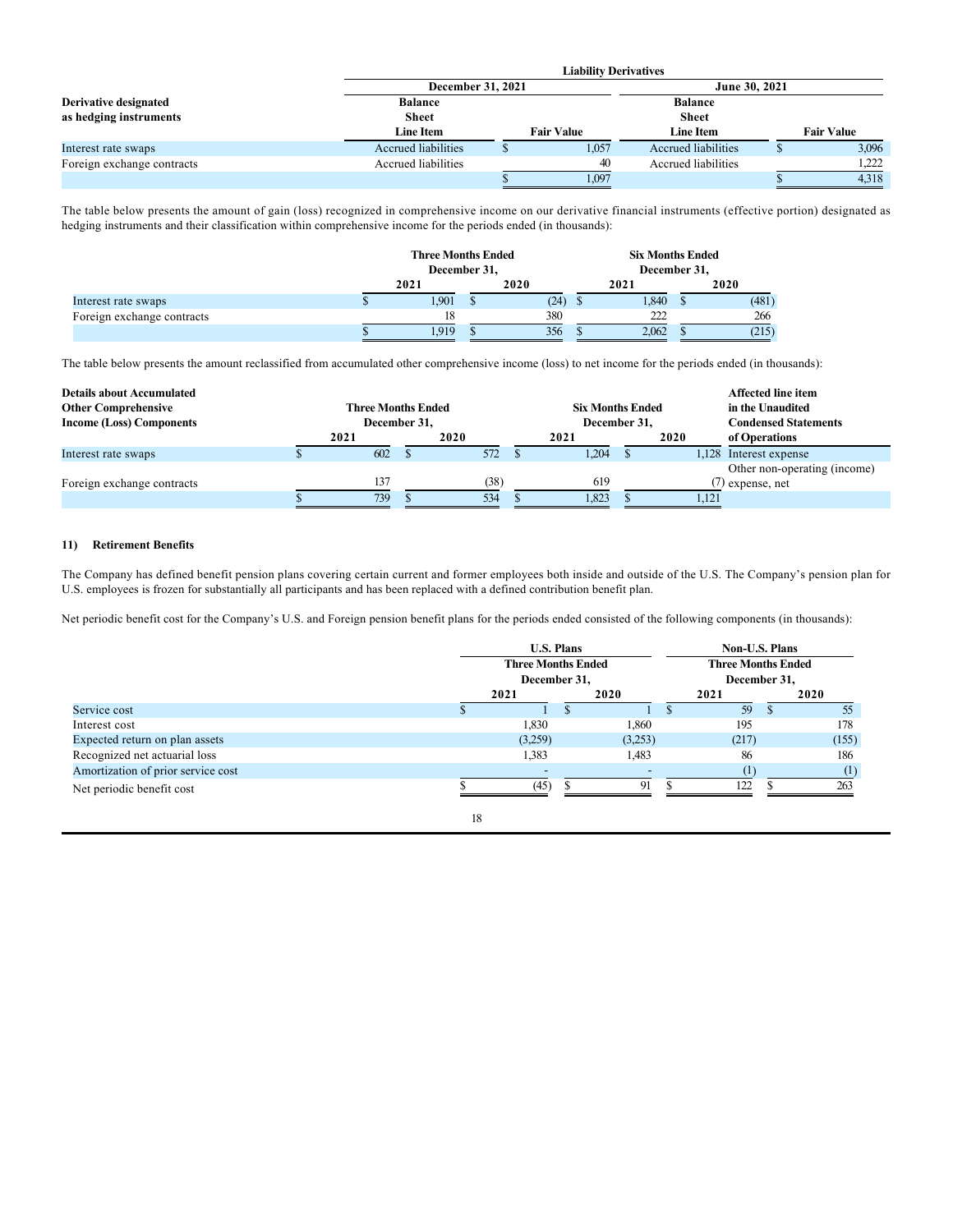|                                    | <b>U.S. Plans</b>       | <b>Non-U.S. Plans</b> |                                         |       |  |       |  |
|------------------------------------|-------------------------|-----------------------|-----------------------------------------|-------|--|-------|--|
|                                    | <b>Six Months Ended</b> |                       | <b>Six Months Ended</b><br>December 31, |       |  |       |  |
|                                    | December 31,            |                       |                                         |       |  |       |  |
|                                    | 2021                    | 2020                  |                                         | 2021  |  | 2020  |  |
| Service cost                       |                         |                       |                                         | 122   |  | 110   |  |
| Interest cost                      | 3,660                   | 3,720                 |                                         | 385   |  | 354   |  |
| Expected return on plan assets     | (6.519)                 | (6,506)               |                                         | (428) |  | (307) |  |
| Recognized net actuarial loss      | 2,767                   | 2.967                 |                                         | 170   |  | 369   |  |
| Amortization of prior service cost |                         |                       |                                         | (2)   |  | (2)   |  |
| Net periodic benefit cost          | (90)                    | 183                   |                                         | 247   |  | 524   |  |

The following table sets forth the amounts recognized for the Company's defined benefit pension plans (in thousands):

| Amounts recognized in the consolidated balance sheets consist of: | December 31, 2021 | June 30, 2021 |  |  |
|-------------------------------------------------------------------|-------------------|---------------|--|--|
| Prepaid benefit cost                                              | 5.584             | 5.661         |  |  |
| Current liabilities                                               | (591)             | (517)         |  |  |
| Non-current liabilities                                           | (44.048)          | (47.425)      |  |  |
| Net amount recognized                                             | (39,055)          | (42, 281)     |  |  |

The contributions made to defined benefit plans are presented below along with remaining contributions to be made for fiscal year 2022 (in thousands):

|                                        |      | <b>Fiscal Year 2022</b>                             |  |                                                   |  | <b>Fiscal Year 2021</b>                             | Remaining                                         |                          |               |                |
|----------------------------------------|------|-----------------------------------------------------|--|---------------------------------------------------|--|-----------------------------------------------------|---------------------------------------------------|--------------------------|---------------|----------------|
|                                        |      | <b>Three Months</b><br><b>Ended</b><br>December 31, |  | <b>Six Months</b><br><b>Ended</b><br>December 31, |  | <b>Three Months</b><br><b>Ended</b><br>December 31, | <b>Six Months</b><br><b>Ended</b><br>December 31, |                          | Contributions |                |
| Contributions to defined benefit plans | 2021 |                                                     |  | 2021                                              |  | 2020                                                |                                                   | 2020                     |               | <b>FY 2022</b> |
| United States, funded plan             |      | $\overline{\phantom{0}}$                            |  | $\overline{\phantom{a}}$                          |  | 4,776                                               |                                                   | 4,776                    | D             |                |
| United States, unfunded plan           |      | 52                                                  |  | 104                                               |  | 52                                                  |                                                   | 104                      |               | 107            |
| United Kingdom                         |      | $\overline{\phantom{0}}$                            |  | ۰                                                 |  | $\overline{\phantom{0}}$                            |                                                   | ۰                        |               |                |
| Germany, unfunded plan                 |      | $\overline{\phantom{a}}$                            |  | $\overline{\phantom{a}}$                          |  | $\overline{\phantom{a}}$                            |                                                   | $\overline{\phantom{a}}$ |               | 283            |
| Ireland                                |      |                                                     |  |                                                   |  |                                                     |                                                   |                          |               | 66             |
|                                        |      | 52                                                  |  | 104                                               |  | 4,828                                               |                                                   | 4.880                    |               | 456            |

## **12) Income Taxes**

The Company's effective tax rate from continuing operations for the second quarter of fiscal year 2022 and for the six months of the fiscal year ending June 30, 2022 was 24.7% and 24.8%, respectively compared with 21.0% and 24.8% for the prior year quarter and prior year period, respectively. The tax rate was impacted in the current period by the following items: (i) a discrete tax benefit related to equity compensation, (ii) the jurisdictional mix of earnings, (iii) foreign withholding taxes, and (iv) reduction of global intangible low-taxed income.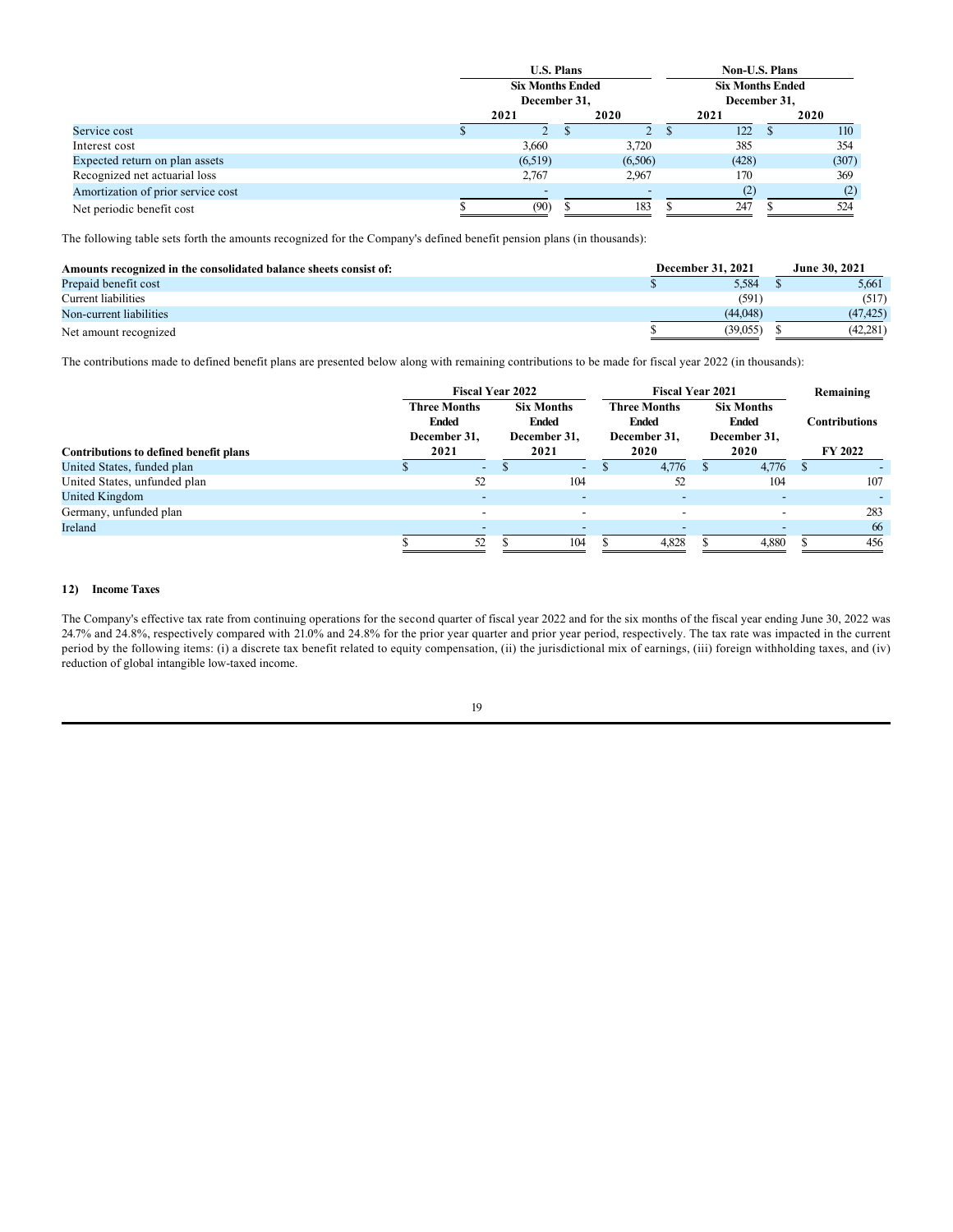## **13) Earnings Per Share**

The following table sets forth a reconciliation of the number of shares (in thousands) used in the computation of basic and diluted earnings per share:

|                                                      | <b>Three Months Ended</b><br>December 31, |        | <b>Six Months Ended</b><br>December 31. |        |  |
|------------------------------------------------------|-------------------------------------------|--------|-----------------------------------------|--------|--|
|                                                      | 2021                                      | 2020   | 2021                                    | 2020   |  |
| Basic - Average shares outstanding                   | 12,033                                    | 12.195 | 12.028                                  | 12.213 |  |
| Dilutive effect of unvested, restricted stock awards | 105                                       |        | 116                                     | 64     |  |
| Diluted - Average shares outstanding                 | 12.138                                    | 12.270 | 12.144                                  | 12.277 |  |

Earnings available to common stockholders are the same for computing both basic and diluted earnings per share. There were no outstanding instruments that had an anti-dilutive effect at December 31, 2021. There were 10,658 outstanding instruments that had an anti-dilutive effect at December 31, 2020.

Performance stock units of 143,233 and 130,461 for the six months ended December 31, 2021 and 2020, respectively, are excluded from the diluted earnings per share calculation as the performance criteria have not been met.

## **14) Accumulated Other Comprehensive Income (Loss)**

The components of the Company's accumulated other comprehensive income (loss) are as follows (in thousands):

|                                                                 | <b>December 31, 2021</b> | June 30, 2021 |
|-----------------------------------------------------------------|--------------------------|---------------|
| Foreign currency translation adjustment                         | $(30.569)$ \$            | (21.244)      |
| Unrealized pension losses, net of tax                           | (90.054)                 | (92,372)      |
| Unrealized gains (losses) on derivative instruments, net of tax | 613                      | (2,524)       |
| Total                                                           | $(120.010)$ \$           | (116.140)     |

#### **15) Contingencies**

From time to time, the Company is subject to various claims and legal proceedings, including claims related to environmental remediation, either asserted or unasserted, that arise in the ordinary course of business. While the outcome of these proceedings and claims cannot be predicted with certainty, the Company's management does not believe that the outcome of any of the currently existing legal matters will have a material impact on the Company's consolidated financial position, results of operations or cash flow. The Company accrues for losses related to a claim or litigation when the Company's management considers a potential loss probable and can reasonably estimate such potential loss.

#### *Litigation*

In the second quarter of fiscal year 2019, a lawsuit was filed against Standex Electronics, Inc. ("Electronics"), a wholly owned subsidiary of the Company, by Miniature Precision Components, Inc. ("MPC"), a customer, seeking damages in connection with allegedly faulty sensors designed and manufactured by Electronics. The subject sensors were incorporated by MPC into a subassembly sold by MPC to its customer, an automotive manufacturer. MPC alleges that the sensors incorrectly activated a diagnostic code in vehicles for which MPC's customer issued a service bulletin, resulting in significant warranty costs for MPC. In the litigation, which is pending in the U.S. District Court for the Eastern District of Wisconsin, MPC seeks indemnification from Electronics for its costs. Electronics has numerous defenses to MPC's claims. Trial for this case is currently scheduled for July 2022. During the second quarter of fiscal year 2022, the Company engaged in unsuccessful mediation with MPC, during which the Company offered to settle the matter in order to avoid the inherent risk of litigation as well as the cost of diverting internal resources. As a result, the Company has recorded \$1.7 million as accrued liabilities related to this litigation. Based upon developments to date, the Company believes that the range of any reasonably possible loss, in excess of amounts accrued, would be between \$0 and \$6.3 million. The estimated range of reasonably possible loss is based upon currently available information and is subject to significant judgement and a variety of assumptions and known and unknown uncertainties.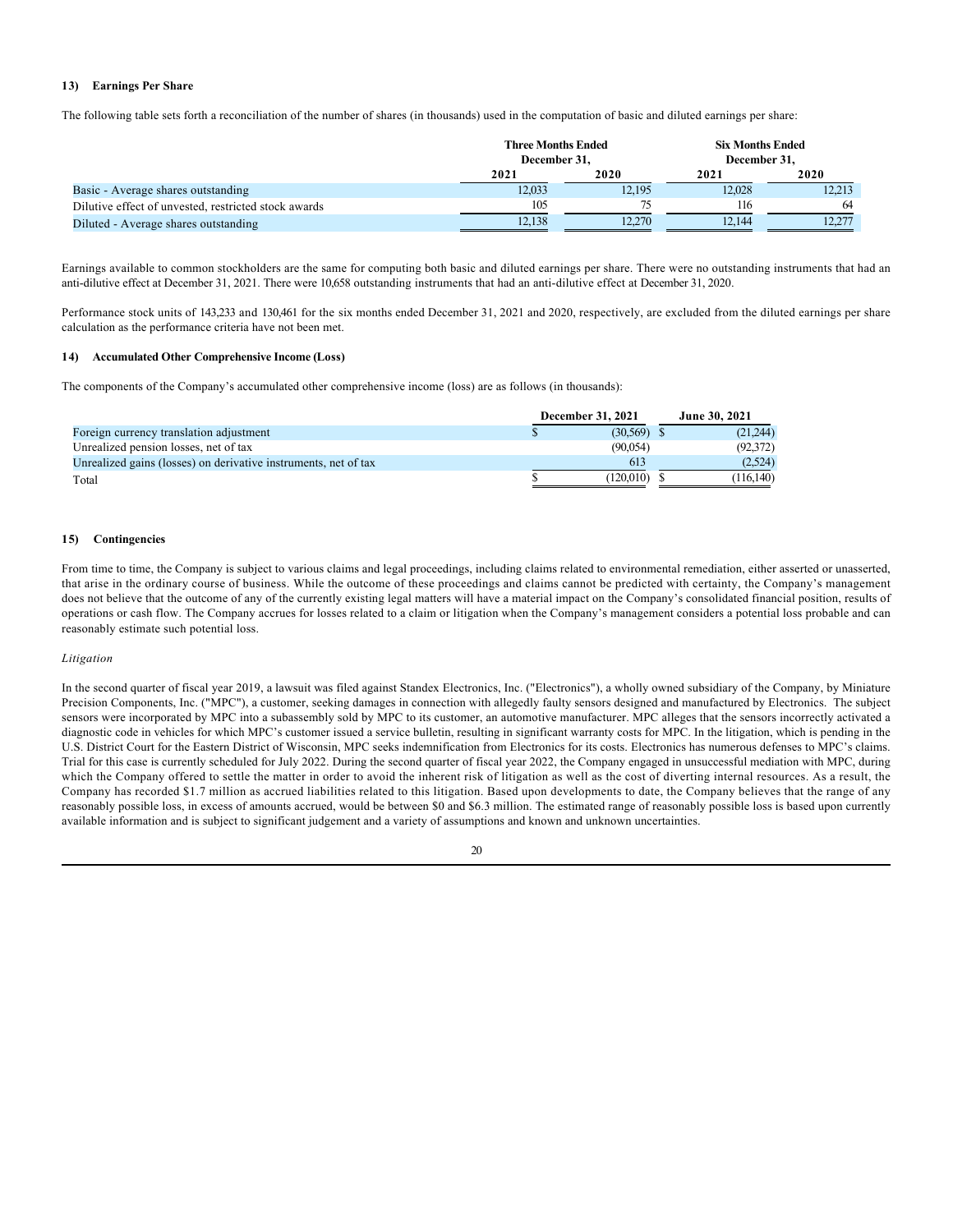## **16) Industry Segment Information**

The Company has five reportable segments organized around the types of products sold:

- Electronics manufactures and sells electronic components for applications throughout the end user market spectrum;
- Engraving provides mold texturizing, slush molding tools, project management and design services, roll engraving, hygiene product tooling, low observation vents for stealth aircraft, and process machinery for a number of industries;
- Scientific sells specialty temperature-controlled equipment for the medical, scientific, pharmaceutical, biotech and industrial markets;
- Engineering Technologies provides net and near net formed single-source customized solutions in the manufacture of engineered components for the aviation, aerospace, defense, energy, industrial, medical, marine, oil and gas, and manned and unmanned space markets;
- Specialty Solutions an aggregation of three operating segments that manufacture and sell refrigerated, heated and dry merchandizing display cases, custom fluid pump solutions, and single and double acting telescopic and piston rod hydraulic cylinders.

Net sales and income (loss) from continuing operations by segment were as follows (in thousands):

|                                                       | Three Months Ended December 31, |         |                  |         |                               |         |    |          |  |
|-------------------------------------------------------|---------------------------------|---------|------------------|---------|-------------------------------|---------|----|----------|--|
|                                                       |                                 |         | <b>Net Sales</b> |         | <b>Income from Operations</b> |         |    |          |  |
|                                                       |                                 | 2021    | 2020             |         | 2021                          |         |    | 2020     |  |
| Industry segment:                                     |                                 |         |                  |         |                               |         |    |          |  |
| Electronics                                           | \$                              | 76,626  | S                | 60,156  | S                             | 17,157  | S  | 9,962    |  |
| Engraving                                             |                                 | 36,644  |                  | 37.950  |                               | 5,204   |    | 6,501    |  |
| Scientific                                            |                                 | 24,636  |                  | 17,893  |                               | 5,490   |    | 4,234    |  |
| <b>Engineering Technologies</b>                       |                                 | 18,095  |                  | 17,507  |                               | 2,314   |    | 1,363    |  |
| <b>Specialty Solutions</b>                            |                                 | 29,708  |                  | 22,777  |                               | 3,738   |    | 3,211    |  |
| Corporate                                             |                                 |         |                  |         |                               | (8,662) |    | (7, 454) |  |
| Restructuring costs                                   |                                 |         |                  |         |                               | (843)   |    | (509)    |  |
| Acquisition related costs                             |                                 |         |                  |         |                               | (925)   |    | (570)    |  |
| Other operating income (expense), net                 |                                 | ۰       |                  |         |                               | (1,700) |    |          |  |
| Sub-total                                             |                                 | 185,709 | S                | 156,283 | $\mathbf{s}$                  | 21,773  | \$ | 16,738   |  |
| Interest expense                                      |                                 |         |                  |         |                               | 1,526   |    | 1,601    |  |
| Other non-operating (income) expense                  |                                 |         |                  |         |                               | 288     |    | (60)     |  |
| Income from continuing operations before income taxes |                                 |         |                  |         |                               | 19,959  |    | 15,197   |  |

|                                                       | Six Months Ended December 31, |                          |                  |         |     |          |                               |           |
|-------------------------------------------------------|-------------------------------|--------------------------|------------------|---------|-----|----------|-------------------------------|-----------|
|                                                       |                               |                          | <b>Net Sales</b> |         |     |          | <b>Income from Operations</b> |           |
|                                                       |                               | 2021                     |                  | 2020    |     | 2021     |                               | 2020      |
| Industry segment:                                     |                               |                          |                  |         |     |          |                               |           |
| Electronics                                           | \$                            | 152,462                  | S                | 115,427 | S.  | 35,430   | S.                            | 18,497    |
| Engraving                                             |                               | 71,814                   |                  | 74,351  |     | 10,078   |                               | 12,374    |
| Scientific                                            |                               | 46,165                   |                  | 34,556  |     | 9,998    |                               | 8,310     |
| <b>Engineering Technologies</b>                       |                               | 35,668                   |                  | 35,140  |     | 3,213    |                               | 1,831     |
| Specialty Solutions                                   |                               | 55,210                   |                  | 48,095  |     | 6,553    |                               | 7,117     |
| Corporate                                             |                               | $\overline{\phantom{a}}$ |                  | ۰       |     | (16,546) |                               | (14, 445) |
| Restructuring costs                                   |                               | ۰                        |                  | ٠       |     | (1,283)  |                               | (1,996)   |
| Acquisition related costs                             |                               |                          |                  |         |     | (1,142)  |                               | (596)     |
| Other operating income (expense), net                 |                               |                          |                  |         |     | (1,700)  |                               |           |
| Sub-total                                             |                               | 361,319                  | S.               | 307,569 | \$. | 44,601   | S.                            | 31,092    |
| Interest expense                                      |                               |                          |                  |         |     | 3,246    |                               | 3,086     |
| Other non-operating (income) expense                  |                               |                          |                  |         |     | 311      |                               | (231)     |
| Income from continuing operations before income taxes |                               |                          |                  |         |     | 41,044   |                               | 28,237    |

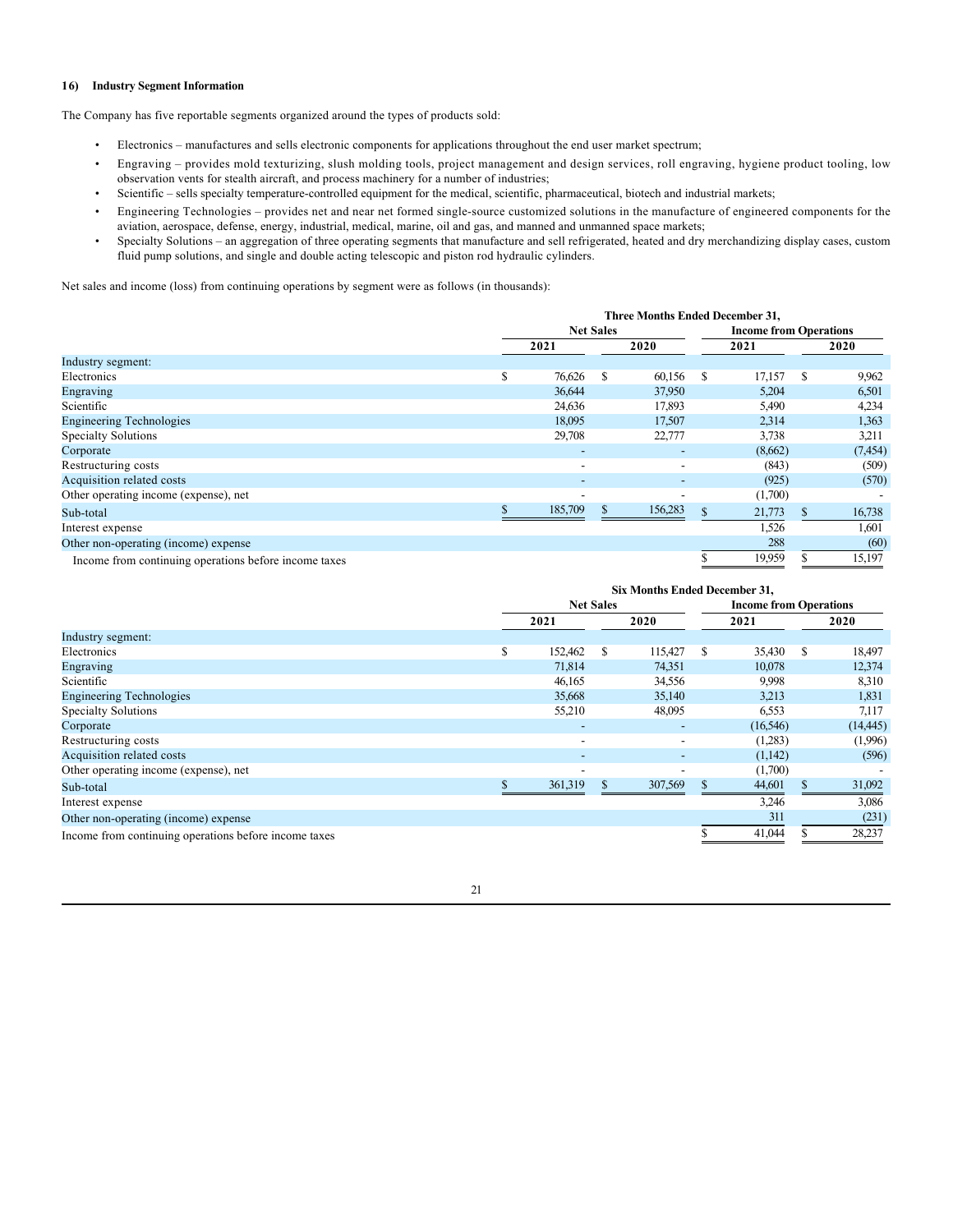Net sales include only transactions with unaffiliated customers and include no intersegment sales. Income (loss) from operations by segment excludes interest expense and other non-operating (income) expense.

## **17) Restructuring**

The Company has undertaken a number of initiatives that have resulted in severance, restructuring, and related charges.

### *2022 Restructuring Initiatives*

The Company continues to focus its efforts to reduce cost and improve productivity across its businesses, particularly through headcount reductions, facility closures, and consolidations. Restructuring expenses primarily related to headcount reductions and other cost saving initiatives. The Company expects the 2022 restructuring activities to be completed by 2023.

#### *Prior Year Restructuring Initiatives*

Restructuring expenses primarily related to headcount reductions and facility rationalization within our Specialty Solutions segment. The Company also incurred restructuring expenses related to third party assistance with analysis and implementation of these activities. The Company expects the prior year restructuring activities to be completed by 2022.

A summary of charges by initiative is as follows (in thousands):

|                          |                      | <b>Three Months Ended</b><br><b>December 31, 2021</b> |  |       |  | <b>Six Months Ended</b><br>December 31, 2021 |  |                      |  |       |  |       |
|--------------------------|----------------------|-------------------------------------------------------|--|-------|--|----------------------------------------------|--|----------------------|--|-------|--|-------|
|                          | Involuntary          |                                                       |  |       |  |                                              |  | Involuntary          |  |       |  |       |
|                          |                      | <b>Employee</b>                                       |  |       |  |                                              |  | <b>Employee</b>      |  |       |  |       |
|                          | <b>Severance and</b> |                                                       |  |       |  |                                              |  | <b>Severance and</b> |  |       |  |       |
| <b>Fiscal Year 2022</b>  | <b>Benefit Costs</b> |                                                       |  | Other |  | Total                                        |  | <b>Benefit Costs</b> |  | Other |  | Total |
| Current year initiatives |                      | 296                                                   |  | 547   |  | 843                                          |  | 671                  |  | 612   |  | 1,283 |

|                          |                      |  | <b>Three Months Ended</b> |  | <b>Six Months Ended</b> |                          |                      |  |       |  |              |
|--------------------------|----------------------|--|---------------------------|--|-------------------------|--------------------------|----------------------|--|-------|--|--------------|
|                          |                      |  | <b>December 31, 2020</b>  |  |                         | <b>December 31, 2020</b> |                      |  |       |  |              |
|                          | Involuntary          |  |                           |  |                         |                          | Involuntary          |  |       |  |              |
|                          | <b>Employee</b>      |  |                           |  |                         |                          | <b>Employee</b>      |  |       |  |              |
|                          | <b>Severance and</b> |  |                           |  |                         |                          |                      |  |       |  |              |
| <b>Fiscal Year 2021</b>  | <b>Benefit Costs</b> |  | Other                     |  | Total                   |                          | <b>Benefit Costs</b> |  | Other |  | <b>Total</b> |
| Current year initiatives | 222                  |  | 201                       |  | 423                     |                          | 463                  |  | 362   |  | 825          |
| Prior year initiatives   | 82                   |  |                           |  | 86                      |                          | 894                  |  | 277   |  | 1,171        |
|                          | 304                  |  | 205                       |  | 509                     |                          | 1,357                |  | 639   |  | 1,996        |

Activity in the reserve related to the initiatives is as follows (in thousands):

|                                                | <b>Involuntary Employee</b><br><b>Severance and</b> |                      |  |                          |              |
|------------------------------------------------|-----------------------------------------------------|----------------------|--|--------------------------|--------------|
| <b>Current Year Initiatives</b>                |                                                     | <b>Benefit Costs</b> |  | Other                    | <b>Total</b> |
| Restructuring liabilities at June 30, 2021     |                                                     | -                    |  | $\overline{\phantom{0}}$ |              |
| Additions and adjustments                      |                                                     | 671                  |  | 612                      | 1,283        |
| Payments                                       |                                                     | (578)                |  | (319)                    | (897)        |
| Restructuring liabilities at December 31, 2021 |                                                     | 93                   |  | 293                      | 386          |
|                                                | າາ                                                  |                      |  |                          |              |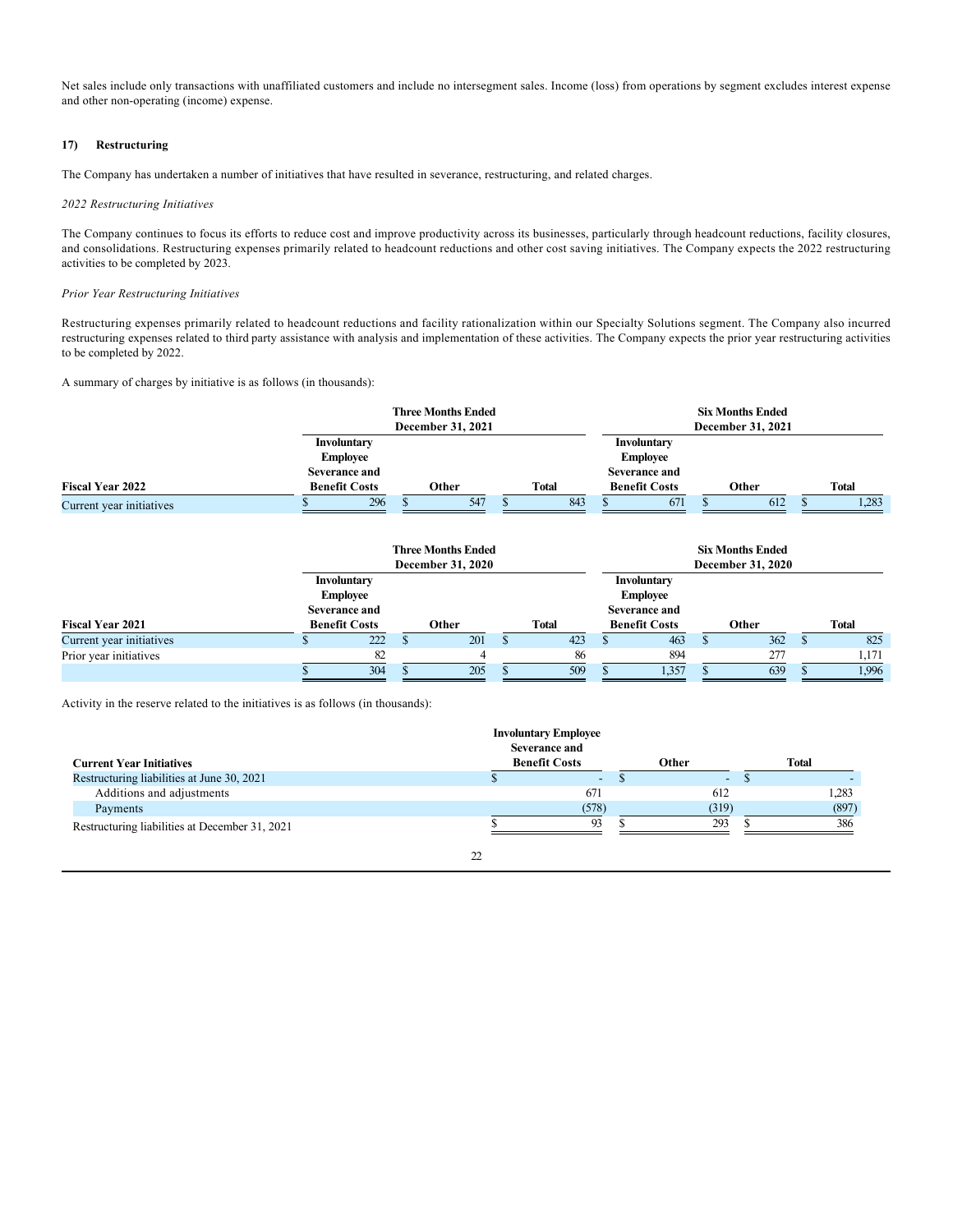|                                                | <b>Involuntary Employee</b> |         |              |              |
|------------------------------------------------|-----------------------------|---------|--------------|--------------|
|                                                | <b>Severance and</b>        |         |              |              |
| <b>Prior Year Initiatives</b>                  | <b>Benefit Costs</b>        | Other   | <b>Total</b> |              |
| Restructuring liabilities at June 30, 2021     |                             | 39      | 10           | 49           |
| Additions and adjustments                      |                             |         |              |              |
| Payments                                       |                             | (39)    | (10)         | (49)         |
| Restructuring liabilities at December 31, 2021 |                             |         |              |              |
|                                                | <b>Involuntary Employee</b> |         |              |              |
|                                                | <b>Severance and</b>        |         |              |              |
| <b>Prior Year Initiatives</b>                  | <b>Benefit Costs</b>        |         | Other        | <b>Total</b> |
| Restructuring liabilities at June 30, 2020     |                             | 520     | 18           | 538          |
| Additions and adjustments                      |                             | 1,356   | 640          | 1,996        |
| Payments                                       |                             | (1,830) | (658)        | (2,488)      |
| Restructuring liabilities at December 31, 2020 |                             | 46      |              | 46           |

The Company's total restructuring expenses by segment are as follows (in thousands):

|                                 |                                                                                | <b>Three Months Ended</b> |  |                                                       |   |              |                   |                                                                                | <b>Six Months Ended</b> |                                              |   |              |  |  |  |  |
|---------------------------------|--------------------------------------------------------------------------------|---------------------------|--|-------------------------------------------------------|---|--------------|-------------------|--------------------------------------------------------------------------------|-------------------------|----------------------------------------------|---|--------------|--|--|--|--|
|                                 |                                                                                |                           |  | December 31, 2021                                     |   |              | December 31, 2021 |                                                                                |                         |                                              |   |              |  |  |  |  |
|                                 | Involuntary<br><b>Employee</b><br><b>Severance and</b><br><b>Benefit Costs</b> |                           |  | Other                                                 |   | <b>Total</b> |                   | Involuntary<br><b>Employee</b><br><b>Severance and</b><br><b>Benefit Costs</b> |                         | Other                                        |   | <b>Total</b> |  |  |  |  |
| Electronics                     |                                                                                | 72                        |  | 18                                                    | Ð | 90           |                   | 72                                                                             |                         | 18                                           | ъ | 90           |  |  |  |  |
| Engraving                       |                                                                                | 169                       |  | 465                                                   |   | 634          |                   | 453                                                                            |                         | 530                                          |   | 983          |  |  |  |  |
| <b>Engineering Technologies</b> |                                                                                | 50                        |  | $\overline{\phantom{0}}$                              |   | 50           |                   | 141                                                                            |                         | -                                            |   | 141          |  |  |  |  |
| Specialty Solutions             |                                                                                |                           |  | 64                                                    |   | 64           |                   | $\overline{\phantom{a}}$                                                       |                         | 64                                           |   | 64           |  |  |  |  |
| Corporate                       |                                                                                |                           |  |                                                       |   |              |                   |                                                                                |                         |                                              |   |              |  |  |  |  |
|                                 |                                                                                | 296                       |  | 547                                                   |   | 843          |                   | 671                                                                            |                         | 612                                          |   | 1,283        |  |  |  |  |
|                                 |                                                                                |                           |  | <b>Three Months Ended</b><br><b>December 31, 2020</b> |   |              |                   |                                                                                |                         | <b>Six Months Ended</b><br>December 31, 2020 |   |              |  |  |  |  |

|                                 | Involuntary<br><b>Employee</b> |  |                          |  |              |                      | Involuntary<br><b>Employee</b> |                          |              |
|---------------------------------|--------------------------------|--|--------------------------|--|--------------|----------------------|--------------------------------|--------------------------|--------------|
|                                 | <b>Severance and</b>           |  |                          |  |              | <b>Severance and</b> |                                |                          |              |
|                                 | <b>Benefit Costs</b>           |  | Other                    |  | <b>Total</b> |                      | <b>Benefit Costs</b>           | Other                    | <b>Total</b> |
| Electronics                     | 82                             |  | ۰                        |  | 82           |                      | 251                            |                          | 256          |
| Engraving                       | 190                            |  | 201                      |  | 391          |                      | 280                            | 348                      | 628          |
| <b>Engineering Technologies</b> |                                |  | ٠                        |  |              |                      | 37                             | $\overline{\phantom{0}}$ | 37           |
| Specialty Solutions             | -                              |  |                          |  |              |                      | 673                            | 286                      | 959          |
| Corporate                       | 30                             |  | $\overline{\phantom{a}}$ |  | 30           |                      | 116                            | $\overline{\phantom{a}}$ | 116          |
|                                 | 304                            |  | 205                      |  | 509          |                      | 1,357                          | 639                      | 1,996        |

Restructuring expense is expected to be approximately \$1.1 million for the remainder of fiscal year 2022.

<sup>23</sup>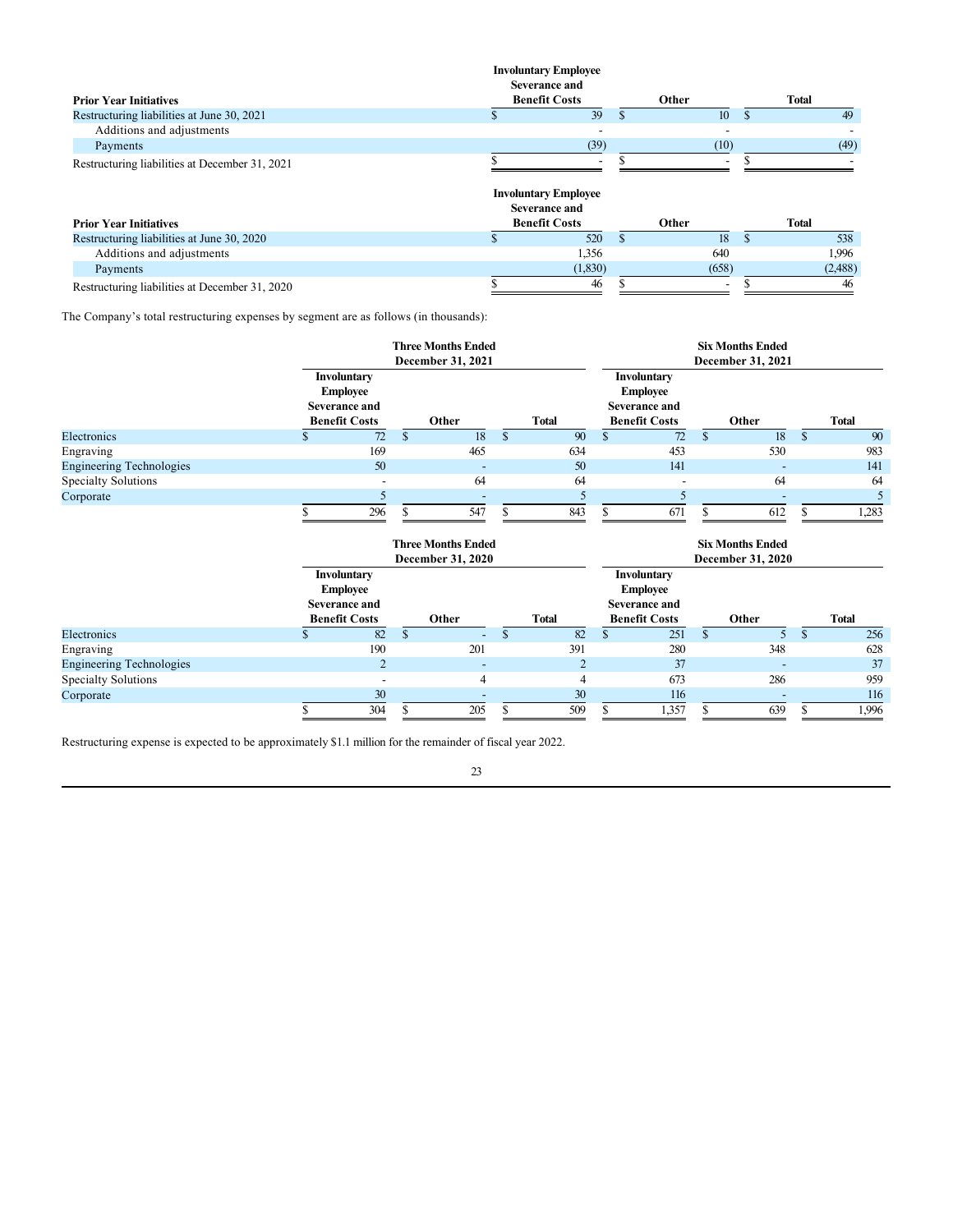### **ITEM 2. MANAGEMENT'S DISCUSSION AND ANALYSIS OF FINANCIAL CONDITION AND RESULTS OF OPERATIONS**

*Statements contained in this Quarterly Report that are not based on historical facts are* "*forward-looking statements*" *within the meaning of the Private Securities Litigation Reform Act of 1995. Forward-looking statements may be identified by the use of forward-looking terminology such as* "*should,*" "*could,*" "*may,*" "*will,*" "*expect,*" "*believe,*" "*estimate,*" "*anticipate,*" "*intend,*" "*continue,*" *or similar terms or variations of those terms or the negative of those terms. There are many factors that affect the Company*'*s business and the results of its operations and that may cause the actual results of operations in future periods to differ materially from those currently expected or anticipated. These factors include, but are not limited to: the impact of pandemics such as the current coronavirus on employees, our supply chain, and the demand for our products and services around the world; materially adverse or unanticipated legal judgments, fines, penalties or settlements; conditions in the financial and banking markets, including fluctuations in exchange rates and the inability to repatriate foreign cash; domestic and international economic conditions, including the impact, length and degree of economic downturns on the customers and markets we serve and more specifically conditions in the automotive, construction, aerospace, defense, transportation, food service equipment, consumer appliance, energy, oil and gas and general industrial markets; lower-cost competition; the relative mix of products which impact margins and operating efficiencies in certain of our businesses; the impact of higher raw material and component costs, particularly steel, certain materials used in electronics parts, petroleum based products, and refrigeration components; the impact of higher transportation and logistics costs, especially with respect to transportation of goods from Asia; the impact of inflation on the costs of providing our products and services; an inability to realize the expected cost savings from restructuring activities including effective completion of plant consolidations, cost reduction efforts including procurement savings and productivity enhancements, capital management improvements, strategic capital expenditures, and the implementation of lean enterprise manufacturing techniques; the potential for losses associated with the exit from or divestiture of businesses that are no longer strategic or no longer meet our growth and return expectations; the inability to achieve the savings expected from global sourcing of raw materials and diversification efforts in emerging markets; the impact on cost structure and on economic conditions as a result of actual and threatened increases in trade tariffs; the inability to attain expected* benefits from acquisitions and the inability to effectively consummate and integrate such acquisitions and achieve synergies envisioned by the Company; market *acceptance of our products; our ability to design, introduce and sell new products and related product components; the ability to redesign certain of our products to continue meeting evolving regulatory requirements; the impact of delays initiated by our customers; our ability to increase manufacturing production to meet demand including as a result of labor shortages; and potential changes to future pension funding requirements. In addition, any forward-looking statements represent management's estimates only as of the day made and should not be relied upon as representing management's estimates as of any subsequent date. While the Company may elect to update forward-looking statements at some point in the future, the Company and management specifically disclaim any obligation to do so, even if management's estimates change.*

## **Overview**

We are a diversified industrial manufacturer with leading positions in a variety of products and services that are used in diverse commercial and industrial markets. We have seven operating segments aggregated into five reportable segments: Electronics, Engraving, Scientific, Engineering Technologies, and Specialty Solutions. Three operating segments are aggregated into Specialty Solutions. Our segments differentiate themselves by collaborating with our customers in order to develop and deliver custom solutions or engineered components that solve problems for our customers or otherwise meet their needs (a business model we refer to as "Customer Intimacy"). Overall management, strategic development and financial control are led by the executive staff at our corporate headquarters located in Salem, New Hampshire.

Our long-term strategy is to enhance shareholder value by building larger, more profitable focused industrial platforms through our Standex Value Creation System that assists management in meeting specific corporate and business unit financial and strategic performance goals in order to create, improve, and enhance shareholder value. In so doing, we expect to focus our financial assets and managerial resources on our higher growth and operating margin businesses while considering divestiture of those businesses that we feel are not strategic or do not meet our growth and return expectations.

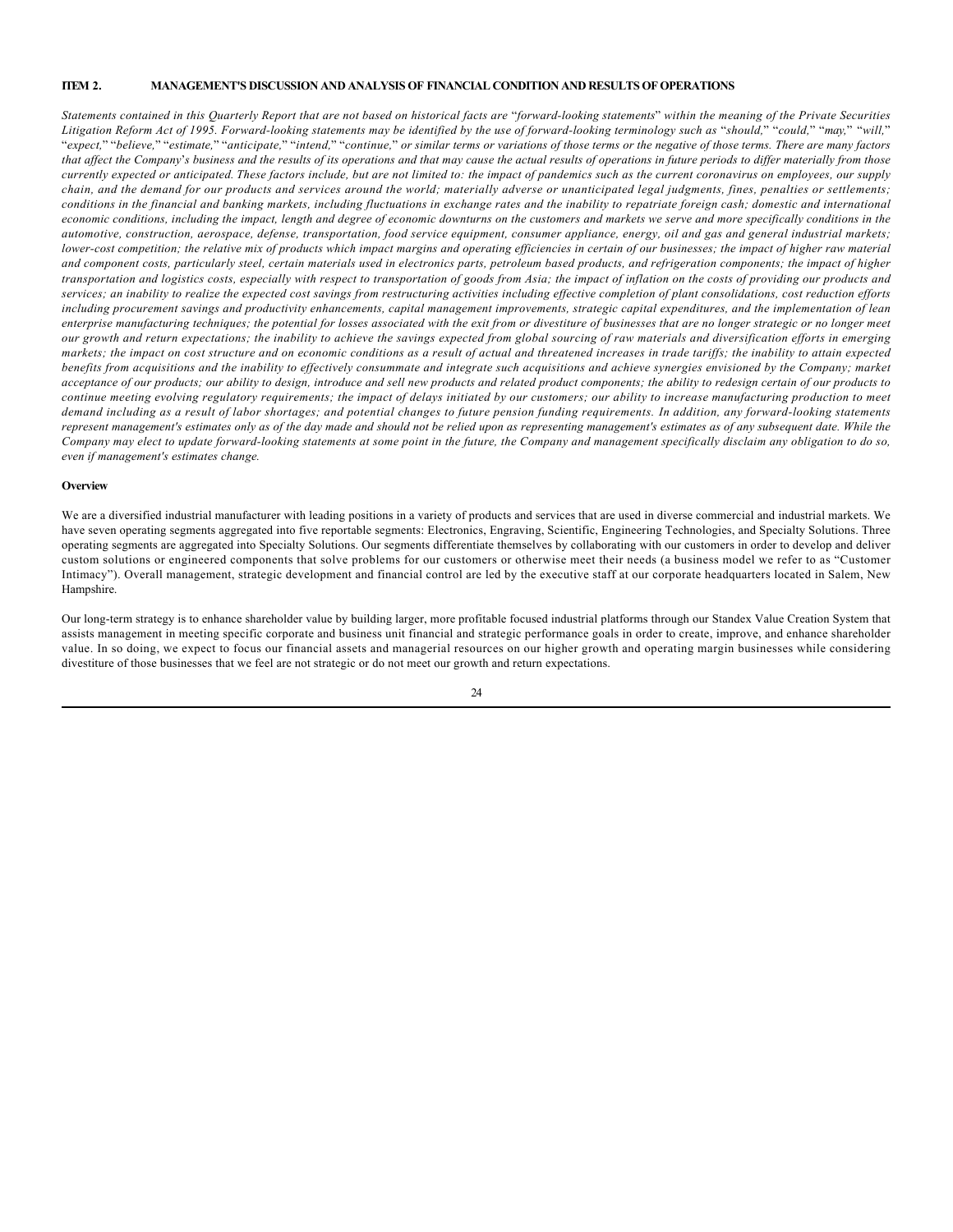The Standex Value Creation System is a methodology which provides standard work and consistent tools used throughout the Company in order to achieve our organization's goals. The Standex Value Creation System employs four components: Balanced Performance Plan, Growth Disciplines, Operational Excellence, and Talent Management. The Balanced Performance Plan process aligns annual goals throughout the Company and provides a standard reporting, management and review process. It is focused on setting, tracking and reviewing annual and quarterly targets that support our short and long-term goals. The Growth Disciplines use a standard playbook of tools and processes including market maps, market tests and growth laneways to identify, explore and execute on opportunities that expand the business organically and through acquisitions. Operational Excellence also employs a standard playbook of tools and processes, based on Lean, to improve operating execution (effectiveness), eliminate waste (efficiency) and thereby improve profitability, cash flow and customer satisfaction. Finally, Talent Management is an organizational development process that provides recruitment, training, development, and succession planning for employees throughout our worldwide organization. Through the use of our Standex Value Creation System, we have developed a balanced approach to value creation. We intend to continue investing acquisition capital in high margin and growth businesses, and we will continue to support all of our businesses as they enhance value through deployment of the Standex Valuation Creation System.

It is our objective to grow larger and more profitable business units through both organic initiatives and acquisitions. We seek to identify and implement organic growth initiatives such as new product development, geographic expansion, the introduction of products and technologies into new markets, key accounts and strategic sales channel partners, and the introduction of new technologies into existing markets. Also, we have a long-term objective to create sizable business platforms by adding strategically aligned or "bolt on" acquisitions to strengthen the individual businesses, create both sales and cost synergies with our core business platforms, and accelerate their growth and margin improvement. We look to create both sales and cost synergies within our core business platforms, accelerate growth and improve margins. We have a particular focus on identifying and investing in opportunities that complement our products and will increase the global presence and capabilities of our businesses. From time to time, we have divested, and likely will continue to divest, businesses that we feel are not strategic or do not meet our growth and return expectations.

As part of our ongoing strategy:

- In the third quarter of fiscal year 2021, we divested Enginetics Corporation ("Enginetics") our jet engine components business reported within our Engineering Technologies segment, to Enjet Aero, LLC, a privately-held aerospace engine component manufacturing company. This divestiture allows us to focus on the higher growth and margin opportunities of our core spin forming solutions business that serves the space, commercial aviation and defense end markets. We received \$11.7 million cash consideration and recorded a loss on the sale of \$14.6 million in the Consolidated Financial Statements.
- In the first quarter of fiscal year 2021, we acquired Renco Electronics ("Renco"), a designer and manufacturer of customized standard magnetics components and products including transformers, inductors, chokes and coils for power and RF applications. Renco's end markets and customer base in areas such as consumer and industrial applications are highly complementary to our existing business with the potential to further expand key account relationships and capitalize on cross selling opportunities. Renco operates one manufacturing facility in Florida and is supported by contract manufacturers in Asia. Renco's results are reported within our Electronics segment.

As a result of our portfolio moves over the past several years, we have transformed Standex to a company with a more focused group of businesses selling customized solutions to high value end markets via a compelling customer value proposition. The narrowing of the portfolio allows for greater management focus on driving operational disciplines and positions us well to continue benefitting from the economic rebound associated with the emergence from the end of the COVID-19 crisis and to use our cash flow from operations to invest selectively in our ongoing pipeline of organic and inorganic opportunities.

We develop "Customer Intimacy" by utilizing the Standex Growth Disciplines to partner with our customers in order to develop and deliver custom solutions or engineered components. By partnering with our customers during long-term product development cycles, we become an extension of their development teams. Through this Partner, Solve, Deliver® approach, we are able to secure our position as a preferred long-term solution provider for our products and components. This strategy results in increased sales and operating margins that enhance shareholder returns.

Standex Operational Excellence drives continuous improvement in the efficiency of our businesses, both on the shop floor and in the office environment. We recognize that our businesses are competing in a global economy that requires us to improve our competitive position. We have deployed a number of management competencies to drive improvements in the cost structure of our business units including operational excellence through lean enterprise, the use of low-cost manufacturing facilities, the consolidation of manufacturing facilities to achieve economies of scale and leveraging of fixed infrastructure costs, alternate sourcing to achieve procurement cost reductions, and capital improvements to increase productivity.

The Company's strong historical cash flow has been a cornerstone for funding our capital allocation strategy. We use cash flow generated from operations to fund investments in capital assets to upgrade our facilities, improve productivity and lower costs, invest in the strategic growth programs described above, including organic growth and acquisitions, and to return cash to our shareholders through payment of dividends and stock buybacks.

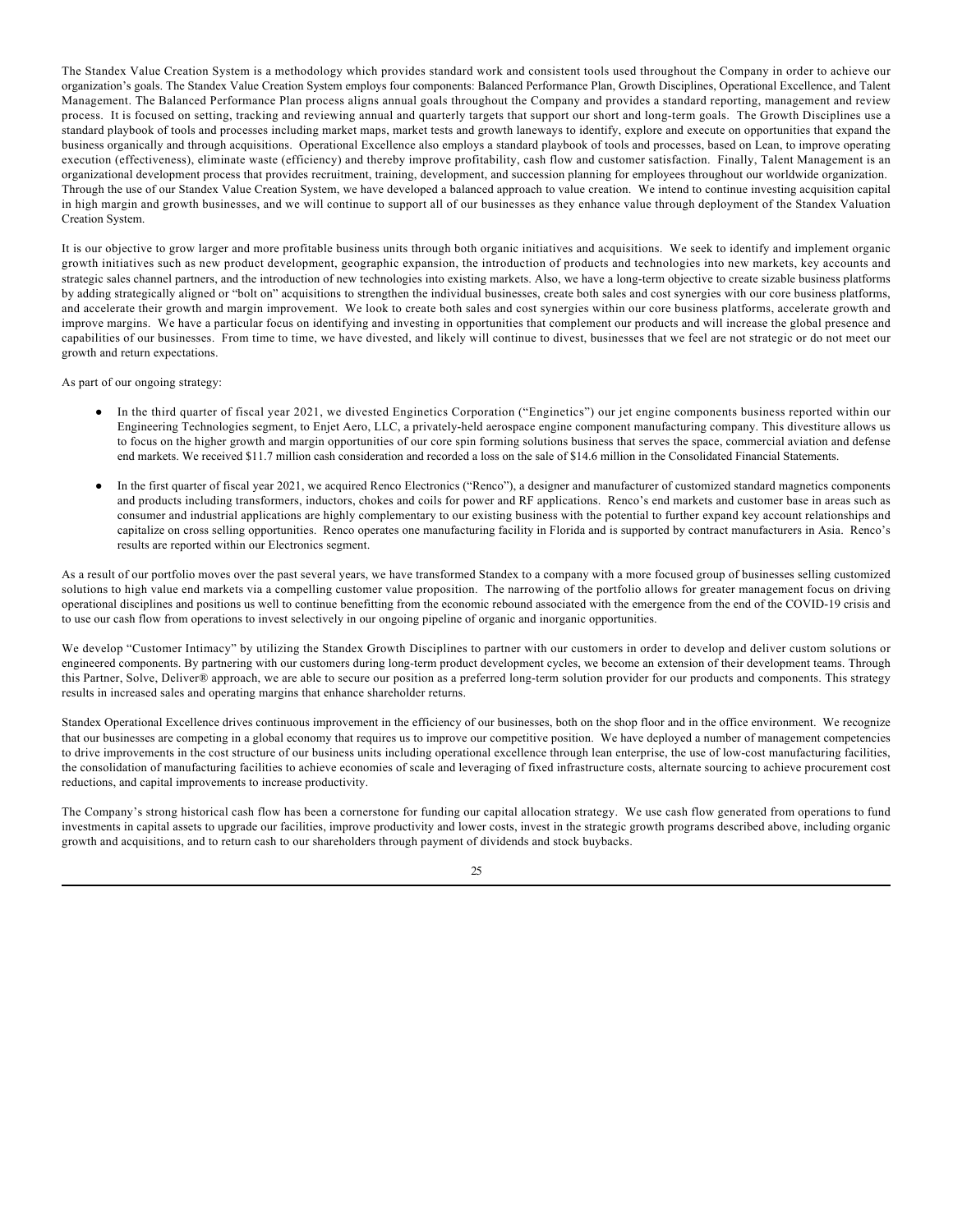Restructuring expenses reflect costs associated with our efforts of continuously improving operational efficiency and expanding globally in order to remain competitive in our end user markets. We incur costs for actions to size our businesses to a level appropriate for current economic conditions, improve our cost structure, enhance our competitive position and increase operating margins. Such expenses include costs for moving facilities to locations that allow for lower fixed and variable costs, external consultants who provide additional expertise starting up plants after relocation, downsizing operations because of changing economic conditions, and other costs resulting from asset redeployment decisions. Shutdown costs include severance, benefits, stay bonuses, lease and contract terminations, asset write-downs, costs of moving fixed assets, and moving and relocation costs. Vacant facility costs include maintenance, utilities, property taxes and other costs.

Because of the diversity of the Company's businesses, end user markets and geographic locations, management does not use specific external indices to predict the future performance of the Company, other than general information about broad macroeconomic trends. Each of our individual business units serves niche markets and attempts to identify trends other than general business and economic conditions which are specific to its business and which could impact its performance. Those units report pertinent information to senior management, which uses it to the extent relevant to assess the future performance of the Company. A description of any such material trends is described below in the applicable segment analysis.

We monitor a number of key performance indicators ("KPIs") including net sales, income from operations, backlog, effective income tax rate, gross profit margin, and operating cash flow. A discussion of these KPIs is included below. We may also supplement the discussion of these KPIs by identifying the impact of foreign exchange rates, acquisitions, and other significant items when they have a material impact on a specific KPI.

We believe the discussion of these items provides enhanced information to investors by disclosing their impact on the overall trend which provides a clearer comparative view of the KPI, as applicable. For discussion of the impact of foreign exchange rates on KPIs, we calculate the impact as the difference between the current period KPI calculated at the current period exchange rate as compared to the KPI calculated at the historical exchange rate for the prior period. For discussion of the impact of acquisitions, we isolate the effect on the KPI amount that would have existed regardless of such acquisition. Sales resulting from synergies between the acquisition and existing operations of the Company are considered organic growth for the purposes of our discussion.

Unless otherwise noted, references to years are to fiscal years.

#### **Impact of COVID-19 Pandemic on the Company**

Given the global nature of our business and the number of our facilities worldwide, we continue to be impacted globally by COVID-19 related issues. We have taken effective action around the world to protect our health and safety, continue to serve our customers, support our communities and manage our cash flows. Our priority was and remains the health and safety of all of our employees. Each of our facilities is following safe practices as defined in their local jurisdictions as well as sharing experiences and innovative ways of overcoming challenges brought on by the crisis during updates with global site leaders. We are rigorously following health protocols in our plants, including changing work cell configurations and revising shift schedules when appropriate, in order to do our best to maintain operations. Initially, we experienced revenue reductions in many of our businesses due to the impact that the pandemic had on our customers. Conversely, public and private sector responses to COVID-19 vaccine distribution, especially in the United States, have also resulted in increased sales of scientific refrigeration equipment to customers within our Scientific reporting segment. More recently we have been impacted by (i) supply chain shortages and increased costs associated with the well-documented global logistics issues and (ii) labor shortages, especially in North America.

We exited the second quarter of fiscal year 2022 with \$147.2 million in cash and \$199.7 million of borrowings under our revolving credit facility. Our leverage ratio covenant, as defined in our revolving credit agreement, was 1.20 to 1 and allowed us the capacity to borrow an additional \$281.2 million at December 31, 2021. We believe that we have sufficient liquidity around the world and access to financing to execute on our short and long-term strategic plans.

Finally, we continue to monitor our ability to participate in any governmental assistance programs available to us in each of our global locations and participate in these programs as available and appropriate.

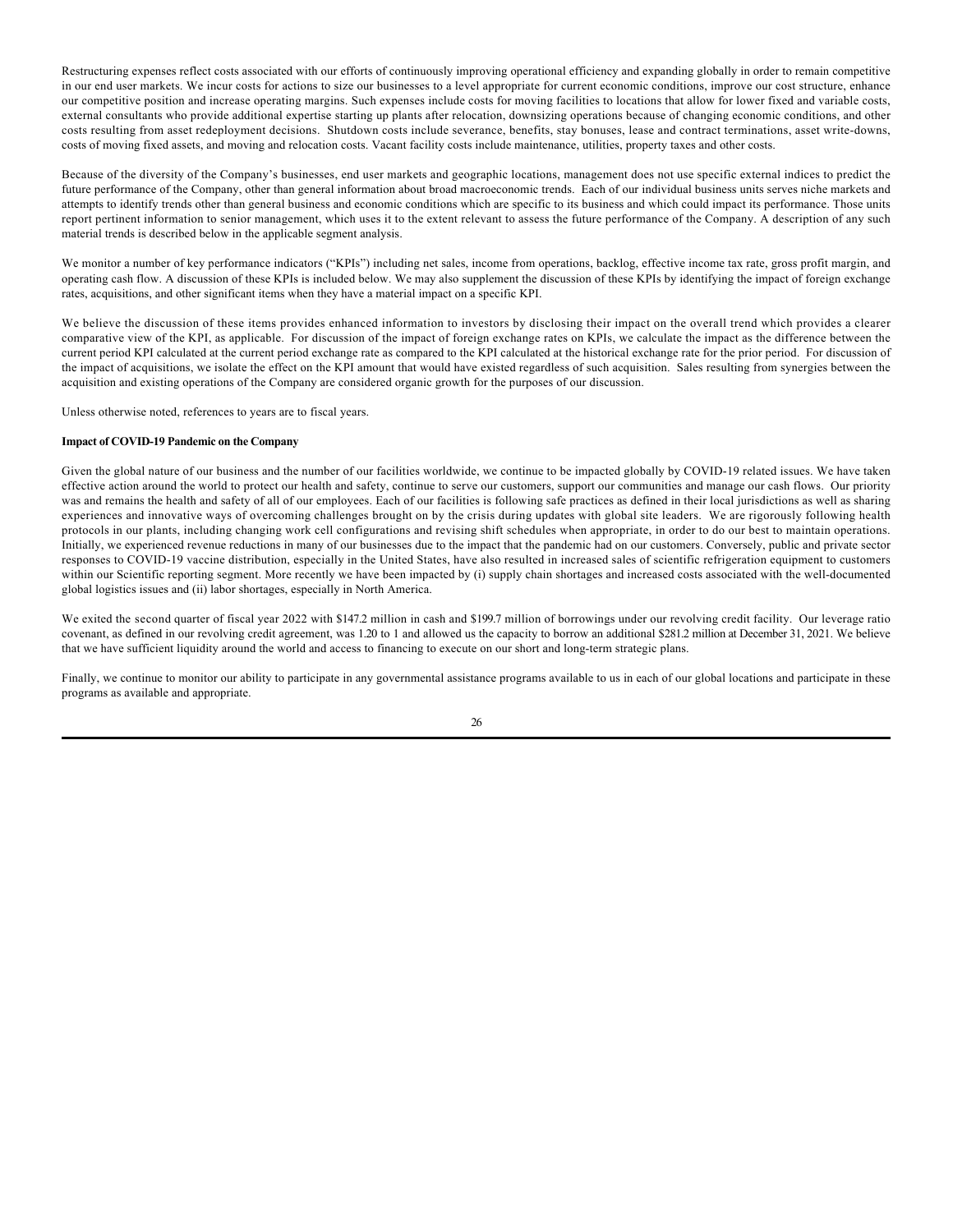#### **Results from Continuing Operations**

|                                    |      | <b>Three Months Ended</b><br>December 31. |  |                                                |         |         |                                              |         |
|------------------------------------|------|-------------------------------------------|--|------------------------------------------------|---------|---------|----------------------------------------------|---------|
| (In thousands, except percentages) | 2021 |                                           |  | 2020                                           |         | 2021    | 2020                                         |         |
| Net sales                          | \$   | 185,709                                   |  | 156,283                                        |         | 361,319 | \$.                                          | 307,569 |
| Gross profit margin                |      | 37.0%                                     |  | 37.1%                                          |         | 37.4%   |                                              | 36.7%   |
| Income from operations             |      | 21,773                                    |  | 16,738                                         |         | 44,601  |                                              | 31,092  |
| (In thousands)                     |      |                                           |  | <b>Three Months Ended</b><br>December 31, 2021 |         |         | <b>Six Months Ended</b><br>December 31, 2021 |         |
| Net sales, prior year period       |      |                                           |  | S                                              | 156,283 |         | 307,569                                      |         |
| Components of change in sales:     |      |                                           |  |                                                |         |         |                                              |         |
| Organic sales change               |      |                                           |  |                                                | 32,016  |         | 57,623                                       |         |
| Effect of business divestitures    |      |                                           |  |                                                | (2,302) |         | (5,338)                                      |         |
| Effect of exchange rates           |      |                                           |  |                                                | (288)   |         | 1,465                                        |         |
| Net sales, current period          |      |                                           |  |                                                | 185,709 |         | 361,319                                      |         |

Net sales increased in the second quarter of fiscal year 2022 by \$29.4 million or 18.8% when compared to the prior year quarter. Organic sales increased \$32.0 million or 20.5%, primarily due to pricing actions and strong demand in our Electronics and Scientific segments, while foreign currency had a \$0.3 million or 0.2% negative impact on sales. Sales in the prior year quarter included revenue of \$2.3 million related to our divested Enginetics business.

Net sales increased in the six months ended December 31, 2021 by \$53.8 million or 17.5% when compared to the prior year period. Organic sales increased \$57.6 million or 18.7%, primarily due to pricing actions and strong demand in our Electronics and Scientific segments, while foreign currency had a \$1.5 million or 0.5% positive impact on sales. Sales in the prior year period included revenue of \$5.4 million related to our divested Enginetics business.

## **Gross Profit Margin**

Our gross margin for the second quarter of fiscal year 2022 was 37.0%, which slightly declined from the prior year quarter's gross margin of 37.1%. This decline is primarily the result of project mix, and raw material and ocean freight cost headwinds, offset by organic sales increases and price and productivity initiatives across our segments.

Our gross margin for six months ended December 31, 2021 was 37.4%, which increased from the prior year quarter's gross margin of 36.7%. This increase is a result of organic sales increases and price and productivity initiatives, partially offset by raw material and ocean freight cost headwinds, a one-time project related charge at Engineering Technologies in the first quarter, along with production decreases due to a temporary work stoppage in our Specialty Solutions segment which was resolved during the first quarter.

## **Selling, General, and Administrative Expenses**

Selling, General, and Administrative ("SG&A") expenses for the second quarter of fiscal year 2022 were \$43.5 million, or 23.4% of sales, compared to \$40.2 million, or 25.7% of sales, during the prior year quarter. SG&A expenses during the quarter were impacted by increased distribution expense of approximately \$2.1 million associated with higher organic sales volume in the quarter, as well as increases in research and development costs and compensation related accruals.

SG&A expenses for the six months ended December 31, 2021 were \$86.3 million, or 23.9% of sales, compared to \$79.1 million, or 25.7% of sales, during the six months ended December 31, 2020. SG&A expenses during the period were impacted by increased distribution expense of approximately \$3.3 million associated with higher organic sales volume in the six months ended December 31, 2021, increases in research and development costs and compensation related accruals.

## **Restructuring Charges**

We incurred restructuring expenses of \$0.8 million in the second quarter of fiscal year 2022 and \$1.3 million for the six months ended December 31, 2021, primarily related to productivity improvements and global headcount reductions within our Engraving segment.

We expect to incur restructuring costs of approximately \$1.1 million throughout the remainder of fiscal year 2022 as we continue to focus our efforts to reduce cost and improve productivity across our businesses, particularly through headcount reductions and productivity initiatives.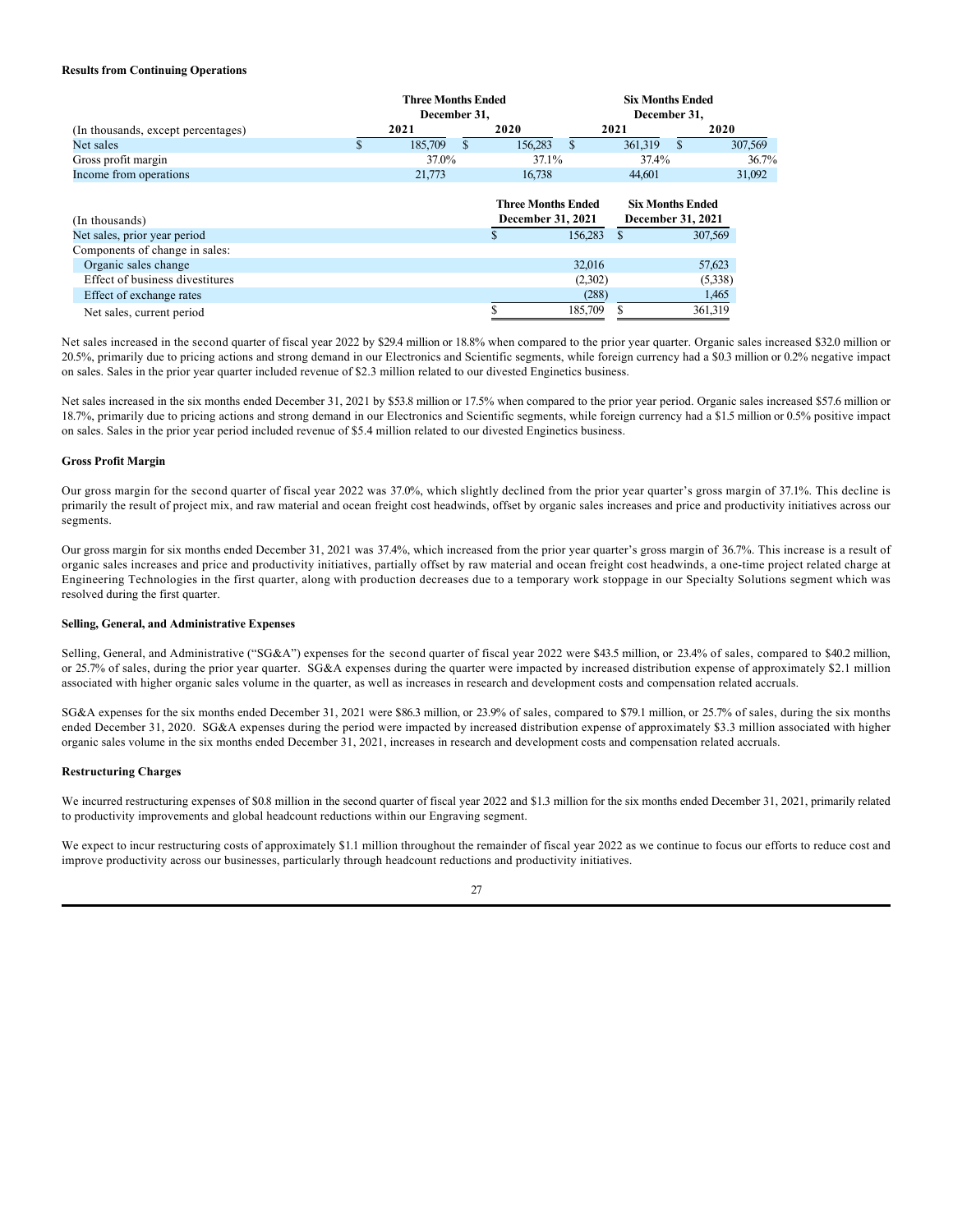#### **Acquisition Related Expenses**

We incurred acquisition related expenses of \$0.9 million in the second quarter of fiscal year 2022 and \$1.1 million for the six months ended December 31, 2021. Acquisition related expenses typically consist of due diligence, integration, and valuation expenses incurred in connection with recent or pending acquisitions.

#### **Income from Operations**

Income from operations for the second quarter of fiscal year 2022 was \$21.8 million, compared to \$16.7 million during the prior year quarter. The increase of \$5.1 million, or 30.1%, is primarily due to organic sales growth, productivity and cost savings initiatives, offset by increases in material costs.

Income from operations for the six months ended December 31, 2021 was \$44.6 million, compared to \$31.1 million during the prior year quarter. The increase of \$13.5 million, or 43.4%, is primarily due to organic sales growth, productivity and cost savings initiatives, offset by increases in material costs.

#### **Interest Expense**

Interest expense for the second quarter of fiscal year 2022 was \$1.5 million, a 4.7% decrease from interest expense of \$1.6 million during the prior year quarter. Interest expense for the six months ended December 31, 2021 was \$3.2 million, a 5.2% increase from interest expense of \$3.1 million during the prior year. Our effective interest rate in the second quarter of fiscal year 2022 was 2.62%.

#### **Income Taxes**

Our effective tax rate from continuing operations for the second quarter of fiscal year 2022 and for the six months of the fiscal year ending June 30, 2022 was 24.7% and 24.8%, respectively compared with 21.0% and 24.8% for the prior year quarter and prior year period, respectively. The tax rate was impacted in the current period by the following items: (i) a discrete tax benefit related to equity compensation, (ii) the jurisdictional mix of earnings, (iii) foreign withholding taxes, and (iv) reduction of global intangible low-taxed income.

#### **Backlog**

Backlog includes all active or open orders for goods and services. Backlog also includes any future deliveries based on executed customer contracts, so long as such deliveries are based on agreed upon delivery schedules. Backlog orders are not necessarily an indicator of future sales levels because of variations in lead times and customer production demand pull systems, with the exception of Engineering Technologies. Customers may delay delivery of products or cancel orders prior to shipment, subject to possible cancellation penalties. Due to the nature of long-term agreements in the Engineering Technologies segment, the timing of orders and delivery dates can vary considerably resulting in significant backlog changes from one period to another.

|                            | As of December 31, 2021 |  |         |  |                      | As of December 31, 2020 |                 |
|----------------------------|-------------------------|--|---------|--|----------------------|-------------------------|-----------------|
|                            | <b>Backlog under 1</b>  |  |         |  |                      |                         | Backlog under 1 |
|                            | <b>Total Backlog</b>    |  | vear    |  | <b>Total Backlog</b> |                         | vear            |
| Electronics                | 153,080                 |  | 143,485 |  | 77,243               |                         | 76,190          |
| Engraving                  | 26,260                  |  | 20,666  |  | 23,194               |                         | 15,710          |
| Scientific                 | 7,973                   |  | 7,973   |  | 9,849                |                         | 9,849           |
| Engineering Technologies   | 58,532                  |  | 46.681  |  | 87.984               |                         | 56,495          |
| <b>Specialty Solutions</b> | 48,590                  |  | 45,377  |  | 17,746               |                         | 14,262          |
| Total                      | 294,435                 |  | 264,182 |  | 216,016              |                         | 172,506         |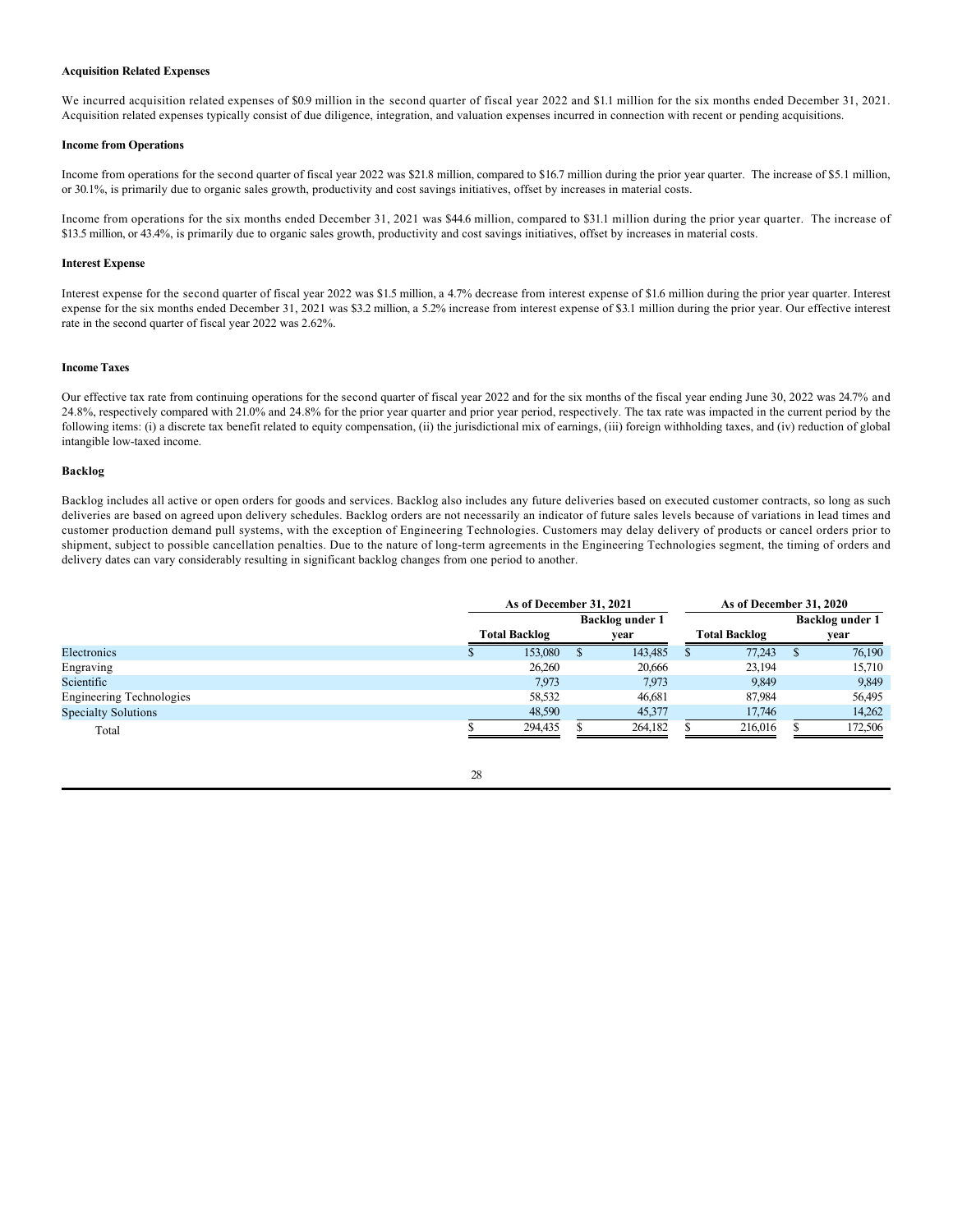Total backlog realizable under one year increased \$91.7 million, or 53.1%, to \$264.2 million at December 31, 2021 from \$172.5 million at December 31, 2020. Electronics backlog increased 98% in all geographic markets in response to the beginning of the global recovery from the pandemic and new business opportunities. Backlog declines in the Engineering Technologies segment are primarily due to the divestiture of Enginetics and the weakening demand in the commercial aviation sector due to COVID-19 pandemic related slowdowns in that industry.

Changes in backlog under one year are as follows (in thousands):

|                                         | As of             |
|-----------------------------------------|-------------------|
| (In thousands)                          | December 31, 2021 |
| Backlog under 1 year, prior year period | 172,506           |
| Components of change in backlog:        |                   |
| Organic change                          | 106,226           |
| Effect of divestiture                   | (14,550)          |
| Backlog under 1 year, current period    | 264,182           |

#### **Segment Analysis**

#### **Overall**

Looking forward to the remainder of fiscal year 2022, we expect to be well positioned to build on fiscal year 2021 and the six months ended December 31, 2021 momentum, with anticipated year over year improvement in key financial metrics, supported by orders growth and productivity initiatives.

In general for fiscal year 2022, we continue to expect:

- continued end market strength in reed switch and relay products as well as growth in magnetics in our Electronics segment;
- an increase in soft trim demand in our Engraving segment;
- a decline in demand for COVID-19 related vaccine storage in our Scientific segment;
- continued strength in the commercial aviation market and growth in the space market in our Engineering Technologies segment; and
- continued recovery in the food service market in our Specialty Solutions segment.

#### **Electronics Group**

|                                    | <b>Three Months Ended</b> |        |               |              |          |               |
|------------------------------------|---------------------------|--------|---------------|--------------|----------|---------------|
|                                    | December 31.              |        | $\frac{0}{0}$ | December 31. |          | $\frac{0}{0}$ |
| (In thousands, except percentages) | 2021                      | 2020   | Change        | 2021         | 2020     | <b>Change</b> |
| Net sales                          | 76,626                    | 60,156 | $27.4\%$ \$   | 152,462      | 115,427  | 32.1%         |
| Income from operations             | 17.157                    | 9.962  | 72.2%         | 35,430       | 18.497   | 91.5%         |
| Operating income margin            | 22.4%                     | 16.6%  |               | 23.2%        | $16.0\%$ |               |

Net sales in the second quarter of fiscal year 2022 increased \$16.5 million, or 27.4%, when compared to the prior year quarter. Organic sales increased by \$16.8 million or 27.9%, reflecting a broad-based geographical recovery with a strengthening in demand for all product groups including relays in renewable energy and electric vehicle applications as well as reed switch demand in transportation end markets and the impacts of pricing actions. The foreign currency impact decreased sales by \$0.3 million, or 0.5%.

Income from operations in the second quarter of fiscal year 2022 increased by \$7.2 million, or 72.2%, when compared to the prior year quarter. The operating income increase was the result of organic sales growth, various price actions and cost saving initiatives, partially offset by material and freight cost increases.

Net sales in the six months ended December 31, 2021 increased \$37.0 million, or 32.1%, when compared to the prior year period. Organic sales increased by \$36.7 million or 31.8%, reflecting a broad-based geographical recovery with a strengthening in demand for all product groups including relays in renewable energy and electric vehicle applications as well as reed switch demand in transportation end markets and the impact of pricing actions. The foreign currency impact increased sales by \$0.3 million, or 0.2%.

Income from operations in the six months ended December 31, 2021 increased by \$16.9 million, or 91.5% when compared to the prior year period. The operating income increase was the result of organic sales growth, various price actions and cost saving initiatives, partially offset by material cost increases.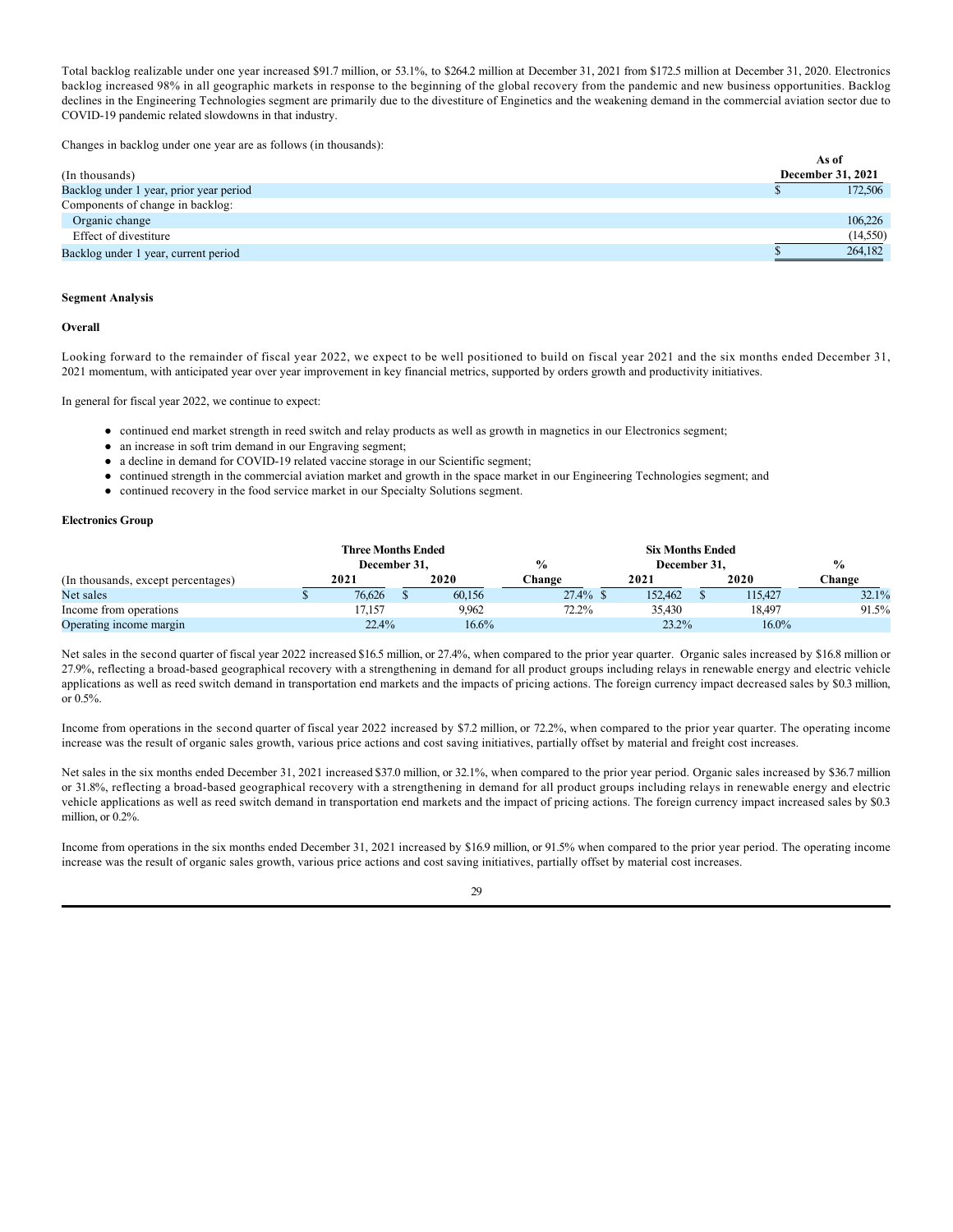Sequentially during the third quarter of fiscal year 2022, we expect a slight increase in revenue and operating margin mostly due to positive end market demand and associated operating leverage.

## **Engraving Group**

|                                    |  | Three Months Ended |        |               |              |        |               |
|------------------------------------|--|--------------------|--------|---------------|--------------|--------|---------------|
|                                    |  | December 31.       |        | $\frac{0}{0}$ | December 31. |        | $\frac{0}{0}$ |
| (In thousands, except percentages) |  | 2021               | 2020   | <b>Change</b> | 2021         | 2020   | <b>hange</b>  |
| Net sales                          |  | 36.644             | 37.950 | $(3.4\%)$ \$  | 71.814       | 74.351 | $(3.4\%)$     |
| Income from operations             |  | 5.204              | 6.501  | $(20.0\%)$    | 10.078       | 12.374 | $(18.6\%)$    |
| Operating income margin            |  | 14.2%              | 17.1%  |               | 14.0%        | 16.6%  |               |

Net sales in the second quarter of fiscal year 2022 decreased by \$1.3 million, or 3.4%, when compared to the prior year quarter. Organic sales decreased by \$1.4 million, or 3.8%, as a result of timing of projects and geographic mix. The sales decline was offset by foreign exchange impacts of \$0.1 million, or 0.3%.

Income from operations in the second quarter of fiscal year 2022 decreased by \$1.3 million, when compared to the prior year quarter. Operating income declined during the quarter reflecting the timing of projects and geographic mix.

Net sales in the six months ended December 31, 2021 decreased by \$2.5 million, or 3.4%, when compared to the prior year period. Organic sales decreased by \$3.7 million, or 5.0% as a result of timing of projects. The sales decline was offset by foreign exchange impacts of \$1.1 million, or 1.5%.

Income from operations in the six months ended December 31, 2021 decreased by \$2.3 million, when compared to the prior year period. Operating income decreased during the period due to the volume decline, partially offset by productivity initiatives.

Sequentially during the third quarter of fiscal year 2022, we expect revenue and operating margin to be similar due to a decrease in project work in Asia, associated with the Chinese New Year, offset by contribution from projects in Europe and growth in soft trim sales.

## **Scientific**

|                                    | Three Months Ended<br>December 31. |        | $\frac{0}{0}$ | $\frac{0}{0}$ |        |               |
|------------------------------------|------------------------------------|--------|---------------|---------------|--------|---------------|
| (In thousands, except percentages) | 2021                               | 2020   | <b>Change</b> | 2021          | 2020   | <b>Change</b> |
| Net sales                          | 24,636                             | 17,893 | 37.7% \$      | 46.165        | 34.556 | 33.6%         |
| Income from operations             | 5.490                              | 4.234  | 29.7%         | 9.998         | 8.310  | 20.3%         |
| Operating income margin            | 22.3%                              | 23.7%  |               | 21.7%         | 24.0%  |               |

Net sales in the second quarter of fiscal year 2022 and for the six month period ended December 31, 2021 increased by \$6.7 million and \$11.6 million, respectively, when compared to the prior year quarter and year to date periods. The net sales increase reflects overall growth in end markets, such as pharmaceutical channels, clinical settings, and academic laboratories, including continued strong demand for cold storage surrounding COVID-19 vaccine distribution and the general market recovery as well as pricing actions.

Income from operations in the second quarter of fiscal year 2022 and for the six month period ended December 31, 2021 increased \$1.3 million and \$1.7 million, respectively, when compared to the prior year quarter and year to date periods. The increase reflects revenue growth and pricing actions partially offset by higher freight costs and investments in new product development.

Sequentially during the third quarter of fiscal year 2022, we expect a moderate decline in revenue and operating margin due to lower volume.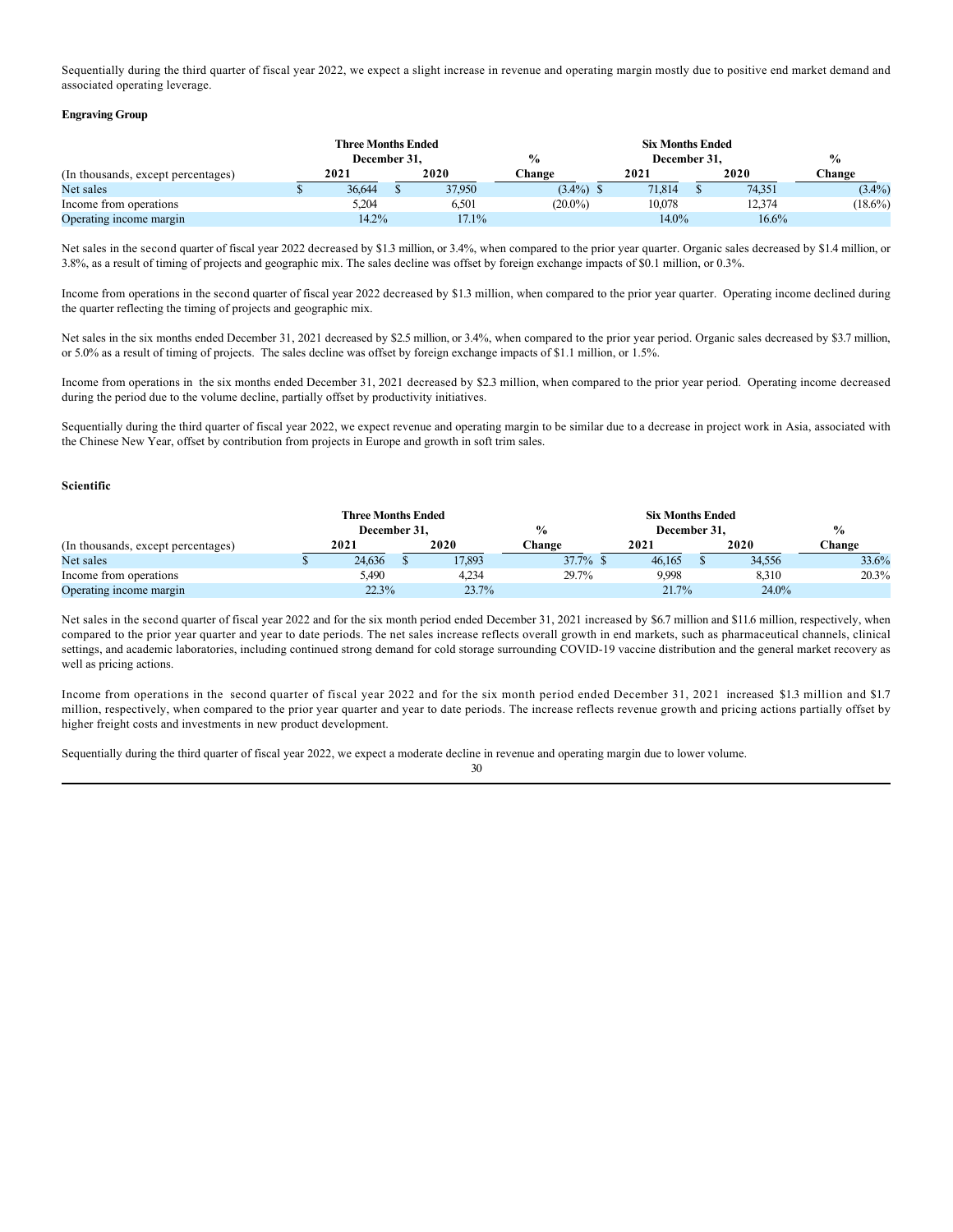## **Engineering Technologies Group**

|                                    | <b>Three Months Ended</b> |  |         | <b>Six Months Ended</b> |              |  |               |               |
|------------------------------------|---------------------------|--|---------|-------------------------|--------------|--|---------------|---------------|
|                                    | December 31.              |  |         | $\frac{6}{9}$           | December 31. |  | $\frac{0}{0}$ |               |
| (In thousands, except percentages) | 2021                      |  | 2020    | <b>Change</b>           | 2021         |  | 2020          | <b>Change</b> |
| Net sales                          | 18.095                    |  | 17.507  | $3.4\%$                 | 35,668       |  | 35,140        | $1.5\%$       |
| Income from operations             | 2.314                     |  | 1.363   | 69.8%                   | 3.213        |  | 1.831         | 75.5%         |
| Operating income margin            | 12.8%                     |  | $7.8\%$ |                         | $9.0\%$      |  | 5.2%          |               |

Net sales in the second quarter of fiscal year 2022 increased by \$0.6 million, or 3.4%, compared to the prior year quarter. Sales in the prior year quarter included revenue of \$2.3 million related to our divested Enginetics business. Excluding the impact of the divestiture, sales increased \$2.9 million or 19.0% primarily due to recovering demand in the commercial aviation industry and growth in the power generation end market.

Income from operations increased in the second quarter of fiscal year 2022 compared to the prior year period primarily due to recovery in commercial aviation end markets, along with the absences of losses associated with the Enginetics business.

Net sales in the six months ended December 31, 2021 increased by \$0.5 million, or 1.5%, compared to the prior year period. Sales in the prior year period included revenue of \$5.4 million related to our divested Enginetics business. Excluding the impact of the divestiture, sales increased \$5.9 million primarily due to recovering demand in the commercial aviation industry, growth in the power generation end market, along with an increase in sales into the space end market, particularly related to commercialization of space.

Income from operations increased in the six months ended December 31, 2021 compared to the prior year period primarily due to productivity and cost savings measures implemented during the pandemic and maintained as economic activity resumed along with the absences of losses associated with the Enginetics business, offset by a \$1.1 million one-time project-related charge during the first quarter.

Sequentially during the third quarter of fiscal year 2022, we expect revenue to remain similar or slightly higher due to strength in the space and medical end markets. Operating margin is expected to increase slightly to moderately due to end market strength and ongoing productivity initiatives.

#### **Specialty Solutions Group**

|                                    |  | <b>Three Months Ended</b><br>December 31. |        | $\frac{0}{0}$ | <b>Six Months Ended</b><br>December 31. | $\frac{0}{0}$ |        |              |
|------------------------------------|--|-------------------------------------------|--------|---------------|-----------------------------------------|---------------|--------|--------------|
| (In thousands, except percentages) |  | 2021                                      | 2020   | Change        | 2021                                    |               | 2020   | <b>hange</b> |
| Net sales                          |  | 29,708                                    | 22,777 | $30.4\%$ \$   | 55,210                                  |               | 48,095 | 14.8%        |
| Income from operations             |  | 3,738                                     | 3.211  | 16.4%         | 6,553                                   |               | 7,117  | $(7.9\%)$    |
| Operating income margin            |  | $12.6\%$                                  | 14.1%  |               | $11.9\%$                                |               | 14.8%  |              |

Net sales in the second quarter of fiscal year 2022 increased \$6.9 million or 30.4% when compared to the prior year quarter. Organic sales increased \$7.1 million, or 30.0%. Increased sales volume is primarily due to positive trends in food services, specialty retail and refuse end markets, as well as various pricing actions.

Income from operations increased \$0.5 million or 16.4% in the second quarter of fiscal year 2022 when compared to the prior year quarter primarily as a result of volume and pricing actions, partially offset by higher labor costs, raw material and ocean freight costs.

Net sales in the six months ended December 31, 2021 increased \$7.1 million or 14.8% when compared to the prior year period. Organic sales increased \$7.3 million, or 15.2%. Increased sales volume is primarily due to a continued recovery in the Pumps and Merchandising businesses and pricing actions, partially offset by the impact of a temporary work stoppage which was resolved during the first quarter.

Income from operations decreased \$0.6 million or 7.9% in the six months ended December 31, 2021 when compared to the prior year period primarily as a result of higher costs of labor, including a temporary work stoppage in the first quarter and higher raw material and ocean freight costs, partially offset by pricing actions.

Sequentially during the third quarter of fiscal year 2022, we expect a slight to moderate revenue and operating margin increase reflecting strength in backlog and end market trends.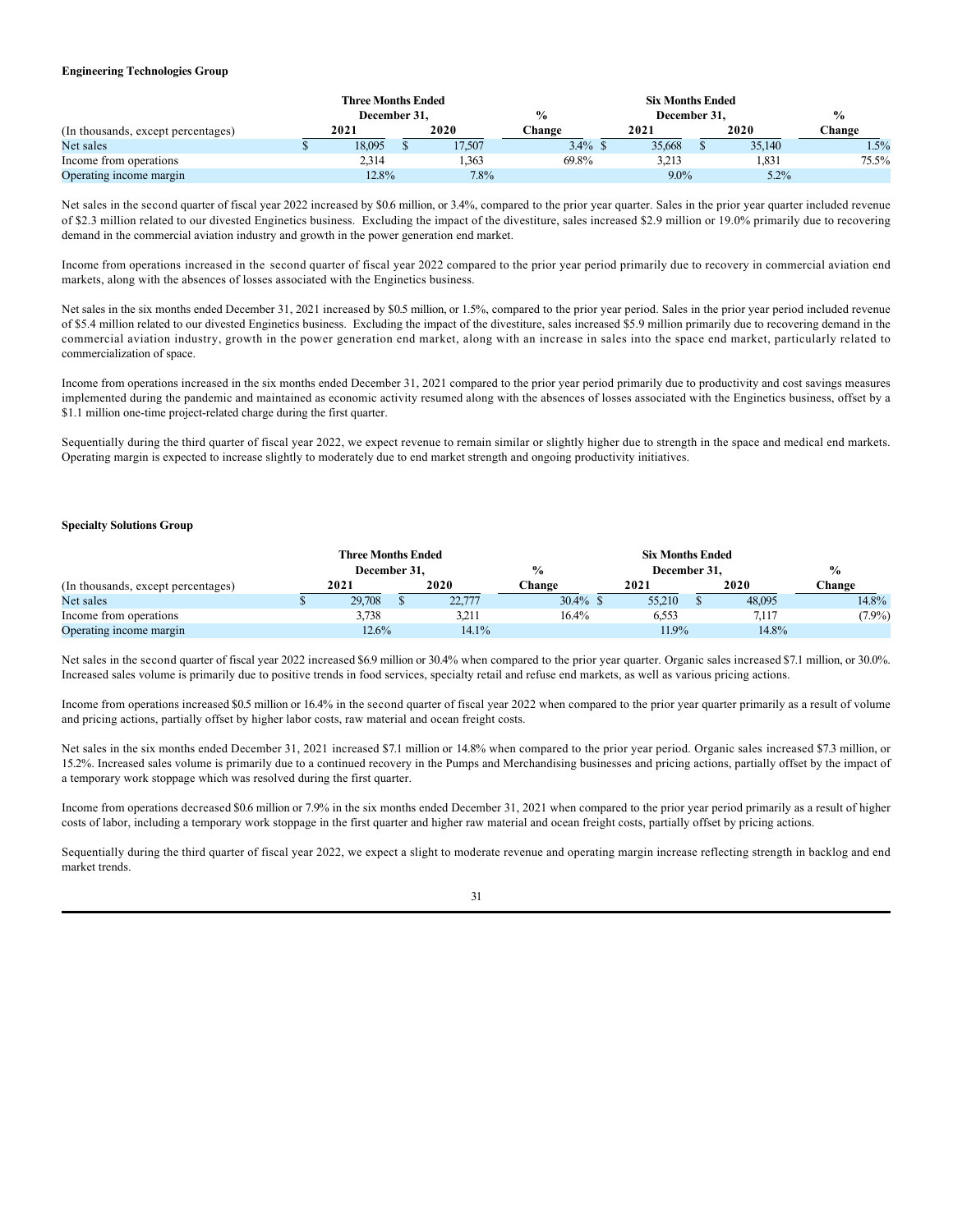## **Corporate and Other**

|                                    | Three Months Ended |  |          | <b>Six Months Ended</b> |               |  |           |               |  |
|------------------------------------|--------------------|--|----------|-------------------------|---------------|--|-----------|---------------|--|
|                                    | December 31,       |  |          | $\frac{0}{0}$           | December 31,  |  |           | $\frac{0}{0}$ |  |
| (In thousands, except percentages) | 2021               |  | 2020     | Change                  | 2021          |  | 2020      | Change        |  |
| Income (loss) from operations:     |                    |  |          |                         |               |  |           |               |  |
| Corporate                          | (8,662)            |  | (7, 454) | $16.2\%$ \$             | $(16,546)$ \$ |  | (14, 445) | 14.5%         |  |
| Restructuring                      | (843)              |  | (509)    | 65.6%                   | (1,283)       |  | (1,996)   | $(35.7\%)$    |  |
| Acquisition related costs          | (925)              |  | (570)    | 62.3%                   | (1,142)       |  | (596)     | 91.6%         |  |
| Other income (expense), net        | (1,700)            |  | -        | 100.0%                  | (1,700)       |  | -         | 100.0%        |  |

Corporate expenses in the second quarter of fiscal year 2022 increased by 16.2% when compared to the prior year quarter. The increase reflects increases in employee related compensation and research and development costs.

Corporate expenses in the six months ended December 31, 2021 increased by 14.5% when compared to the prior year period. The increase reflects increases in employee related compensation and research and development costs.

The restructuring and acquisition related costs have been discussed above in the Company Overview. The increase in other expenses reflects a \$1.7 million litigation accrual in the second quarter of fiscal year 2022.

#### **Discontinued Operations**

In pursuing our business strategy, the Company may divest certain businesses. Future divestitures may be classified as discontinued operations based on their strategic significance to the Company. Net loss from discontinued operations was \$0.0 million and \$0.6 million for the three months ended December 31, 2021 and December 31, 2020 respectively. Net loss from discontinued operations was \$0.0 million and \$1.3 million for the six months ended December 31, 2021 and December 31, 2020 respectively.

### **Liquidity and Capital Resources**

At December 31, 2021, our total cash balance was \$147.2 million, of which \$100.0 million was held by foreign subsidiaries. During the second quarter and in the first six months of fiscal year 2022, we repatriated \$15.9 million to the United States from our foreign subsidiaries. We expect to repatriate between \$15.0 million and \$20.0 million during the second half of fiscal year 2022, however, the amount and timing of cash repatriation during the fiscal year will be dependent upon each business unit's operational needs including requirements to fund working capital, capital expenditures, and jurisdictional tax payments. The repatriation of cash balances from certain of our subsidiaries could have adverse tax consequences or be subject to capital controls; however, those balances are generally available without legal restrictions to fund ordinary business operations.

Net cash provided by continuing operating activities for the six months ended December 31, 2021, was \$36.7 million compared to net cash provided by continuing operating activities of \$31.5 million in the prior year. We generated \$20.2 million from income statement activities and used \$14.3 million of cash to fund working capital and other balance sheet increases. Cash flow used in investing activities for the six months ended December 31, 2021 totaled \$8.1 million and primarily consisted of \$9.7 million used for capital expenditures and \$1.6 million generated by sales of property, plant, and equipment. Cash used by financing activities for the six months ended December 31, 2021 was \$15.6 million and consisted primarily of purchases of stock of \$9.5 million, cash paid for dividends of \$6.0 million, and contingent consideration payments due to the seller of the Renco business of \$1.2 million.

During the second quarter of fiscal year 2019, we entered into a five-year Amended and Restated Credit Agreement ("credit agreement", or "facility") with a borrowing limit of \$500 million. The facility can be increased by an amount of up to \$250 million, in accordance with specified conditions contained in the agreement. The facility also includes a \$10 million sublimit for swing line loans and a \$35 million sublimit for letters of credit.

Under the terms of the Credit Facility, we pay a variable rate of interest and a commitment fee on borrowed amounts as well as a commitment fee on unused amounts under the facility. The amount of the commitment fee depends upon both the undrawn amount remaining available under the facility and the Company's funded debt to EBITDA (as defined in the agreement) ratio at the last day of each quarter. As our funded debt to EBITDA ratio increases, the commitment fee increases.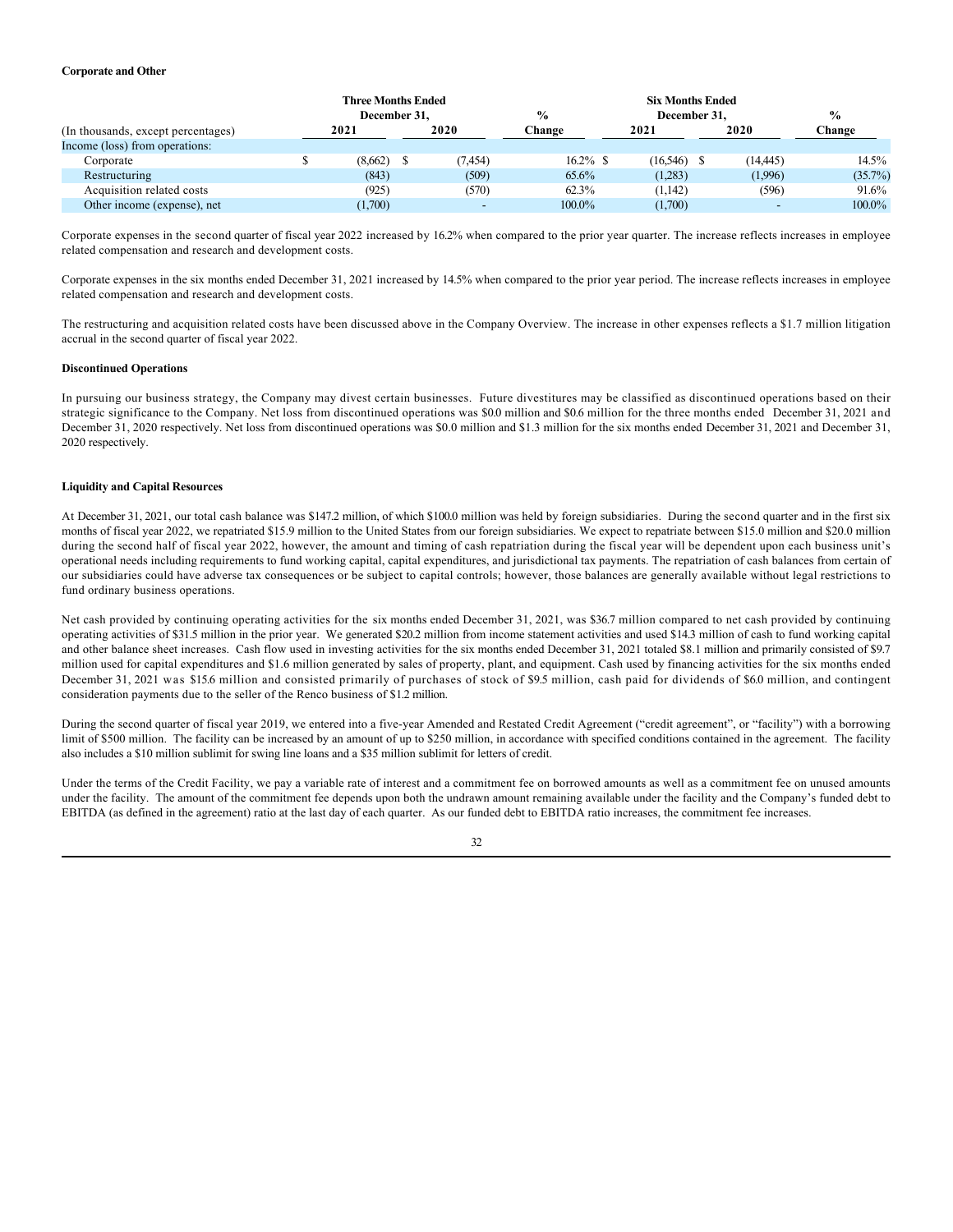Funds borrowed under the facility may be used for the repayment of debt, working capital, capital expenditures, acquisitions (so long as certain conditions, including a specified funded debt to EBITDA leverage ratio is maintained), and other general corporate purposes. As of December 31, 2021, the Company used \$6.1 million against the letter of credit sub-facility and had the ability to borrow \$281.2 million under the facility based on our current trailing twelve-month EBITDA. The facility contains customary representations, warranties and restrictive covenants, as well as specific financial covenants. The Company's current financial covenants under the facility are as follows:

*Interest Coverage Ratio* - The Company is required to maintain a ratio of Earnings Before Interest and Taxes, as Adjusted ("Adjusted EBIT per the Credit Facility"), to interest expense for the trailing twelve months of at least 2.75:1. Adjusted EBIT per the Credit Facility specifically excludes extraordinary and certain other defined items such as cash restructuring and acquisition related charges up to the lower of \$20.0 million or 10% of EBITDA. The facility also allows for unlimited non-cash charges including purchase accounting and goodwill adjustments. At December 31, 2021, the Company's Interest Coverage Ratio was 14.7.

*Leverage Ratio* - The Company's ratio of funded debt to trailing twelve month Adjusted EBITDA per the Credit Facility, calculated as Adjusted EBIT per the Credit Facility plus depreciation and amortization, may not exceed 3.5:1. Under certain circumstances in connection with a Material Acquisition (as defined in the Facility), the Facility allows for the leverage ratio to go as high as 4.0:1 for a four-fiscal quarter period. At December 31, 2021, the Company's Leverage Ratio was 1.20.

As of December 31, 2021, we had borrowings under our facility of \$200.0 million. In order to manage our interest rate exposure on these borrowings, we are party to \$200.0 million of active floating to fixed rate swaps. These swaps convert our interest payments from LIBOR to a weighted average fixed rate of 1.27%. The effective rate of interest for our outstanding borrowings, including the impact of the interest rate swaps, was 2.62%.

Our primary cash requirements in addition to day-to-day operating needs include interest payments, capital expenditures, acquisitions, share repurchases, and dividends. Our primary sources of cash for these requirements are cash flows from continuing operations and borrowings under the facility. We expect fiscal year 2022 capital spending to be between \$25.0 million and \$30.0 million which includes amounts not spent in fiscal year 2021. We also expect that fiscal year 2022 depreciation and amortization expense will be an estimated \$21.0 million and \$12.0 million, respectively.

The following table sets forth our capitalization:

| (In thousands)                 | <b>December 31, 2021</b> | June 30, 2021 |
|--------------------------------|--------------------------|---------------|
| Long-term debt                 | 199,660                  | 199,490       |
| Less cash and cash equivalents | (147, 155)               | (136, 367)    |
| Net debt                       | 52,505                   | 63,123        |
| Stockholders' equity           | 523,450                  | 506,425       |
| Total capitalization           | 575,955                  | 569,548       |

We sponsor a number of defined benefit and defined contribution retirement plans. The U.S. pension plan is frozen for substantially all participants. We have evaluated the current and long-term cash requirements of these plans, and our existing sources of liquidity are expected to be sufficient to cover required contributions under ERISA and other governing regulations.

The fair value of the Company's U.S. defined benefit pension plan assets was \$211.5 million at December 31, 2021, as compared to \$212.6 million at the most recent measurement date, which occurred as of June 30, 2021. The next measurement date to determine plan assets and benefit obligations will be on June 30, 2022.

The Company expects to pay \$0.5 million in contributions to its defined benefit plans during the remainder of fiscal year 2022. Contributions of \$0.1 million and \$0.1 million were made during the three and six months ended December 31, 2021 compared to \$4.8 million and \$4.9 million during the three and six months ended December 31, 2020, respectively. The Company does not expect to make additional contributions during fiscal year 2022 to its U.S. defined benefit plan. The Company expects to make contributions during fiscal year 2022 of \$0.1 million and \$0.3 million to its unfunded defined benefit plans in the U.S. and Germany, respectively. Any subsequent plan contributions will depend on the results of future actuarial valuations.

We have an insurance program in place to fund supplemental retirement income benefits for four retired executives. Current executives and new hires are not eligible for this program. At December 31, 2021, the underlying policies had a cash surrender value of \$10.6 million and are reported net of loans of \$9.1 million for which we have the legal right of offset, these amounts are reported net on our balance sheet.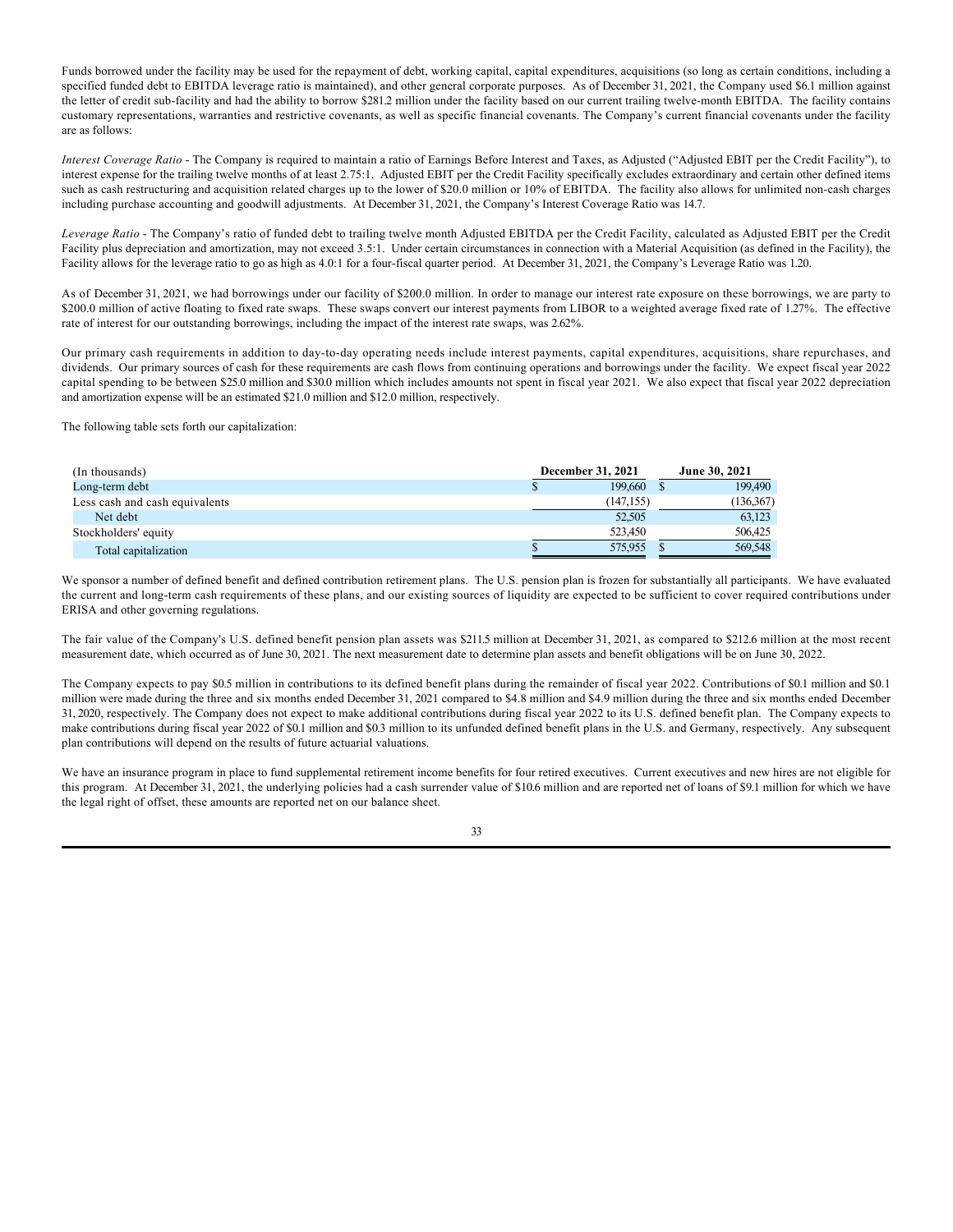#### **Other Matters**

*Inflation –* Certain of our expenses, such as wages and benefits, occupancy costs, freight and equipment repair and replacement, are subject to normal inflationary pressures. Inflation for medical costs can impact both our employee benefit costs as well as our reserves for workers' compensation claims. We monitor the inflationary rate and make adjustments to reserves whenever it is deemed necessary. Our ability to control worker compensation insurance medical cost inflation is dependent upon our ability to manage claims and purchase insurance coverage to limit the maximum exposure for us. Each of our segments is subject to the effects of changing raw material costs caused by the underlying commodity price movements. We have experienced price fluctuations for a number of materials including rhodium, steel, and other metal commodities. These materials are some of the key elements in the products manufactured in these segments. Wherever possible, we will implement price increases to offset the impact of changing prices. The ultimate acceptance of these price increases will be impacted by our affected divisions' respective competitors and the timing of their price increases. In general, we do not enter into purchase contracts that extend beyond one operating cycle. While Standex considers our relationship with our suppliers to be good, there can be no assurances that we will not experience any supply shortage.

*Foreign Currency Translation* – Our primary functional currencies used by our non-U.S. subsidiaries are the Euro, British Pound Sterling (Pound), Japanese (Yen), and Chinese (Yuan).

*Defined Benefit Pension Plans* – We record expenses related to these plans based upon various actuarial assumptions such as discount rates, mortality rates, and assumed rates of returns. The Company's pension plan is frozen for substantially all eligible U.S. employees and participants in the plan ceased accruing future benefits.

*Environmental Matters* – To the best of our knowledge, we believe that we are presently in substantial compliance with all existing applicable environmental laws and regulations and do not anticipate any instances of non-compliance that will have a material effect on our future capital expenditures, earnings or competitive position.

*Seasonality* – We are a diversified business with generally low levels of seasonality.

*Employee Relations* – The Company has labor agreements with several union locals in the United States and several European employees belong to European trade unions.

## **Critical Accounting Policies**

The condensed consolidated financial statements include the accounts of Standex International Corporation and all of its subsidiaries. The preparation of financial statements in conformity with accounting principles generally accepted in the United States of America requires us to make estimates and assumptions in certain circumstances that affect amounts reported in the accompanying condensed consolidated financial statements. Although we believe that materially different amounts would not be reported due to the accounting policies adopted, the application of certain accounting policies involves the exercise of judgment and use of assumptions as to future uncertainties and, as a result, actual results could differ from these estimates. Our Annual Report on Form 10-K for the year ended June 30, 2021 lists a number of accounting policies which we believe to be the most critical.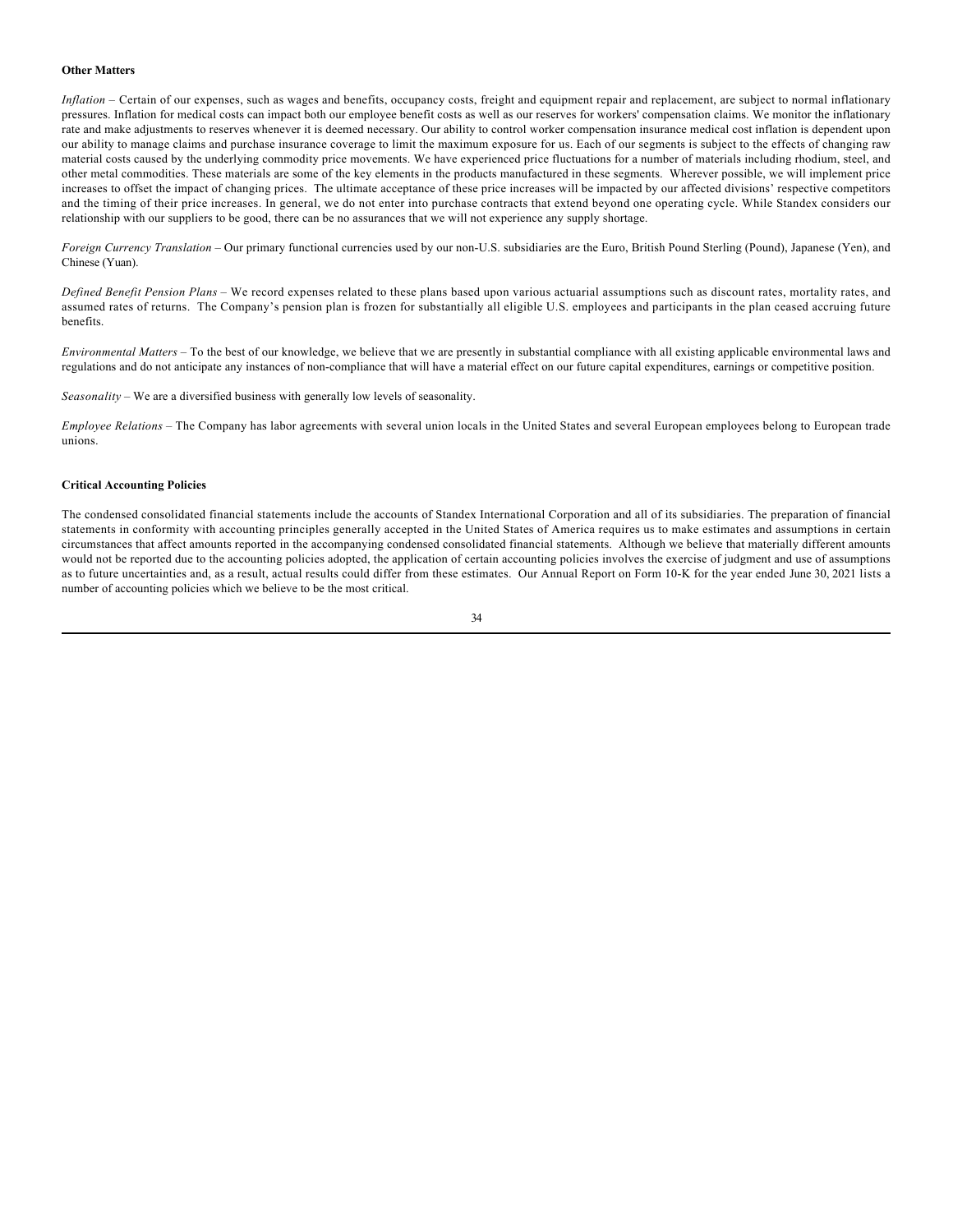## **ITEM 3. QUANTITATIVE AND QUALITATIVE DISCLOSURES ABOUT MARKET RISK**

#### **Risk Management**

We are exposed to market risks from changes in interest rates, commodity prices and changes in foreign currency exchange. To reduce these risks, we selectively use, from time to time, financial instruments and other proactive management techniques. We have internal policies and procedures that place financial instruments under the direction of the Treasurer and restrict all derivative transactions to those intended for hedging purposes only. The use of financial instruments for trading purposes (except for certain investments in connection with the non-qualified defined contribution plan) or speculation is strictly prohibited. The Company has no majorityowned subsidiaries that are excluded from the consolidated financial statements. Further, we have no interests in or relationships with any special purpose entities.

#### **Exchange Rate Risk**

We are exposed to both transactional risk and translation risk associated with exchange rates. The transactional risk is mitigated, in large part, by natural hedges developed with locally denominated debt service on intercompany accounts. We also mitigate certain of our foreign currency exchange rate risks by entering into forward foreign currency contracts from time to time. The contracts are used as a hedge against anticipated foreign cash flows, such as loan payments, customer remittances, and materials purchases, and are not used for trading or speculative purposes. The fair values of the forward foreign currency exchange contracts are sensitive to changes in foreign currency exchange rates, as an adverse change in foreign currency exchange rates from market rates would decrease the fair value of the contracts. However, any such losses or gains would generally be offset by corresponding gains and losses, respectively, on the related hedged asset or liability. At December 31, 2021 the fair value, in the aggregate, of the Company's open foreign exchange contracts was a liability of less than \$0.1 million.

Our primary translation risk is with the Euro, British Pound Sterling, Peso, Japanese Yen and Chinese Yuan. A hypothetical 10% appreciation or depreciation of the value of any these foreign currencies to the U.S. Dollar at December 31, 2021, would not result in a material change in our operations, financial position, or cash flows. We hedge our most significant foreign currency translation risks primarily through cross currency swaps and other instruments, as appropriate.

### **Interest Rate Risk**

The Company's effective interest rate on borrowings was 2.62% at December 31, 2021. Our interest rate exposure is limited primarily to interest rate changes on our variable rate borrowings and is mitigated by our use of interest rate swap agreements to modify our exposure to interest rate movements. At December 31, 2021, we have \$200.0 million of active floating to fixed rate swaps with terms ranging from one to four years. These swaps convert our interest payments from LIBOR to a weighted average rate of 1.27%. At December 31, 2021 the fair value, in the aggregate, of the Company's interest rate swaps was liabilities of \$0.1 million. A 25-basis point increase in interest rates would not change our annual interest expense as all of our outstanding debt is currently converted to fixed rate debts by means of interest rate swaps.

#### **Concentration of Credit Risk**

We have a diversified customer base. As such, the risk associated with concentration of credit risk is inherently minimized. As of December 31, 2021, no one customer accounted for more than 5% of our consolidated outstanding receivables or of our sales.

#### **Commodity Prices**

The Company is exposed to fluctuating market prices for all commodities used in its manufacturing processes. Each of our segments is subject to the effects of changing raw material costs caused by the underlying commodity price movements. In general, we do not enter into purchase contracts that extend beyond one operating cycle. While Standex considers our relationship with our suppliers to be good, there can be no assurances that we will not experience any supply shortage.

The Engineering Technologies, Specialty Solutions, and Electronics segments are all sensitive to price increases for steel and aluminum products, other metal commodities such as rhodium and copper, and petroleum-based products. We have experienced price fluctuations for a number of materials including rhodium, steel, and other metal commodities. These materials are some of the key elements in the products manufactured in these segments. Wherever possible, we will implement price increases to offset the impact of changing prices. The ultimate acceptance of these price increases, if implemented, will be impacted by our affected divisions' respective competitors and the timing of their price increases.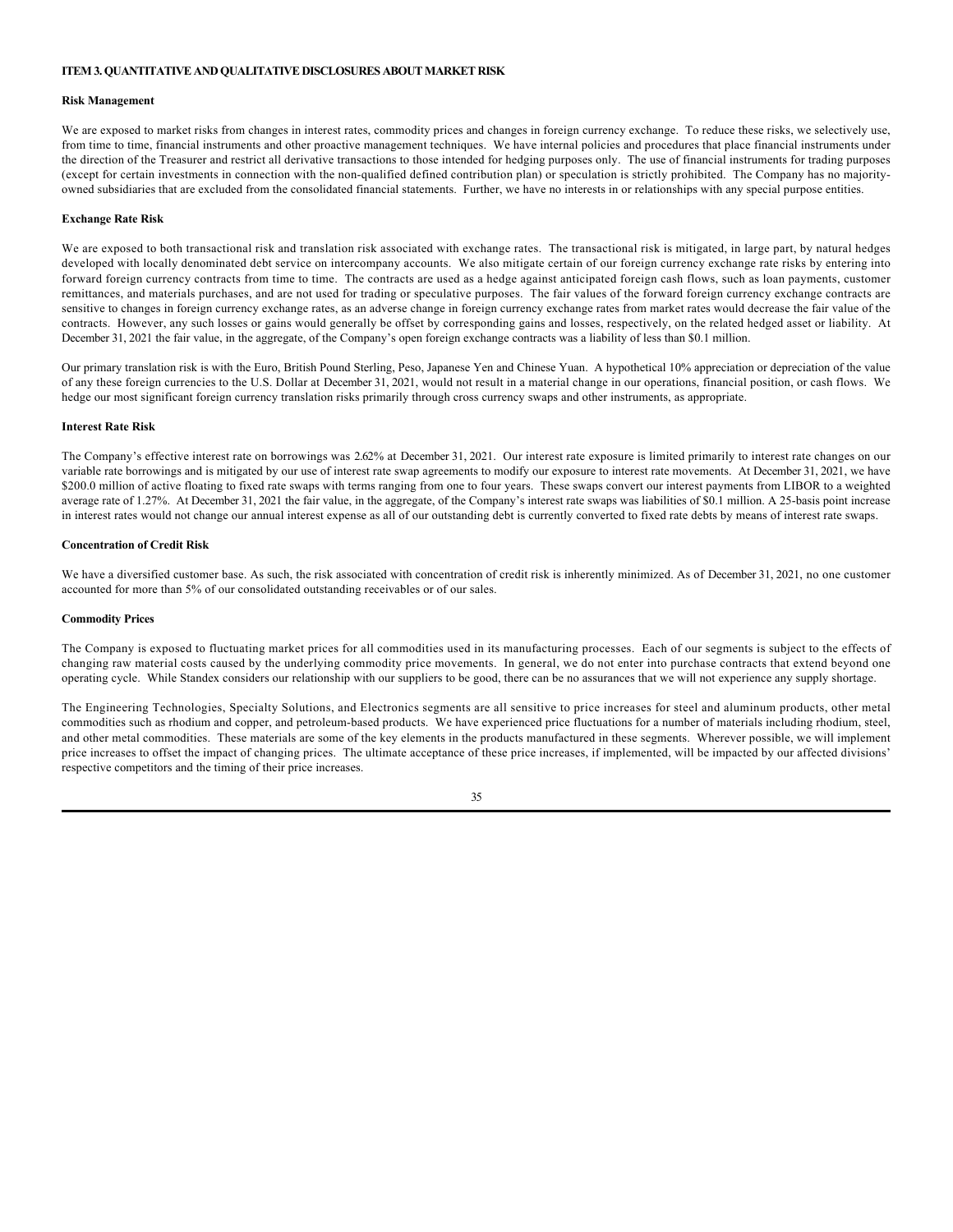## **ITEM 4. CONTROLS AND PROCEDURES**

At the end of the period covered by this Report, the management of the Company, including the Chief Executive Officer and the Chief Financial Officer, evaluated the effectiveness of the design and operation of the Company's disclosure controls and procedures (as defined in Rule 13a-15(e) under the Securities Exchange Act of 1934, as amended ("Exchange Act")). Based on that evaluation, the Chief Executive Officer and Chief Financial Officer concluded that the Company's disclosure controls and procedures were effective as of December 31, 2021 in ensuring that the information required to be disclosed by the Company in reports that it files or submits under the Exchange Act is recorded, processed, summarized and reported within the time periods specified in the Securities and Exchange Commission's ("SEC") rules and forms, and that such information is accumulated and communicated to the Company's management, including its Chief Executive Officer and Chief Financial Officer, as appropriate to allow timely decisions regarding required disclosure.

There was no change in the Company's internal control over financial reporting during the quarterly period ended December 31, 2021 that has materially affected or is reasonably likely to materially affect the Company's internal control over financial reporting.

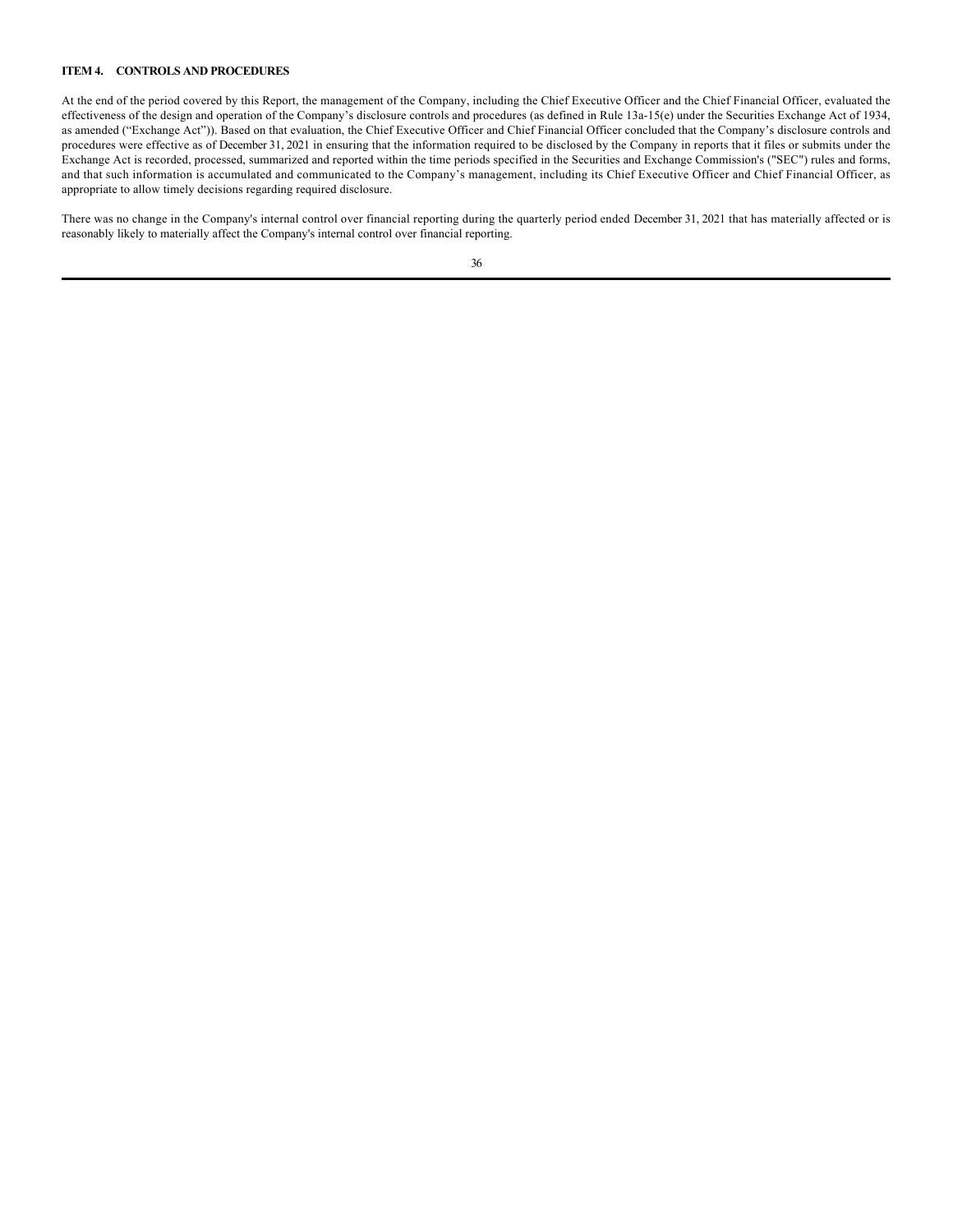## **PART II. OTHER INFORMATION**

## **ITEM 5. UNREGISTERED SALES OF EQUITY SECURITIES AND USE OF PROCEEDS**

(c) The following table provides information about purchases by the Company of equity securities that are registered by the Company pursuant to Section 12 of the Exchange Act:

## **Issuer Purchases of Equity Securities(1) Quarter Ended December 31, 2021**

| Period                         | (a) Total number of<br>shares (or units)<br>purchased | (b) Average price paid<br>per share (or unit) | (c) Total number of<br>shares (or units)<br>purchased as part of<br>publicly announced<br>plans or programs | (d) Maximum number<br>(or appropriate dollar<br>value) of shares (or<br>units) that may yet be<br>purchased under the<br>plans or programs |        |  |
|--------------------------------|-------------------------------------------------------|-----------------------------------------------|-------------------------------------------------------------------------------------------------------------|--------------------------------------------------------------------------------------------------------------------------------------------|--------|--|
| October 1 - October 31, 2021   | 418                                                   | 101.30                                        | 418                                                                                                         |                                                                                                                                            | 12,526 |  |
|                                |                                                       |                                               |                                                                                                             |                                                                                                                                            |        |  |
| November 1 - November 30, 2021 | 29                                                    | 113.14                                        | 29                                                                                                          |                                                                                                                                            | 12,522 |  |
|                                |                                                       |                                               |                                                                                                             |                                                                                                                                            |        |  |
| December 1 - December 31, 2021 |                                                       |                                               |                                                                                                             |                                                                                                                                            | 12,522 |  |
|                                |                                                       |                                               |                                                                                                             |                                                                                                                                            |        |  |
| Total                          | 447                                                   | 102.07                                        | 447                                                                                                         | S                                                                                                                                          | 12,522 |  |

(1) The Company has a Stock Buyback Program (the "Program") which was originally announced on January 30, 1985 and most recently amended on April 26, 2016. Under the Program, the Company was authorized to repurchase up to an aggregate of \$100 million of its shares. Under the program, purchases may be made from time to time on the open market, including through 10b5-1 trading plans, or through privately negotiated transactions, block transactions, or other techniques in accordance with prevailing market conditions and the requirements of the Securities and Exchange Commission. The Board's authorization is open-ended and does not establish a timeframe for the purchases. The Company is not obligated to acquire a particular number of shares, and the program may be discontinued at any time at the Company's discretion.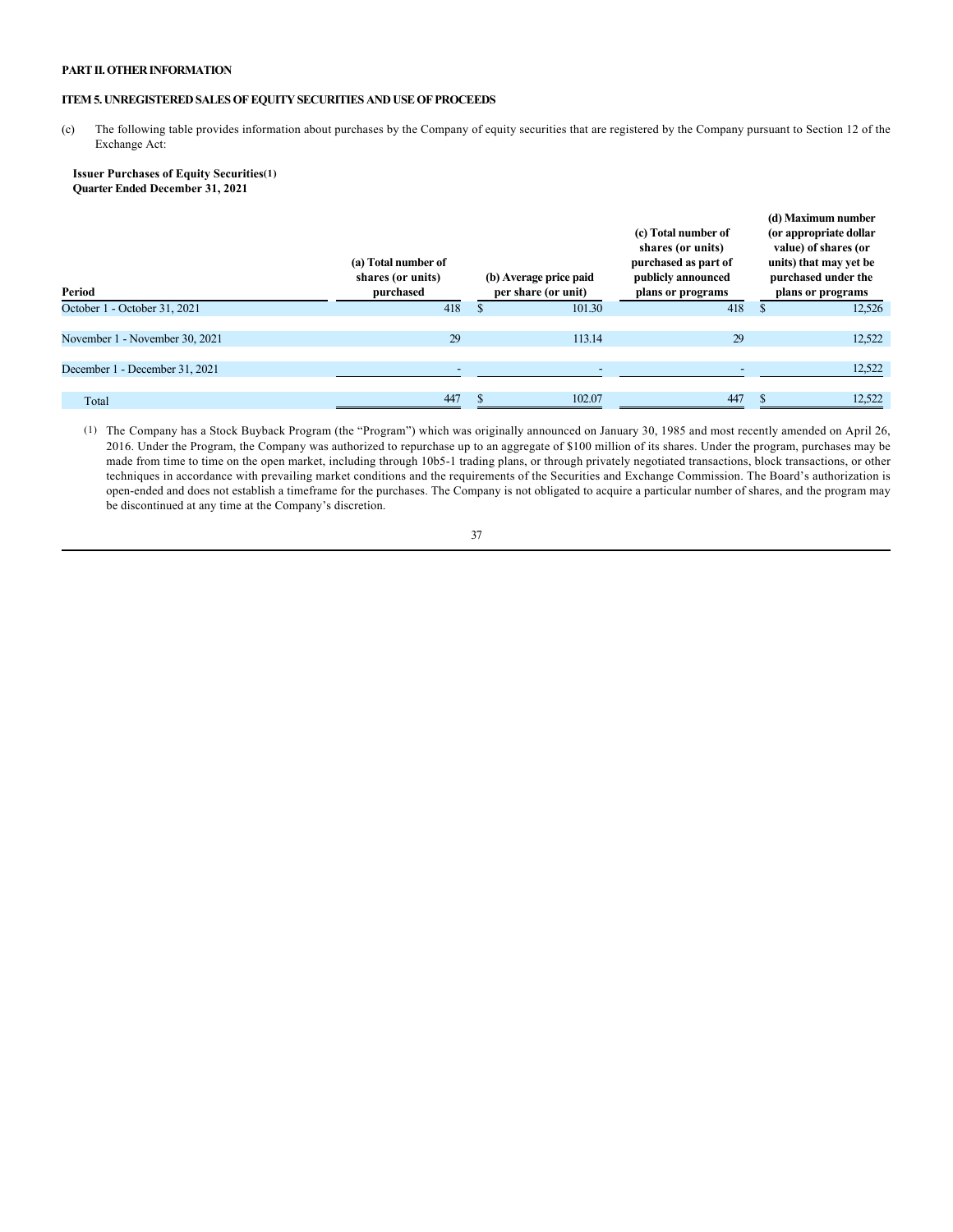# **ITEM 6. EXHIBITS**

### (a) Exhibits

- 10.1 Employment Agreement dated July 1, 2021 between the Company and Flavio Maschera
- 31.1 Principal Executive Officer's Certification Pursuant to Rule 13a-14(a)/15d-14(a) and Pursuant to Section 302 of the Sarbanes-Oxley Act of 2002.
- 31.2 Principal Financial Officer's Certification Pursuant to Rule 13a-14(a)/15d-14(a) and Pursuant to Section 302 of the Sarbanes-Oxley Act of 2002.
- 32 Principal Executive Officer and Principal Financial Officer Certifications Pursuant to 18 U.S.C. Section 1350, as Adopted Pursuant to Section 906 of the Sarbanes-Oxley Act of 2002.
- 101 The following materials from this Quarterly Report on Form 10-Q, formatted in Inline Extensible Business Reporting Language (iXBRL): (i) Condensed Consolidated Balance Sheets, (ii) Condensed Consolidated Statements of Operations, (iii) Condensed Consolidated Statements of Comprehensive Income, (iv) Condensed Consolidated Statements of Cash Flows, and (v) Notes to Unaudited Condensed Consolidated Financial Statements.
- 104 Cover Page Interactive Data File (formatted as Inline XBRL and contained in Exhibit 101).

# **ALL OTHER ITEMS ARE INAPPLICABLE**